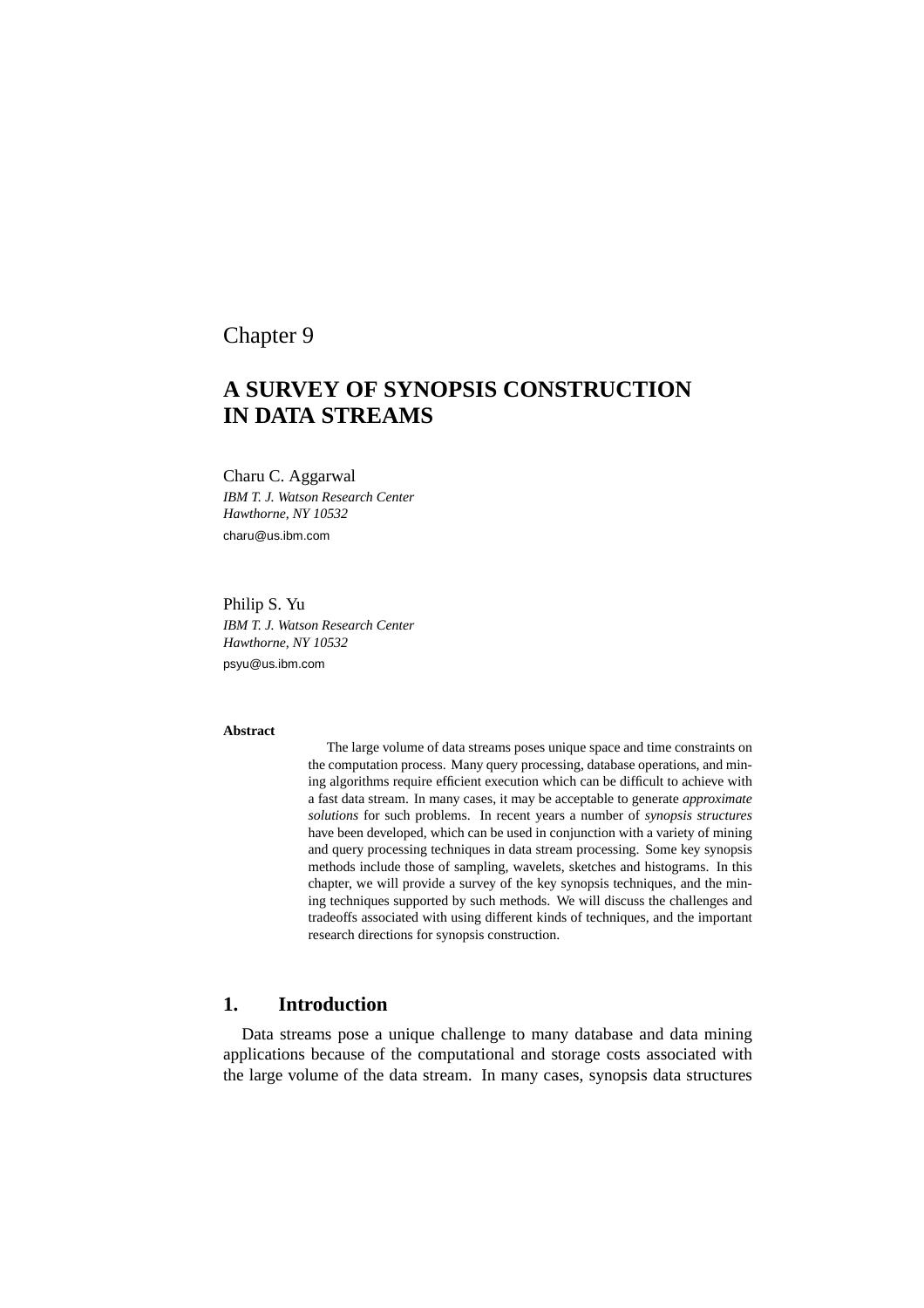and statistics can be constructed from streams which are useful for a variety of applications. Some examples of such applications are as follows:

- **Approximate Query Estimation:** The problem of query estimation is possibly the most widely used application of synopsis structures [11]. The problem is particularly important from an efficiency point of view, since queries usually have to be resolved in online time. Therefore, most synopsis methods such as sampling, histograms, wavelets and sketches are usually designed to be able to solve the query estimation problem.
- **Approximate Join Estimation:** The efficient estimation of join size is a particularly challenging problem in streams when the domain of the join attributes is particularly large. Many methods [5, 26, 27] have recently been designed for efficient join estimation over data streams.
- **Computing Aggregates:** In many data stream computation problems, it may be desirable to compute aggregate statistics [40] over data streams. Some applications include estimation of frequency counts, quantiles, and heavy hitters [13, 18, 72, 76]. A variety of synopsis structures such as sketches or histograms can be useful for such cases.
- **Data Mining Applications:** A variety of data mining applications such as change detection do not require to use the individual data points, but only require a temporal synopsis which provides an overview of the behavior of the stream. Methods such as clustering [1] and sketches [88] can be used for effective change detection in data streams. Similarly, many classification methods [2] can be used on a supervised synopsis of the stream.

The design and choice of a particular synopsis method depends on the problem being solved with it. Therefore, the synopsis needs to be constructed in a way which is friendly to the needs of the particular problem being solved. For example, a synopsis structure used for query estimation is likely to be very different from a synopsis structure used for data mining problems such as change detection and classification. In general, we would like to construct the synopsis structure in such a way that it has wide applicability across broad classes of problems. In addition, the applicability to data streams makes the efficiency issue of space and time-construction critical. In particular, the desiderata for effective synopsis construction are as follows:

**Broad Applicability:** Since synopsis structures are used for a variety of data mining applications, it is desirable for them to have as broad an applicability as possible. This is because one may desire to use the underlying data stream for as many different applications. If synopsis construction methods have narrow applicability, then a different structure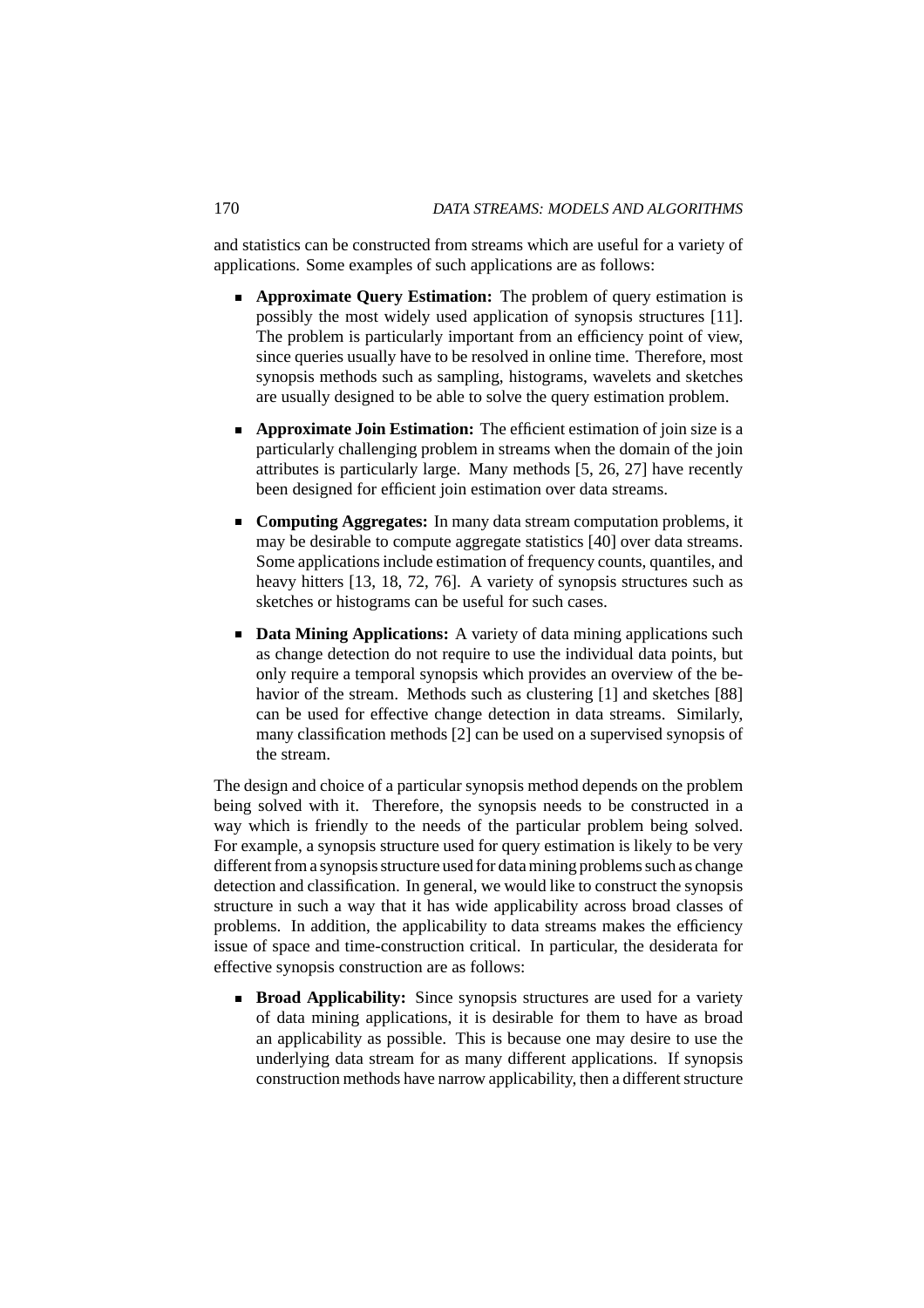will need to be computed for each application. This will reduce the time and space efficiency of synopsis construction.

- **One Pass Constraint:** Since data streams typically contain a large number of points, the contents of the stream cannot be examined more than once during the course of computation. Therefore, all synopsis construction algorithms are designed under a one-pass constraint.
- **Time and Space Efficiency:** In many traditional synopsis methods on static data sets (such as histograms), the underlying dynamic programming methodologies require super-linear space and time. This is not acceptable for a data stream. For the case of space efficiency, it is not desirable to have a complexity which is more than linear in the size of the stream. In fact, in some methods such as sketches [44], the space complexity is often designed to be logarithmic in the *domain-size* of the stream.
- **Robustness:** The error metric of a synopsis structure needs to be designed in a robust way according to the needs of the underlying application. For example, it has often been observed that some wavelet based methods for approximate query processing may be optimal from a global perspective, but may provide very large error on some of the points in the stream [65]. This is an issue which needs the design of robust metrics such as the maximum error metric for stream based wavelet computation.
- **Evolution Sensitive:** Data Streams rarely show stable distributions, but rapidly evolve over time. Synopsis methods for static data sets are often not designed to deal with the rapid evolution of a data stream. For this purpose, methods such as clustering [1] are used for the purpose of synopsis driven applications such as classification [2]. Carefully designed synopsis structures can also be used for forecasting futuristic queries [3], with the use of evolution-sensitive synopsis.

There are a variety of techniques which can be used for synopsis construction in data streams. We summarize these methods below:

- **Sampling methods:** Sampling methods are among the most simple methods for synopsis construction in data streams. It is also relatively easy to use these synopsis with a wide variety of application since their representation is not specialized and uses the same multi-dimensional representation as the original data points. In particular reservoir based sampling methods [92] are very useful for data streams.
- **Histograms:** Histogram based methods are widely used for static data sets. However most traditional algorithms on static data sets require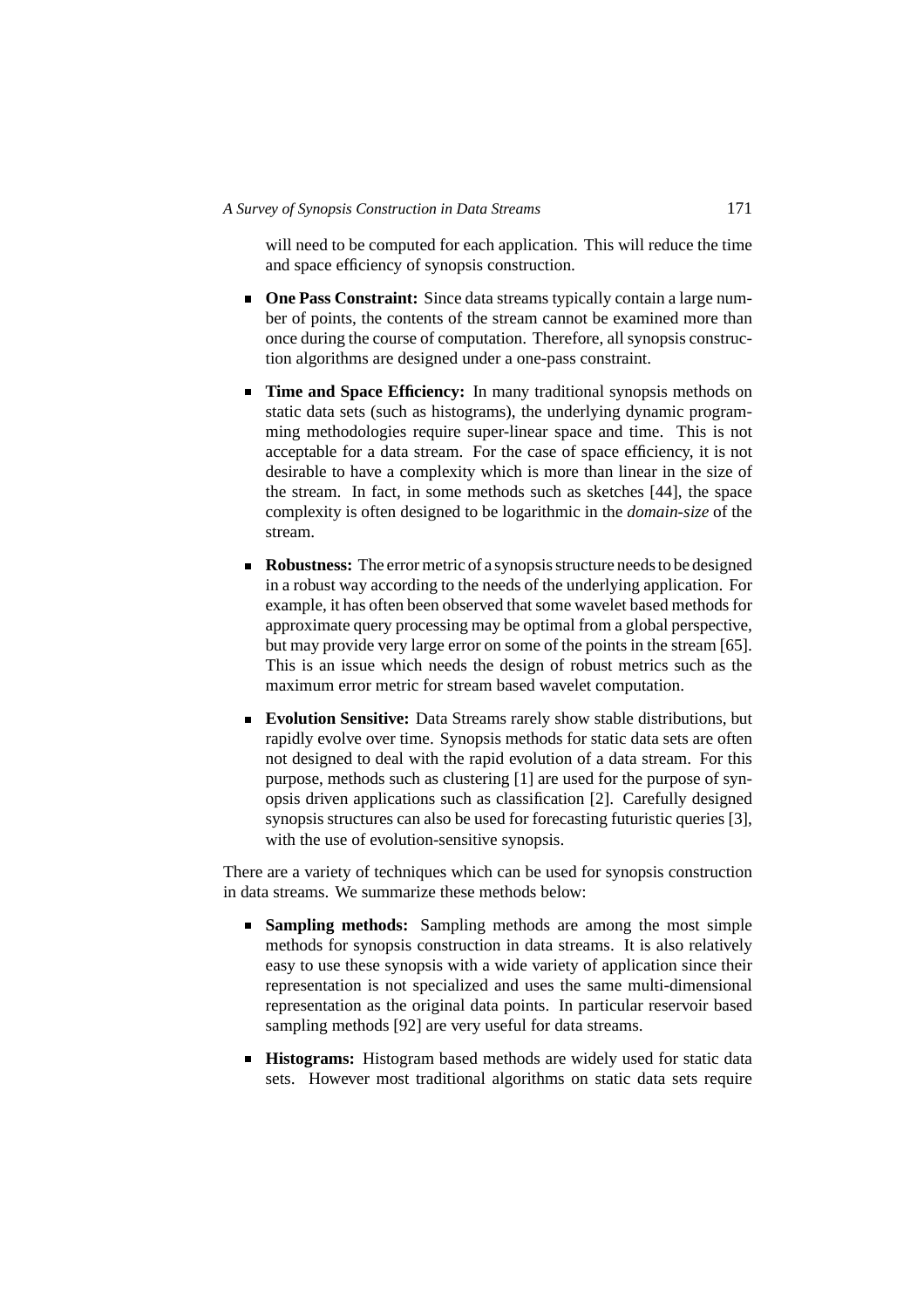super-linear time and space. This is because of the use of dynamic programming techniques for optimal histogram construction. Their extension to the data stream case is a challenging task. A number of recent techniques [37] discuss the design of histograms for the dynamic case.

- **Wavelets:** Wavelets have traditionally been used in a variety of image and query processing applications. In this chapter, we will discuss the issues and challenges involved in dynamic wavelet construction. In particular, the dynamic maintenance of the dominant coefficients of the wavelet representation requires some novel algorithmic techniques.
- **Sketches:** Sketch-based methods derive their inspiration from wavelet techniques. In fact, sketch based methods can be considered a randomized version of wavelet techniques, and are among the most spaceefficient of all methods. However, because of the difficulty of intuitive interpretations of sketch based representations, they are sometimes difficult to apply to arbitrary applications. In particular, the generalization of sketch methods to the multi-dimensional case is still an open problem.
- **Micro-cluster based summarization:** A recent micro-clustering method [1] can be used be perform synopsis construction of data streams. The advantage of micro-cluster summarization is that it is applicable to the multi-dimensional case, and adjusts well to the evolution of the underlying data stream. While the empirical effectiveness of the method is quite good, its heuristic nature makes it difficult to find good theoretical bounds on its effectiveness. Since this method is discussed in detail in another chapter of this book, we will not elaborate on it further.

In this chapter, we will provide an overview of the different methods for synopsis construction, and their application to a variety of data mining and database problems. This chapter is organized as follows. In the next section, we will discuss the sampling method and its application to different kinds of data mining problems. In section 3, we will discuss the technique of wavelets for data approximation. In section 4, we will discuss the technique of sketches for data stream approximation. The method of histograms is discussed in section 4. Section 5 discusses the conclusions and challenges in effective data stream summarization.

## **2. Sampling Methods**

Sampling is a popular tool used for many applications, and has several advantages from an application perspective. One advantage is that sampling is easy and efficient, and usually provides an *unbiased* estimate of the underlying data with *provable error guarantees*. Another advantage of sampling methods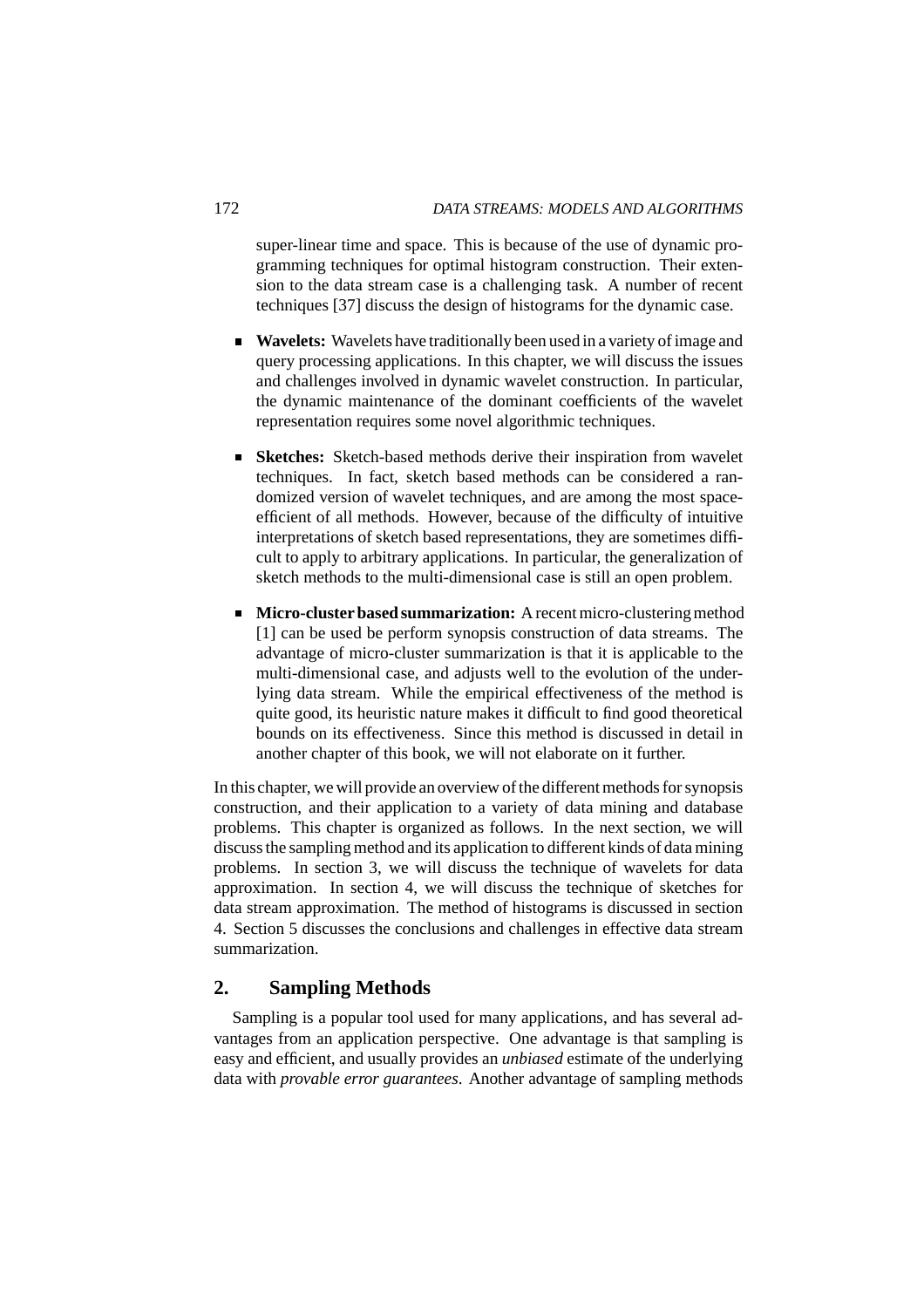is that since they use the original representation of the records, they are easy to use with any data mining application or database operation. In most cases, the error guarantees of sampling methods generalize to the mining behavior of the underlying application. Many synopsis methods such as wavelets, histograms, and sketches are not easy to use for the multi-dimensional cases. The random sampling technique is often the only method of choice for high dimensional applications.

Before discussing the application to data streams, let us examine some properties of the random sampling approach. Let us assume that we have a database D containing N points which are denoted by  $X_1 \ldots X_N$ . Let us assume that the function  $f(D)$  represents an operation which we wish to perform on the database D. For example  $f(D)$  may represent the mean or sum of one of the attributes in database  $D$ . We note that a random sample S from database  $D$ defines a random variable  $f(S)$  which is (often) closely related to  $f(D)$  for many commonly used functions. It is also possible to estimate the standard deviation of f(S) in many cases. In the case of *aggregation based* functions in linear separable form (eg. sum, mean), the law of large numbers allows us to approximate the random variable  $f(S)$  as a normal distribution, and characterize the value of  $f(D)$  probabilistically. However, not all functions are aggregation based (eg. min, max). In such cases, it is desirable to estimate the mean  $\mu$  and standard deviation  $\sigma$  of  $f(S)$ . These parameters allows us to design *probabilistic bounds* on the value of  $f(S)$ . This is often quite acceptable as an alternative to characterizing the entire distribution of  $f(S)$ . Such probabilistic bounds can be estimated using a number of inequalities which are also often referred to as *tail bounds*.

The markov inequality is a weak inequality which provides the following bound for the random variable  $X$ :

$$
P(X > a) \le E[X]/a = \mu/a \tag{9.1}
$$

By applying the Markov inequality to the random variable  $(X - \mu)^2 / \sigma^2$ , we obtain the Chebychev inequality:

$$
P(|X - \mu| > a) \le \sigma^2/a^2
$$
\n(9.2)

While the Markov and Chebychev inequalities are farily general inequalities, they are quite loose in practice, and can be tightened when the distribution of the random variable  $X$  is known. We note that the Chebychev inequality is derived by applying the Markov inequality on a function of the random variable  $X$ . Even tighter bounds can be obtained when the random variable  $X$  shows a specific form, by applying the Markov inequality to parameterized functions of X and optimizing the parameter using the particular characteristics of the random variable X.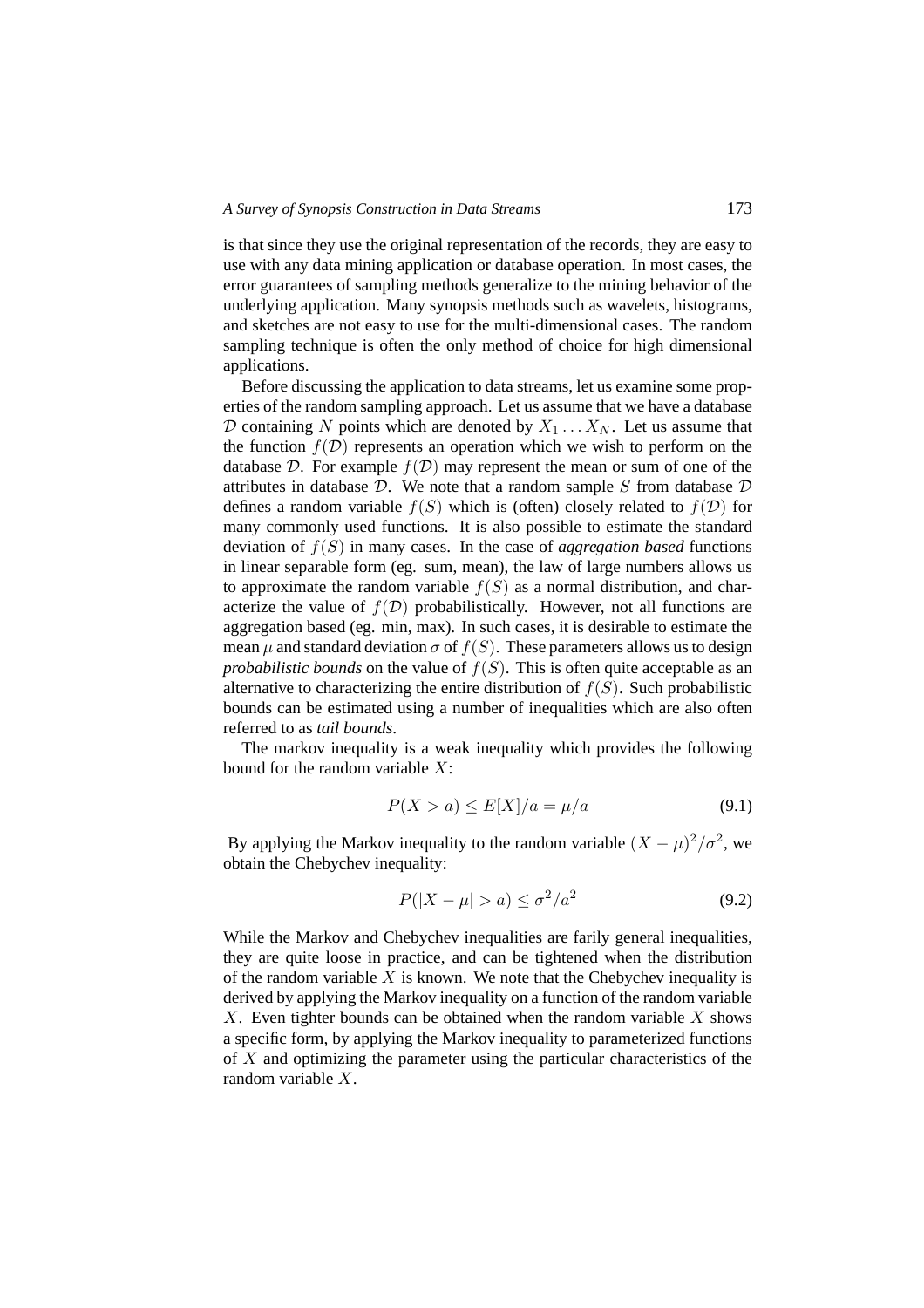The Chernoff bound [14] applies when  $X$  is the sum of several independent and identical Bernoulli random variables, and has a lower tail bound as well as an upper tail bound:

$$
P(X < (1 - \delta)\mu) \le e^{-\mu\delta^2/2} \tag{9.3}
$$

$$
P(X > (1 + \delta)\mu) \le \max\{2^{-\delta\mu}, e^{-\mu\delta^2/4}\}\tag{9.4}
$$

Another kind of inequality often used in stream mining is the Hoeffding inequality. In this inequality, we bound the sum of k *independent bounded* random variables. For example, for a set of  $k$  independent random variables lying in the range  $[a, b]$ , the sum of these k random variables X satisfies the following inequality:

$$
P(|X - \mu| > \delta) \le 2e^{-2k \cdot \delta^2 / (b - a)^2}
$$
\n(9.5)

We note that the Hoeffding inequality is slightly more general than the Chernoff bound, and both bounds have similar form for overlapping cases. These bounds have been used for a variety of problems in data stream mining such as classification, and query estimation [28, 58]. In general, the method of random sampling is quite powerful, and can be used for a variety of problems such as order statistics estimation, and distinct value queries [41, 72].

In many applications, it may be desirable to pick out a sample (reservoir) from the stream with a pre-decided size, and apply the algorithm of interest to this sample in order to estimate the results. One key issue in the case of data streams is that we are not sampling from a fixed data set with *known size*  $N$ . Rather, the value of  $N$  is unknown in advance, and the sampling must be performed dynamically as data points arrive. Therefore, in order to maintain an unbiased representation of the underlying data, the probability of including a point in the random sample should not be fixed in advance, but should change with progression of the data stream. For this purpose, reservoir based sampling methods are usually quite effective in practice.

## **2.1 Random Sampling with a Reservoir**

Reservoir based methods [92] were originally proposed in the context of one-pass access of data from magnetic storage devices such as tapes. As in the case of streams, the number of records  $N$  are not known in advance and the sampling must be performed dynamically as the records from the tape are read.

Let us assume that we wish to obtain an unbiased sample of size  $n$  from the data stream. In this algorithm, we maintain a reservoir of size  $n$  from the data stream. The first  $n$  points in the data streams are added to the reservoir for initialization. Subsequently, when the  $(t + 1)$ th point from the data stream is received, it is added to the reservoir with probability  $n/(t + 1)$ . In order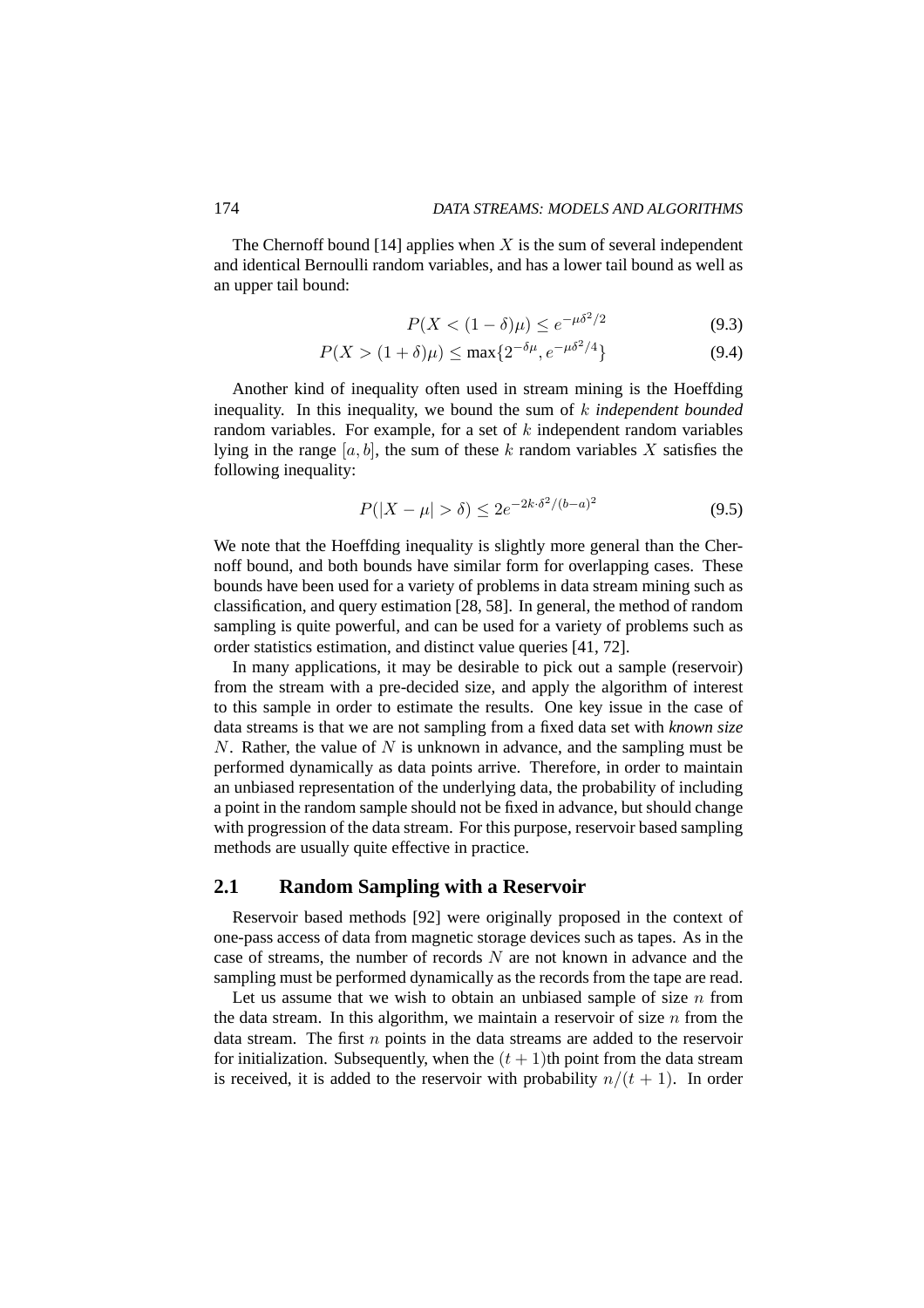to make room for the new point, any of the current points in the reservoir are sampled with equal probability and subsequently removed.

The proof that this sampling approach maintains the unbiased character of the reservoir is straightforward, and uses induction on  $t$ . The probability of the  $(t + 1)$ th point being included in the reservoir is  $n/(t + 1)$ . The probability of any of the last t points being included in the reservoir is defined by the sum of the probabilities of the events corresponding to whether or not the  $(t + 1)$ th point is added to the reservoir. From the inductive assumption, we know that the first t points have equal probability of being included in the reservoir and have probability equal to  $n/t$ . In addition, since the points remain in the reservoir with equal probability of  $(n - 1)/n$ , the conditional probability of a point (among the first t points) remaining in the reservoir given that the  $(t + 1)$  point is added is equal to  $(n/t) \cdot (n-1)/n = (n-1)/t$ . By summing the probability over the cases where the  $(t+1)$ th point is added to the reservoir (or not), we get a total probability of  $((n/(t+1))\cdot (n-1)/t+(1-(n/(t+1)))\cdot (n/t) = n/(t+1).$ Therefore, the inclusion of all points in the reservoir has equal probability which is equal to  $n/(t+1)$ . As a result, at the end of the stream sampling process, all points in the stream have equal probability of being included in the reservoir, which is equal to  $n/N$ .

In many cases, the stream data may evolve over time, and the corresponding data mining or query results may also change over time. Thus, the results of a query over a more recent window may be quite different from the results of a query over a more distant window. Similarly, the entire history of the data stream may not relevant for use in a repetitive data mining application such as classification. Recently, the reservoir sampling algorithm was adapted to sample from a moving window over data streams [8]. This is useful for data streams, since only a small amount of recent history is more relevant that the entire data stream. However, this can sometimes be an extreme solution, since one may desire to sample from varying lengths of the stream history. While recent queries may be more frequent, it is also not possible to completely disregard queries over more distant horizons in the data stream. A method in [4] designs methods for *biased reservoir sampling*, which uses a bias function to regulate the sampling from the stream. This bias function is quite effective since it regulates the sampling in a smooth way so that queries over recent horizons are more accurately resolved. While the design of a reservoir for arbitrary bias function is extremely difficult, it is shown in [4], that certain classes of bias functions (exponential bias functions) allow the use of a straightforward replacement algorithm. The advantage of a bias function is that it can smoothly regulate the sampling process so that acceptable accuracy is retained for more distant queries. The method in [4] can also be used in data mining applications so that the quality of the results do not degrade very quickly.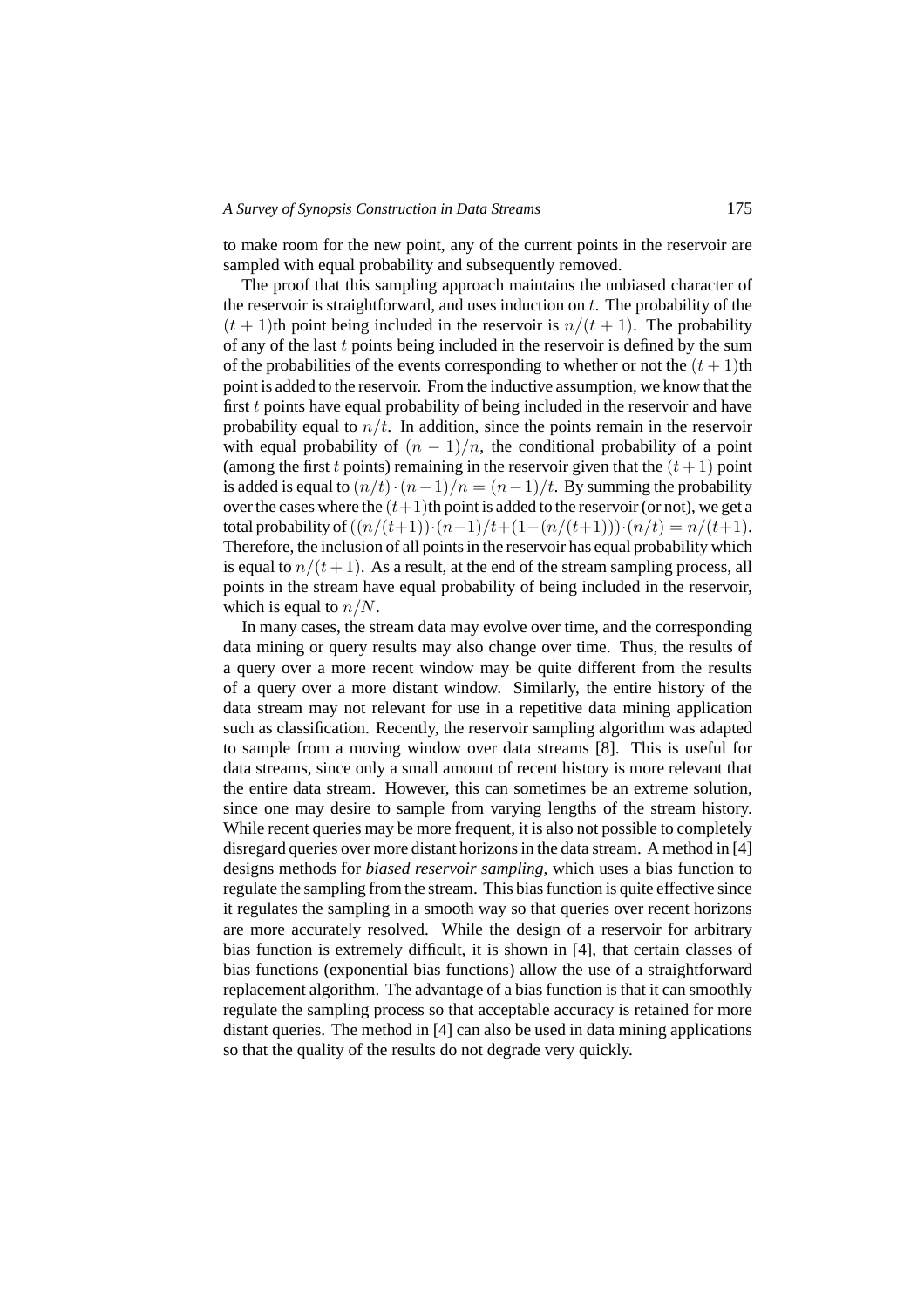## **2.2 Concise Sampling**

The effectiveness of the reservoir based sampling method can be improved further with the use of concise sampling. We note that the size of the reservoir is sometimes restricted by the available main memory. It is desirable to increase the sample size within the available main memory restrictions. For this purpose, the technique of concise sampling is quite effective.

The method of concise sampling exploits the fact that the number of *distinct* values of an attribute is often significantly smaller than the size of the data stream. This technique is most applicable while performing univariate sampling along a single dimension. For the case of multi-dimensional sampling, the simple reservoir based method discussed above is more appropriate. The repeated occurrence of the same value can be exploited in order to increase the sample size beyond the relevant space restrictions. We note that when the number of distinct values in the stream is smaller than the main memory limitations, the entire stream can be maintained in main memory, and therefore sampling may not even be necessary. For current desktop systems in which the memory sizes may be of the order of several gigabytes, very large sample sizes can be main memory resident, as long as the number of distinct values does not exceed the memory constraints. On the other hand, for more challenging streams with an unusually large number of distinct values, we can use the following approach.

The sample is maintained as a set  $S$  of  $\langle$  value, count $\rangle$  pairs. For those pairs in which the value of count is one, we do not maintain the count explicitly, but we maintain the value as a *singleton*. The number of elements in this representation is referred to as the footprint and is bounded above by  $n$ . We note that the footprint size is always smaller than or equal to than the true sample size. If the count of any distinct element is larger than 2, then the footprint size is strictly smaller than the sample size. We use a *threshold parameter*  $\tau$  which defines the probability of successive sampling from the stream. The value of  $\tau$  is initialized to be 1. As the points in the stream arrive, we add them to the current sample with probability  $1/\tau$ . We note that if the corresponding valuecount pair is already included in the set S, then we only need to increment the count by 1. Therefore, the footprint size does not increase. On the other hand, if the value of the current point is distinct from all the values encountered so far, or it exists as a singleton then the foot print increases by 1. This is because either a singleton needs to be added, or a singleton gets converted to a valuecount pair with a count of 2. The increase in footprint size may potentially require the removal of an element from sample S in order to make room for the new insertion. When this situation arises, we pick a new (higher) value of the threshold  $\tau'$ , and apply this threshold to the footprint in repeated passes. In each pass, we reduce the count of a value with probability  $\tau/\tau'$ , until at least one value-count pair reverts to a singleton or a singleton is removed. Subsequent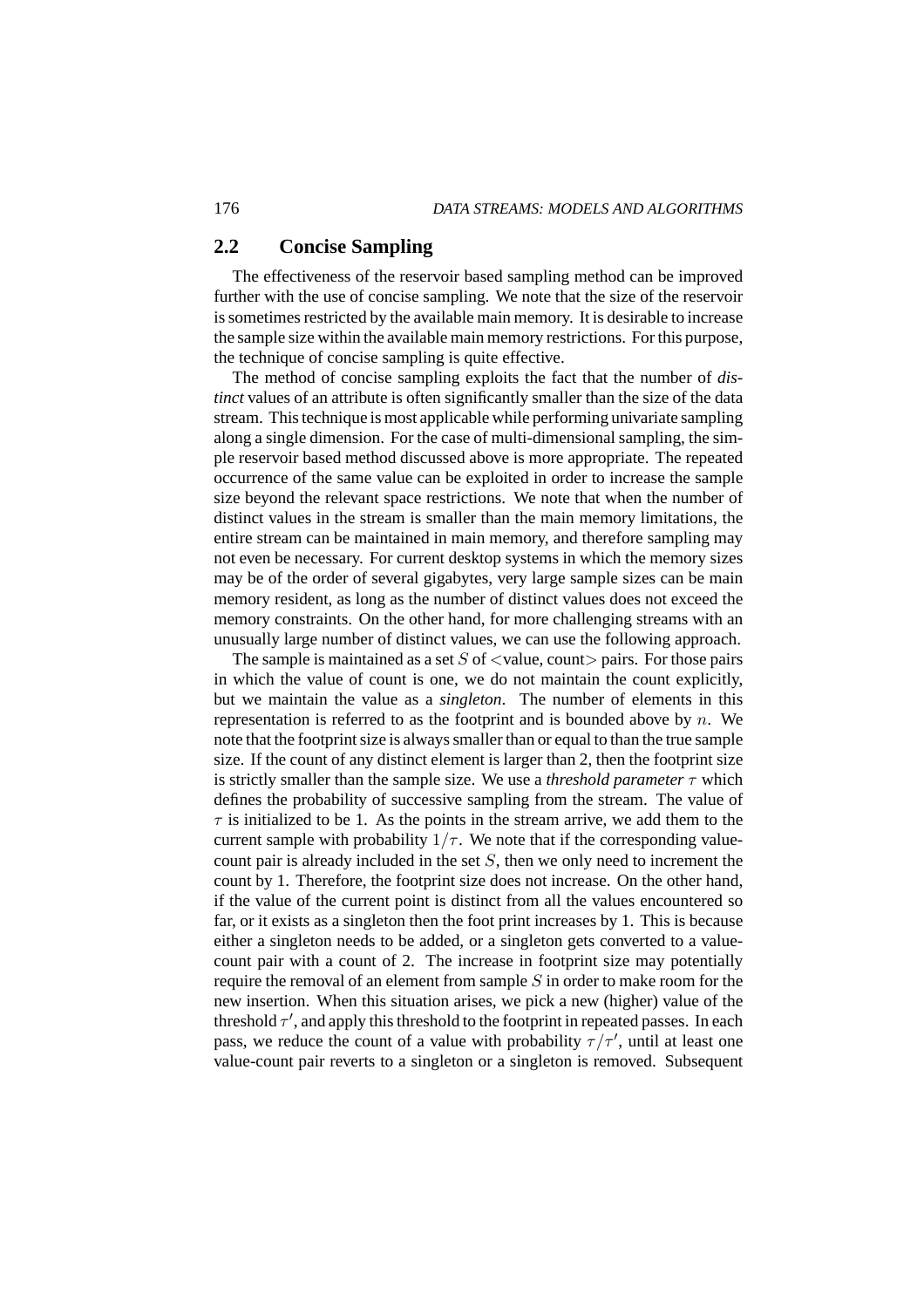*A Survey of Synopsis Construction in Data Streams* 177

| Granularity (Order $k$ ) | <b>Averages</b>          | <b>DWT Coefficients</b> |
|--------------------------|--------------------------|-------------------------|
|                          | $\Phi$ values            | $\psi$ values           |
| $k=4$                    | (8, 6, 2, 3, 4, 6, 6, 5) |                         |
| $k=3$                    | (7, 2.5, 5, 5.5)         | $(1, -0.5, -1, 0.5)$    |
| $k=2$                    | (4.75, 5.25)             | $(2.25, -0.25)$         |
| $k=1$                    | D.                       | $(-0.25)$               |

*Table 9.1.* An Example of Wavelet Coefficient Computation

points from the stream are sampled with probability  $1/\tau'$ . As in the previous case, the probability of sampling reduces with stream progression, though we have much more flexibility in picking the threshold parameters in this case. More details on the approach may be found in [41].

One of the interesting characteristics of this approach is that the sample  $S$ continues to remain an unbiased representative of the data stream irrespective of the choice of  $\tau$ . In practice,  $\tau'$  may be chosen to be about 10% larger than the value of  $\tau$ . The choice of different values of  $\tau$  provides different tradeoffs between the average (true) sample size and the computational requirements of reducing the footprint size. In general, the approach turns out to be quite robust across wide ranges of the parameter  $\tau$ .

#### **3. Wavelets**

Wavelets [66] are a well known technique which is often used in databases for hierarchical data decomposition and summarization. A discussion of applications of wavelets may be found in [10, 66, 89]. In this chapter, we will discuss the particular case of the *Haar Wavelet*. This technique is particularly simple to implement, and is widely used in the literature for hierarchical decomposition and summarization. The basic idea in the wavelet technique is to create a decomposition of the data characteristics into a set of wavelet functions and basis functions. The property of the wavelet method is that the higher order coefficients of the decomposition illustrate the broad trends in the data, whereas the more localized trends are captured by the lower order coefficients.

We assume for ease in description that the length  $q$  of the series is a power of 2. This is without loss of generality, because it is always possible to decompose a series into segments, each of which has a length that is a power of two. The Haar Wavelet decomposition defines  $2^{k-1}$  coefficients of order  $k$ . Each of these  $2^{k-1}$  coefficients corresponds to a contiguous portion of the time series of length  $q/2^{k-1}$ . The *i*th of these  $2^{k-1}$  coefficients corresponds to the segment in the series starting from position  $(i-1) \cdot q/2^{k-1} + 1$  to position  $i * q/2^{k-1}$ . Let us denote this coefficient by  $\psi_k^i$  and the corresponding time series segment by  $S_k^i$ . At the same time, let us define the average value of the first half of the  $S_k^i$  by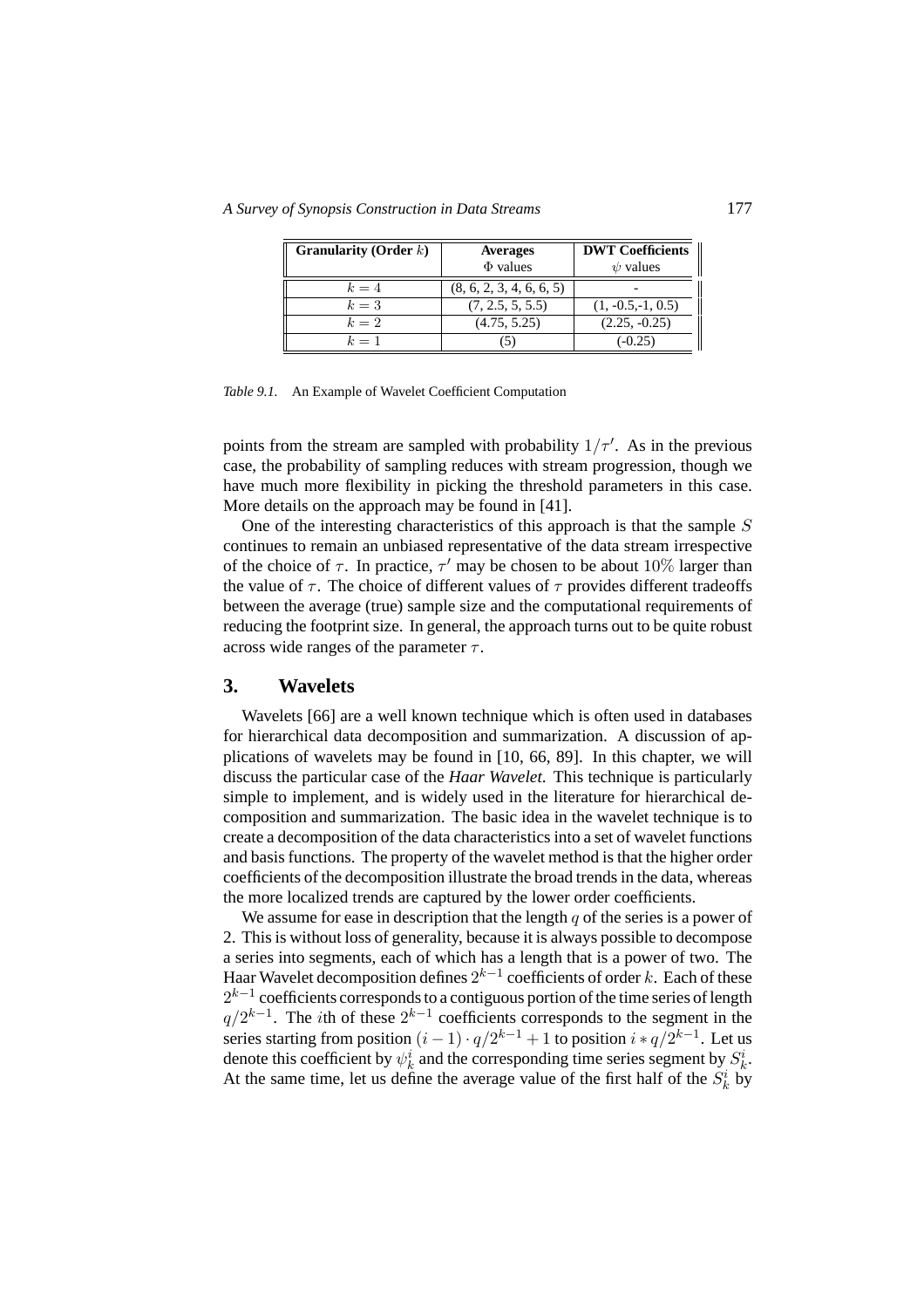

*Figure 9.1.* Illustration of the Wavelet Decomposition

 $a_k^i$  and the second half by  $b_k^i$ . Then, the value of  $\psi_k^i$  is given by  $(a_k^i - b_k^i)/2$ . More formally, if  $\Phi_k^i$  denote the average value of the  $S_k^i$ , then the value of  $\psi_k^i$ can be defined recursively as follows:

$$
\psi_k^i = (\Phi_{k+1}^{2 \cdot i-1} - \Phi_{k+1}^{2 \cdot i})/2 \tag{9.6}
$$

The set of Haar coefficients is defined by the  $\Psi_k^i$  coefficients of order 1 to  $log_2(q)$ . In addition, the global average  $\Phi_1^1$  is required for the purpose of perfect reconstruction. We note that the coefficients of different order provide an understanding of the major trends in the data at a particular level of granularity. For example, the coefficient  $\psi_k^i$  is half the quantity by which the first half of the segment  $S_k^i$  is larger than the second half of the same segment. Since larger values of k correspond to geometrically reducing segment sizes, one can obtain an understanding of the basic trends at different levels of granularity. We note that this definition of the Haar wavelet makes it very easy to compute by a sequence of averaging and differencing operations. In Table 9.1, we have illustrated how the wavelet coefficients are computed for the case of the sequence  $(8, 6, 2, 3, 4, 6, 6, 5)$ . This decomposition is illustrated in graphical form in Figure 9.1. We also note that each value can be represented as a sum of  $log_2(8) = 3$  linear decomposition components. In general, the entire decomposition may be represented as a tree of depth 3, which represents the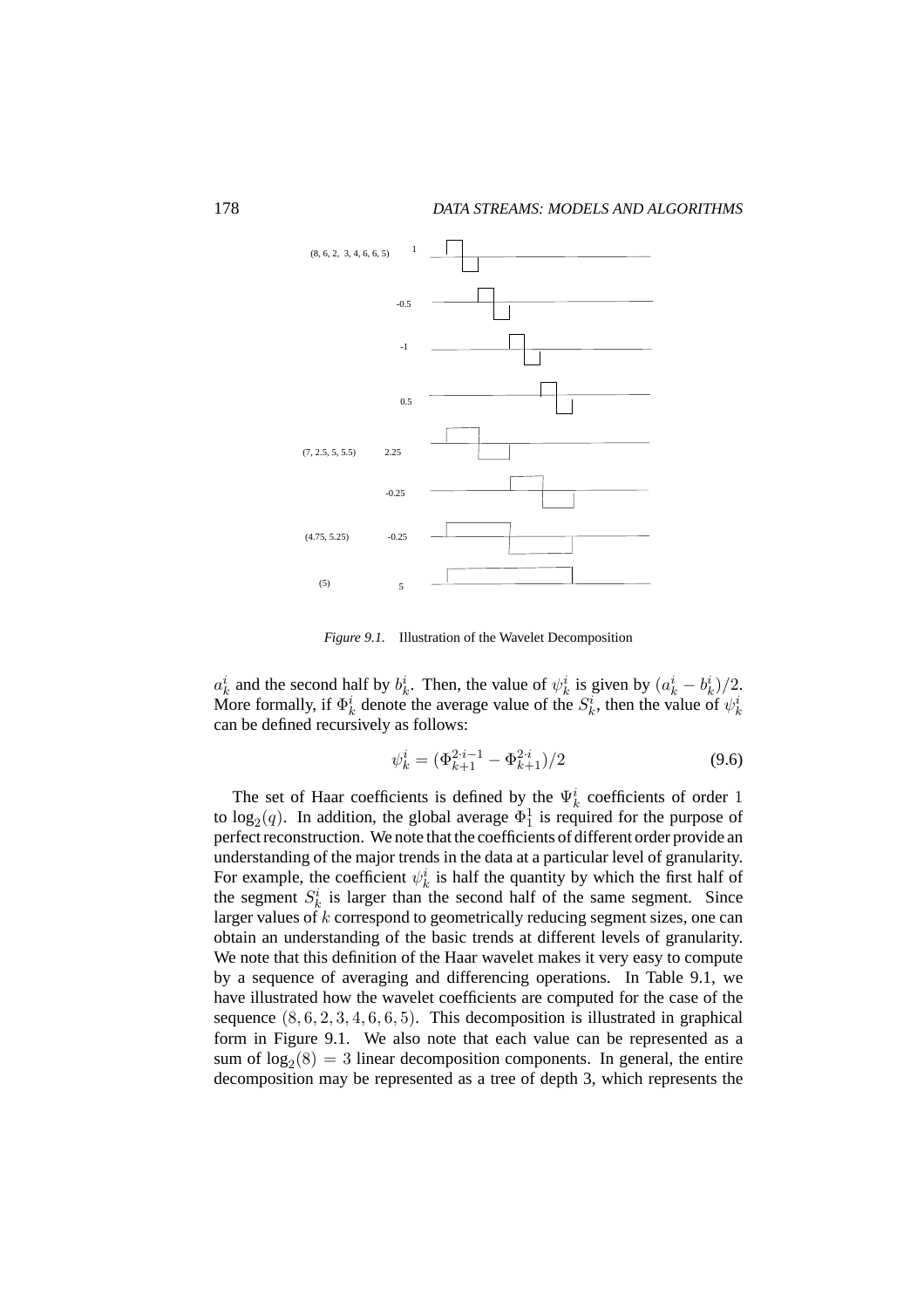

*Figure 9.2.* The Error Tree from the Wavelet Decomposition

hierarchical decomposition of the entire series. This is also referred to as the *error tree*, and was introduced in [73]. In Figure 9.2, we have illustrated the error tree for the wavelet decomposition illustrated in Table 9.1. The nodes in the tree contain the values of the wavelet coefficients, except for a special *super-root* node which contains the series average. This super-root node is not necessary if we are only considering the relative values in the series, or the series values have been normalized so that the average is already zero. We further note that the number of wavelet coefficients in this series is 8, which is also the length of the original series. The original series has been replicated just below the error-tree in Figure 9.2, and it can be reconstructed by adding or subtracting the values in the nodes along the path leading to that value. We note that each coefficient in a node should be added, if we use the left branch below it to reach to the series values. Otherwise, it should be subtracted. This natural decomposition means that an entire contiguous range along the series can be reconstructed by using only the portion of the error-tree which is relevant to it. Furthermore, we only need to retain those coefficients whose values are significantly large, and therefore affect the values of the underlying series. In general, we would like to minimize the reconstruction error by retaining only a fixed number of coefficients, as defined by the space constraints.

We further note that the coefficients represented in Figure 9.1 are un-normalized. For a time series T, let  $\overline{W_1}$  ...  $\overline{W_t}$  be the corresponding basis vectors of length t. In Figure 9.1, each component of these basis vectors is  $0, +1$ , or  $-1$ . The list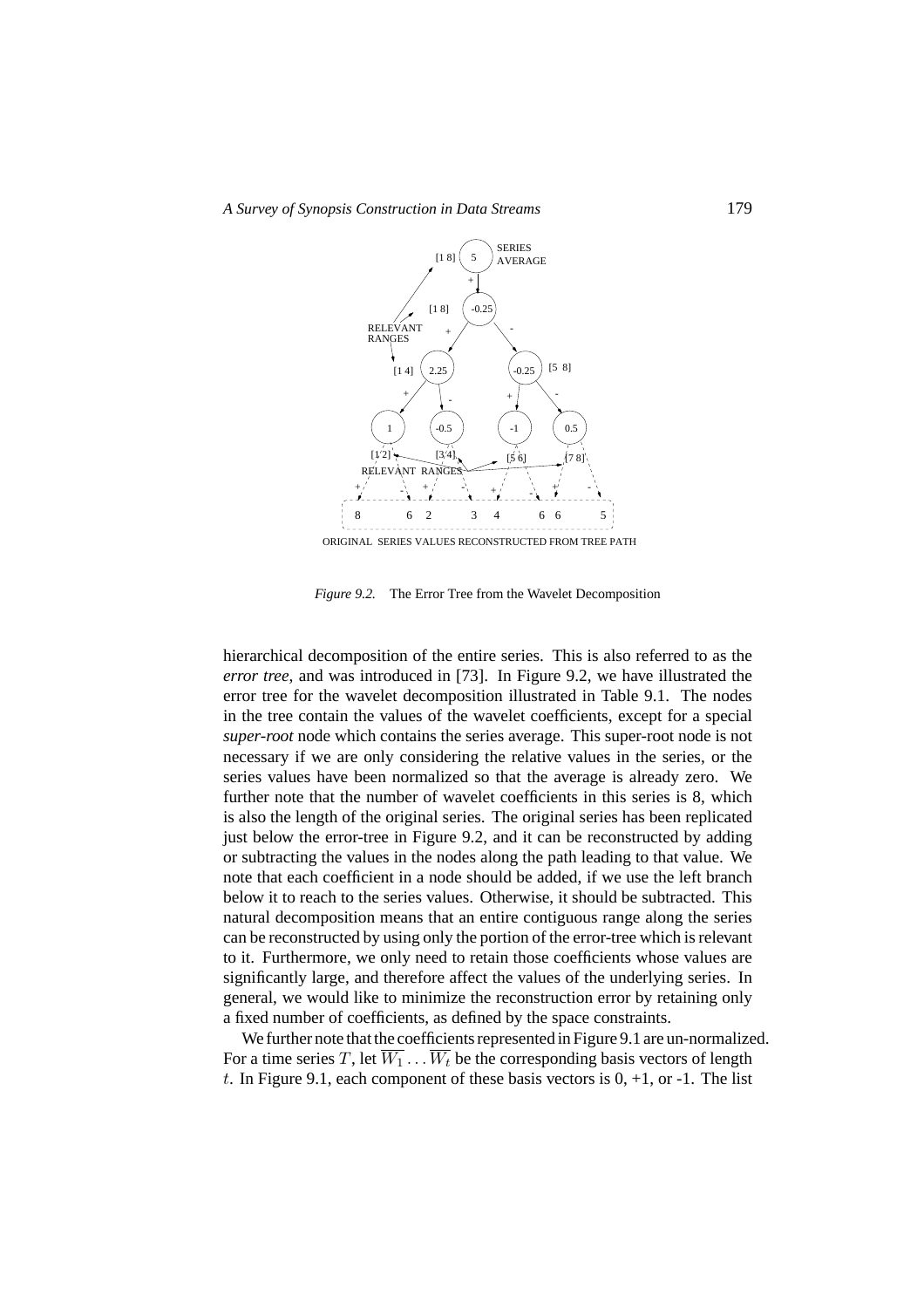of basis vectors in Figure 9.1 (in the same order as the corresponding wavelets illustrated) are as follows:

 $(1 -1 0 0 0 0 0 0)$  $(0 0 1 - 1 0 0 0 0)$  $(0 0 0 0 1 - 1 0 0)$  $(0 0 0 0 0 0 1 -1)$  $(1 1 - 1 - 1 0 0 0 0)$  $(0 0 0 0 1 1 -1 -1)$  $(1\ 1\ 1\ 1\ -1\ -1\ -1)$ 

The most detailed coefficients have only one  $+1$  and one  $-1$ , whereas the most coarse coefficient has  $t/2 + 1$  and  $-1$  entries. Thus, in this case, we need  $2^3 - 1 = 7$  wavelet vectors. In addition, the vector (11111111) is needed to represent the special coefficient which corresponds to the series average. Then, if  $a_1 \dots a_t$  be the wavelet coefficients for the wavelet vectors  $W_1 \dots W_t$ , the time series  $T$  can be represented as follows:

$$
T = \sum_{i=1}^{t} a_i \cdot \overline{W_i} \tag{9.7}
$$

$$
= \sum_{i=1}^{t} (a_i \cdot |\overline{W_i}|) \cdot \frac{\overline{W_i}}{|\overline{W_i}|}
$$
(9.8)

While  $a_i$  is the un-normalized value from Figure 9.1, the values  $a_i \cdot |W_i|$  represent normalized coefficients. We note that the values of  $|\overline{W_i}|$  are different for coefficients of different orders, and may be equal to either  $\sqrt{2}$ ,  $\sqrt{4}$  or  $\sqrt{8}$  in this particular example. For example, in the case of Figure 9.1, the broadest level unnormalized coefficient is −0.25, whereas the corresponding normalized value is  $-0.25 \cdot \sqrt{8}$ . After normalization, the basis vectors  $\overline{W_1} \dots \overline{W_t}$  are orthonormal, and therefore, the sum of the squares of the corresponding (normalized) coefficients is equal to the energy in the time series  $T$ . Since the normalized coefficients provide a new coordinate representation after axis rotation, euclidian distances between time series are preserved in this new representation.

The total number of coefficients is equal to the length of the data stream. Therefore, for very large time series or data streams, the number of coefficients is also large. This makes it impractical to retain the entire decomposition throughout the computation. The wavelet decomposition method provides a natural method for dimensionality reduction, by retaining only the coefficients with large absolute values. All other coefficients are implicitly approximated to zero. This makes it possible to approximately represent the series with a small number of coefficients. The idea is to retain only a pre-defined number of coefficients from the decomposition, so that the error of the reduced representation is minimized. Wavelets are used extensively for efficient and approximate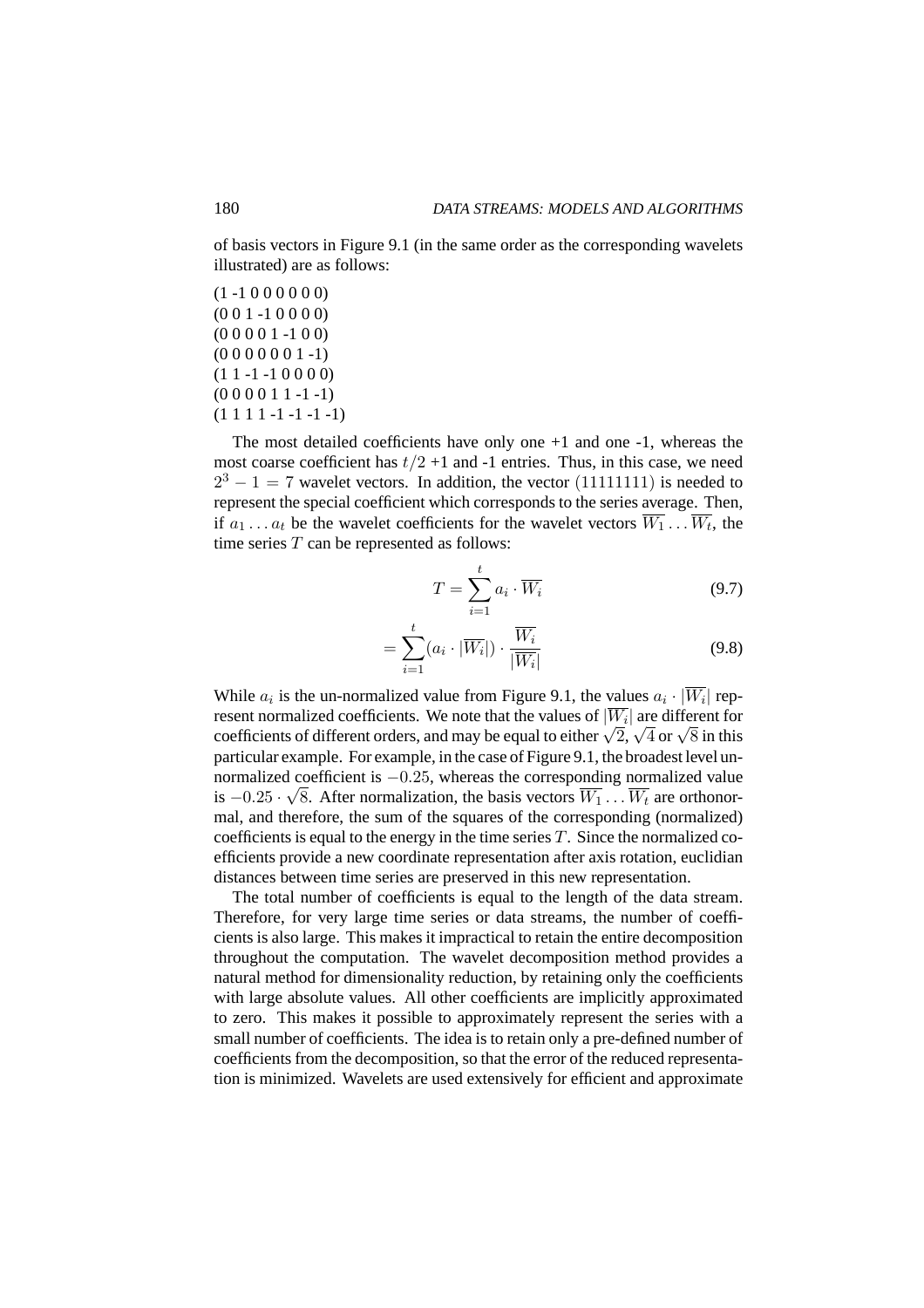query processing of different kinds of data [11, 93]. They are particularly useful for range queries, since contiguous ranges can easily be reconstructed with a small number of wavelet coefficients. The efficiency of the query processing arises from the reduced representation of the data. At the same time, since only the small coefficients are discarded the results are quite accurate.

A key issue for the accuracy of the query processing is the choice of coefficients which should be retained. While it may be tempting to choose only the coefficients with large absolute values, this is not always the best choice, since a more judicious choice of coefficients can lead to minimizing specific error criteria. Two such metrics are the minimization of the mean square error or the maximum error metric. The mean square error minimizes the  $L_2$  error in approximation of the wavelet coefficients, whereas maximum error metrics minimize the maximum error of any coefficient. Another related metric is the relative maximum error which normalizes the maximum error with the absolute coefficient value.

It has been shown in [89] that the choice of largest  $B$  (normalized) coefficients minimizes the mean square error criterion. This should also be evident from the fact that the normalized coefficients render an orthonormal decomposition, as a result of which the energy in the series is equal to the sum of the squares of the coefficients. However, the use of the mean square error metric is not without its disadvantages. A key disadvantage is that a global optimization criterion implies that the local behavior of the approximation is ignored. Therefore, the approximation arising from reconstruction can be arbitrarily poor for certain regions of the series. This is especially relevant in many streaming applications in which the queries are performed only over recent time windows. In many cases, the maximum error metric provides much more robust guarantees. In such cases, the errors are spread out over the different coefficients more evenly. As a result, the worst-case behavior of the approximation over different queries is much more robust.

Two such methods for minimization of maximum error metrics are discussed in [38, 39]. The method in [38] is probabilistic, but its application of probabilistic expectation is questionable according to [53]. One feature of the method in [38] is that the space is bounded only in expectation, and the variance in space usage is large. The technique in [39] is deterministic and uses dynamic programming in order to optimize the maximum error metric. The key idea in [39] is to define a recursion over the nodes of the tree in top down fashion. For a given internal node, we compute the least maximum error over the two cases of either keeping or not keeping a wavelet coefficient of this node. In each case, we need to recursively compute the maximum error for its two children over all possible space allocations among two children nodes. While the method is quite elegant, it is computationally intensive, and it is therefore not suitable for the data stream case. We also note that the coefficient is defined according to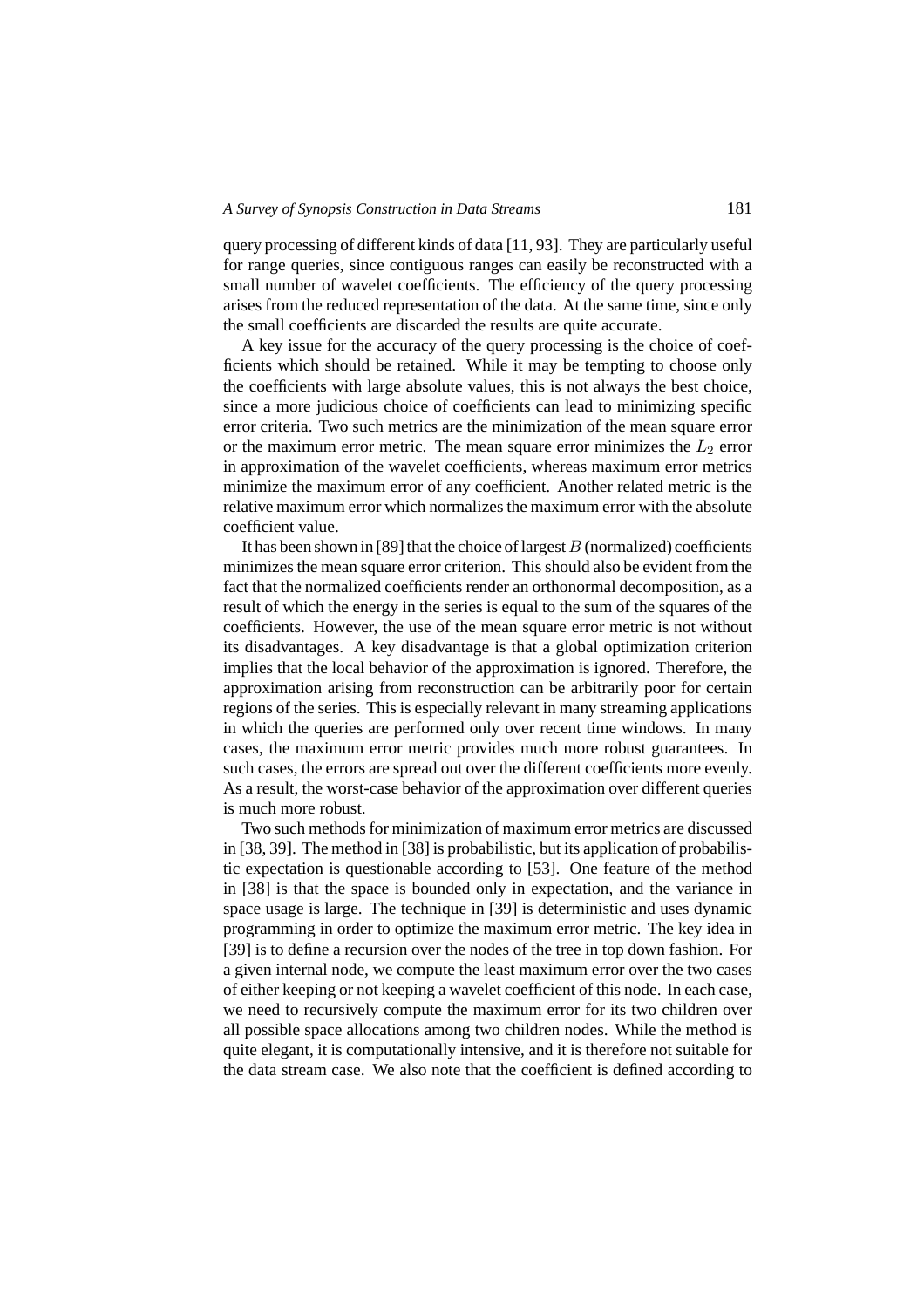the wavelet coefficient definition i.e. half the difference between the left hand and right hand side of the time series. While this choice of coefficient is optimal for the  $L_2$  metric, this is not the case for maximum or arbitrary  $L_p$  error metrics.

Another important topic in wavelet decomposition is that of the use of multiple measures associated with the time series. The problem of multiple measures refers to the fact that many quantities may simultaneously be tracked in a given time series. For example, in a sensor application, one may simultaneously track many variables such as temperature, pressure and other parameters at each time instant. We would like to perform the wavelet decomposition over multiple measures simultaneously. The most natural technique [89] is to perform the decomposition along the different measures separately and pick the largest coefficients for each measure of the decomposition. This can be inefficient, since a coordinate needs to be associated with each separately stored coefficient and it may need to be stored multiple times. It would be more efficient to amortize the storage of a coordinate across multiple measures. The trade-off is that while a given coordinate may be the most effective representation for a particular measure, it may not simultaneously be the most effective representation across all measures. In [25], it has been proposed to use an extended wavelet representation which simultaneously tracks multi-measure coefficients of the wavelet representation. The idea in this technique is use a bitmap for each coefficient set to determine which dimensions are retained, and store all coefficients for this coordinate. The technique has been shown to significantly outperform the methods discussed in [89].

## **3.1 Recent Research on Wavelet Decomposition in Data Streams**

The one-pass requirement of data streams makes the problem of wavelet decomposition somewhat more challenging. However, the case of optimizing the mean square error criterion is relatively simple, since a choice of the largest coefficients can preserve the effectiveness of the decomposition. Therefore, we only need to dynamically construct the wavelet decomposition, and keep track of the largest B coefficients encountered so far.

As discussed in [65], these methods can have a number of disadvantages in many situations, since many parts of the time series may be approximated very poorly. The method in [39] can effectively perform the wavelet decomposition with maximum error metrics. However, since the method uses dynamic programming, it is computationally intensive, it is quadratic in the length of the series. Therefore, it cannot be used effectively for the case of data streams, which require a one-pass methodology in linear time. in [51], it has been shown that all weighted  $L_m$  measures can be solved in a space-efficient manner using only  $O(n)$  space. In [65], methods have been proposed for one-pass wavelet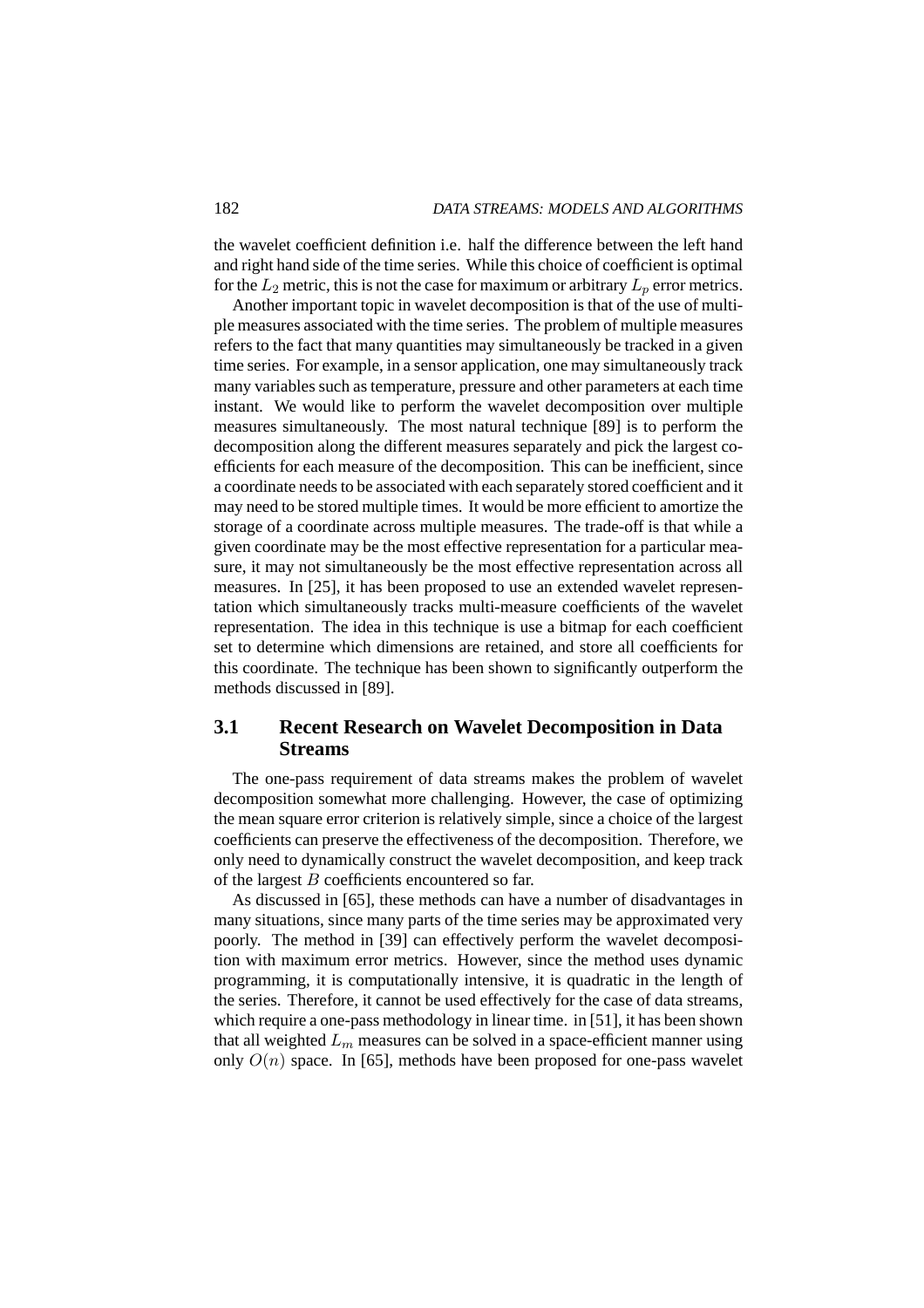synopses with the maximum error metric. It has been shown in [65], that by using a number of intuitive thresholding techniques, it is possible to approximate the effectiveness of the technique discussed in [39]. A set of independent results obtained in [55] discuss how to minimize non-euclidean and relative error with the use of wavelet synopses. This includes metrics such as the  $L_p$  error or the relative error. Both the works of [65] and [55] were obtained independently and at a similar time. While the method in [65] is more deeply focussed on the use of maximum error metrics, the work in [55] also provides some worst case bounds on the quality of the approximation. The method of [65] depends on experimental results to illustrate the quality of the approximation. Another interesting point made in [55] is that most wavelet approximation methods solve a restricted version of the problem in which the wavelet coefficient for the basis is defined to be half the difference between the left hand and right hand side of the basis vectors. Thus, the problem is only one of picking the best  $B$  coefficients out of these pre-defined set of coefficients. While this is an intuitive method for computation of the wavelet coefficient, and is optimal for the case of the Euclidean error, it is not necessarily optimal for the case of the  $L_m$ -metric. For example, consider the time series vector  $(1, 4, 5, 6)$ . In this case, the wavelet transform is  $(4, -1.5, -1.5, -0.5)$ . Thus, for  $B = 1$ , the optimal coefficient picked is  $(4, 0, 0, 0)$  for any  $L_m$ -metric. However, for the case of  $L_\infty$ -metric, the optimal solution should be  $(3.5, 0, 0, 0)$ , since 3.5 represents the average between the minimum and maximum value. Clearly, any scheme which restricts itself only to wavelet coefficients defined in a particular way will not even consider this solution [55]. Almost all methods for non-euclidean wavelet computation tend to use this approach, possibly as a legacy from the Haar method of wavelet decomposition. This restriction has been removed in [55] and proposes a method for determining the optimal *synopsis coefficients* for the case of the weighted  $L_m$  metric. We distinguish between synopsis coefficients and wavelet coefficients, since the latter are defined by the simple subtractive methodology of the Haar decomposition. A related method was also proposed by Matias and Urieli [75] which discusses a near linear time optimal algorithm for the weighted  $L_m$ -error. This method is offline, and chooses a basis vector which depends upon the weights.

An interesting extension of the wavelet decomposition method is one in which *multiple measures* are associated with the time series. A natural solution is to treat each measure separately, and store the wavelet decomposition. However, this can be wasteful, since a coordinate needs to be stored with each coefficient, and we can amortize this storage by storing the same coordinate across multiple measures. A technique in [25] proposes the concept of *extended wavelets* in order to amortize the coordinate storage across multiple measures. In this representation, one or more coefficients are stored with each coordinate. Clearly, it can be tricky to determine which coordinates to store,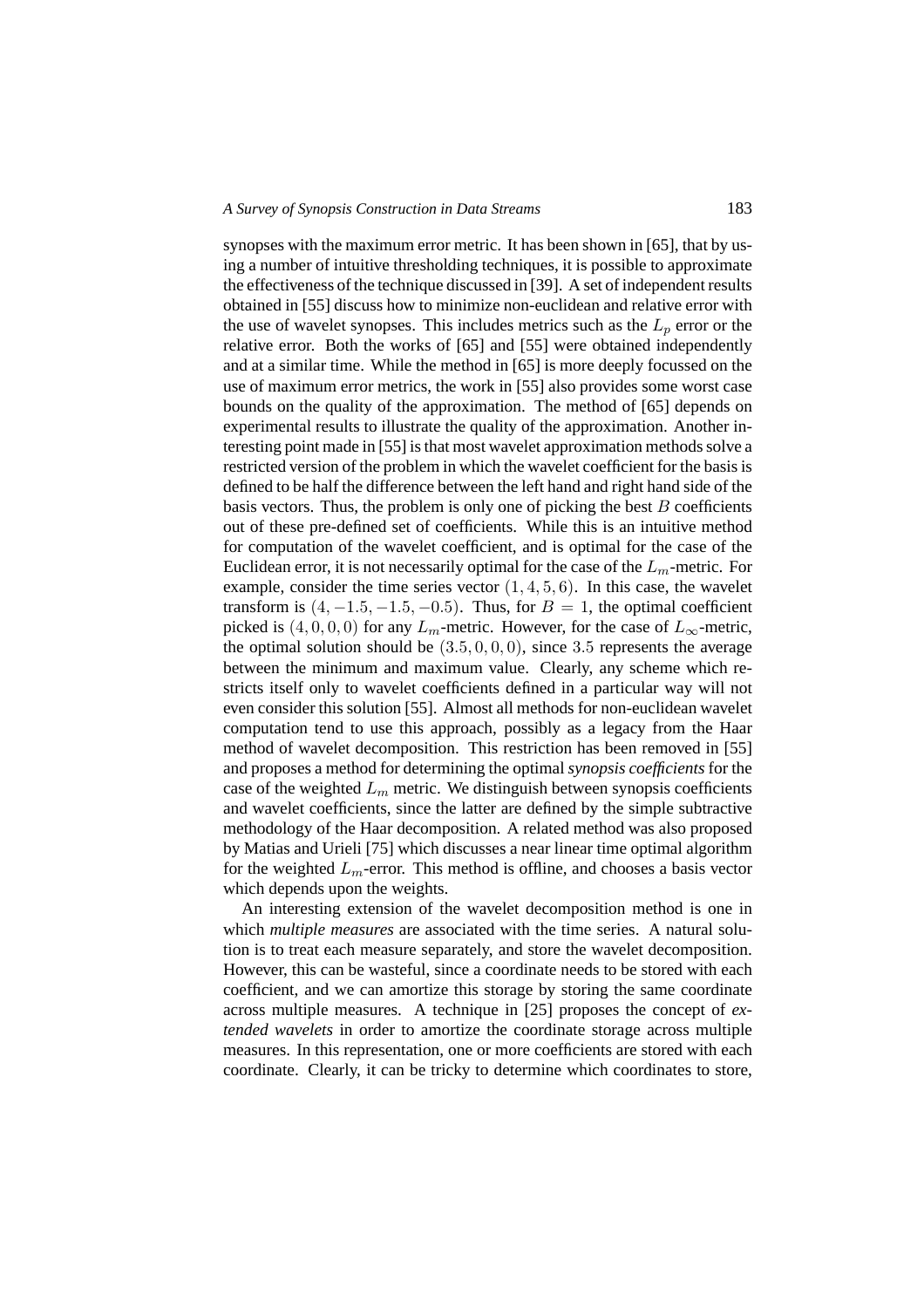since different coordinates will render larger coefficients across different measures. The technique in [25] uses a dynamic programming method to determine the optimal extended wavelet decomposition. However, this method is not time and space efficient. A method in [52] provides a fast algorithm whose space requirement is linear in the size of the synopsis and logarithmic in the size of the data stream.

Another important point to be noted is that the choice of the best wavelet decomposition is not necessarily pre-defined, but it depends upon the particular workload on which the wavelet decomposition is applied. Some interesting papers in this direction [77, 75] design methods for workload aware wavelet synopses of data streams. While this line of work has not been extensively researched, we believe that it is likely to be fruitful in many data stream scenarios.

## **4. Sketches**

The idea of sketches is essentially an extension of the random projection technique [64] to the time series domain. The idea of using this technique for determining representative trends in the time series domain was first observed in [61]. In the method of random projection, we can reduce a data point of dimensionality  $d$  to an axis system of dimensionality  $k$  by picking  $k$  random vectors of dimensionality d and calculating the dot product of the data point with each of these random vectors. Each component of the  $k$  random vectors is drawn from the normal distribution with zero mean and unit variance. In addition, the random vector is normalized to one unit in magnitude. It has been shown in [64] that proportional  $L_2$  distances between the data points are approximately preserved using this transformation. The accuracy bounds of the distance values are dependent on the value of k. The larger the chosen value of  $k$ , the greater the accuracy and vice-versa.

This general principle can be easily extended to the time series domain, by recognizing the fact that the length of a time series may be treated as its dimensionality, and correspondingly we need to compute a random vector of length equal to the time series, and use it for the purpose of sketch computation. If desired, the same computation can be performed over a sliding window of a given length by choosing a random vector of appropriate size. As proposed in [61], the following approximation bounds are preserved:

LEMMA 9.1 Let L be a set of vectors of length l, for fixed  $\epsilon < 1/2$ , and  $k =$  $9 \cdot log|L|/\epsilon^2$ . Consider a pair of vectors  $\overline{u}$ ,  $\overline{w}$  in L, such that the corresponding *sketches are denoted by*  $S(\overline{u})$  *and*  $S(\overline{w})$  *respectively. Then, we have:* 

$$
(1 - \epsilon) \cdot ||\overline{u} - \overline{w}||^2 \le ||S(\overline{u}) - S(\overline{w})|| \le (1 + \epsilon) \cdot ||\overline{u} - \overline{w}||^2 \tag{9.9}
$$

*with probability*  $1/2$ *. Here*  $||U - V||^2$  *is the L*<sub>2</sub> *distance between two vectors* U and  $V$ .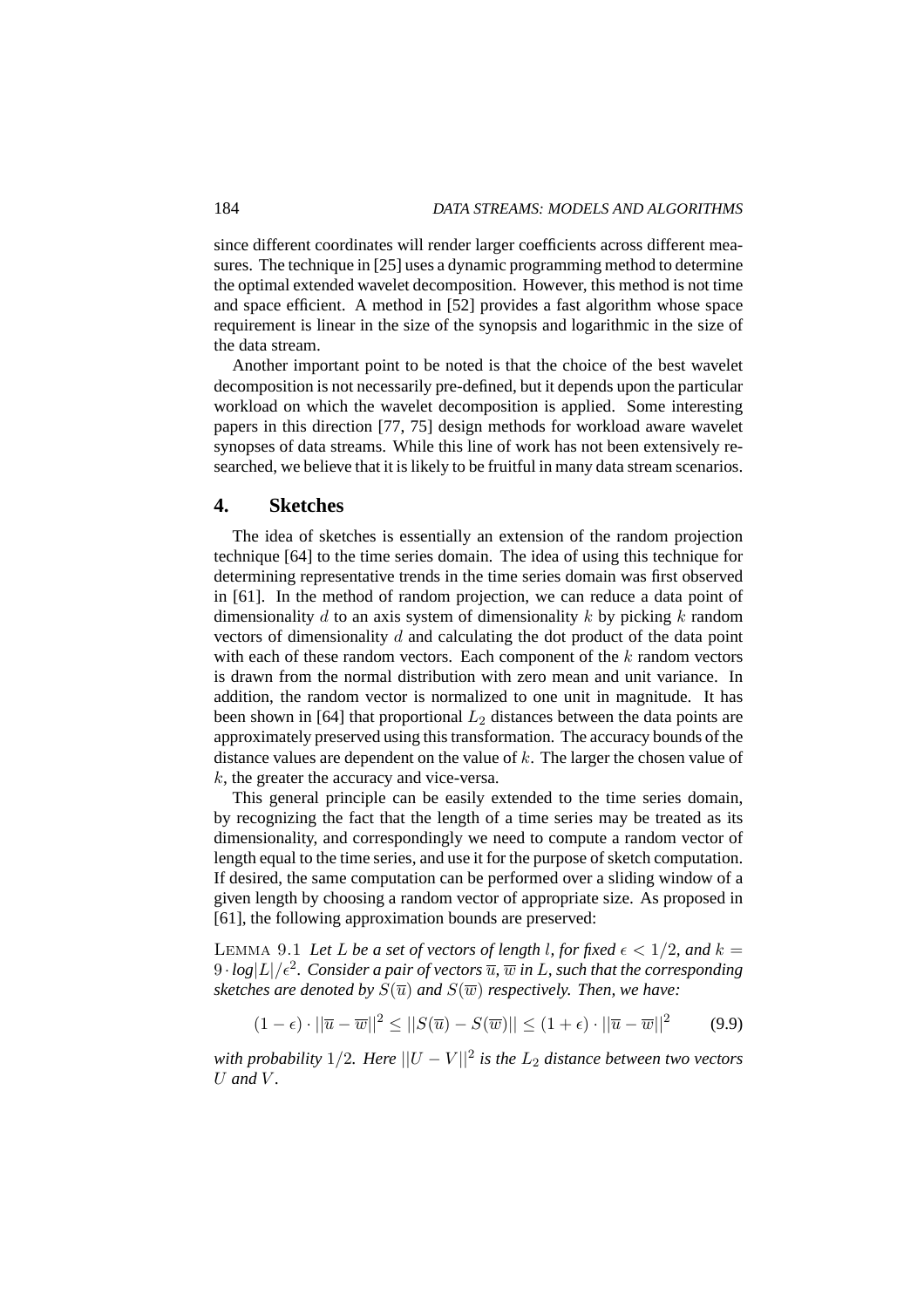The generalization to time series is fairly straightforward, and the work in [61] makes two primary contributions in extending the sketch methodology to finding time series trends.

### **4.1 Fixed Window Sketches for Massive Time Series**

In this case, we wish to determine sliding window sketches with a fixed window length l. For each window of length l, we need to perform  $l \cdot k$  operations for a sketch of size k. Since there are  $O(n - l)$  sliding windows, this will require  $O(n \cdot l \cdot k)$  computations. When l is large, and is of the same order of magnitude as the time series, the computation may be quadratic in the size of the series. This can be prohibitive for very large time series, as is usually the case with data streams. The key observation in [61], is that all such sketches can be viewed as the problem of computing the polynomial convolution of the random vector of appropriate length with the time series. Since the problem of polynomial convolution can be computed efficiently using fast fourier transform, this also means that the sketches may be computed efficiently. The problem of polynomial convolution is defined as follows:

DEFINITION 9.2 *Given two vectors*  $A[1 \dots a]$  *and*  $B[1 \dots b]$ *,*  $a \ge b$ *, their convolution is the vector*  $C[1 \dots a+b]$  *where*  $C[k] = \sum_{i=1}^{b} A[k-i] \cdot B[i]$  *for*  $k \in [2, a + b]$ , with any out of range references assumed to be zero.

The key point here is that the above polynomial convolution can be computed using FFT, in  $O(a \cdot \log(b))$  operations rather than  $O(a \cdot b)$  operations. This effectively means the following:

Lemma 9.3 *Sketches of all subvectors of length* l *can be computed in time*  $O(n \cdot k \cdot log(l))$  *using polynomial convolution.* 

## **4.2 Variable Window Sketches of Massive Time Series**

The method in the previous subsection discussed the problem of sketch computation for a fixed window length. The more general version of the problem is one in which we wish to compute the sketch for any subvector between length l and u. In the worst-case this comprises  $O(n^2)$  subvectors, most of which will have length  $O(n)$ . Therefore, the entire algorithm may require  $O(n^3)$ operations, which can be prohibitive for massive time series streams.

The key idea in [61] is to store a *pool* of sketches. The size of this pool is significantly smaller than the entire set of sketches needed. However, it is carefully chosen so that the sketch of any sub-vector in the original vector can be computed in  $O(1)$  time fairly accurately. In fact, it can be shown that the approximate sketches computed using this approach satisfy a slightly relaxed version of Lemma 9.1. We refer details to [61].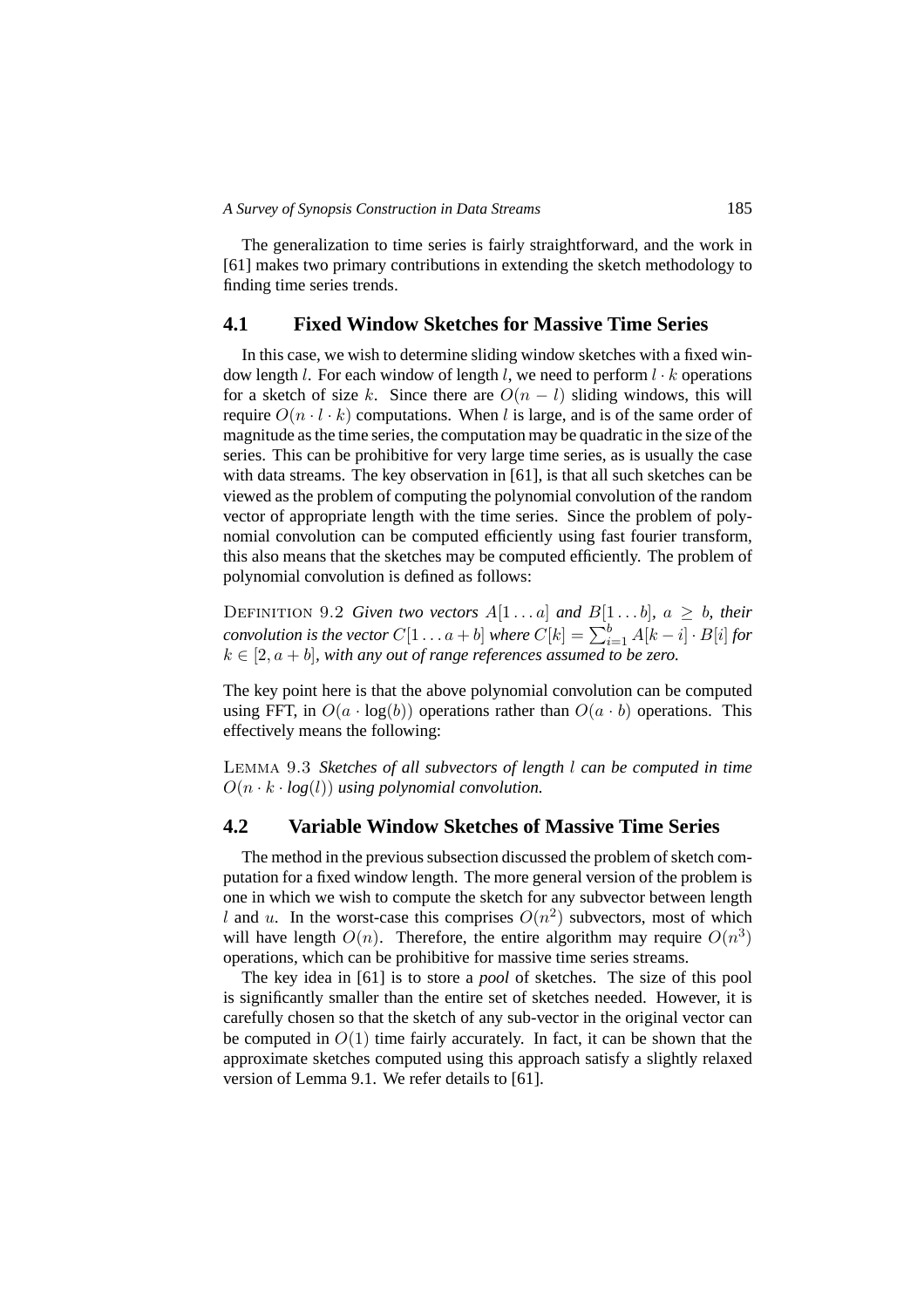## **4.3 Sketches and their applications in Data Streams**

In the previous sections we discussed the application of sketches to the problem of massive time series. Some of the methods such as fixed window sketch computation are inherently offline. This does not suffice in many scenarios in which it is desirable to continuously compute the sketch over the data stream. Furthermore, in many cases, it is desirable to efficiently use this sketch in order to work with a variety of applications such as query estimation. In this subsection, we will discuss the applications of sketches in the data stream scenario. Our earlier discussion corresponds to a sketch of the *time series* itself, and entails the storage of the random vector required for sketch generation. While such a technique can be used effectively for massive time series, it cannot always be used for time series data streams.

However, in certain other applications, it may be desirable to track the *frequencies* of the distinct values in the data stream. In this case, if  $(u_1 \dots u_N)$ be the frequencies of  $N$  distinct values in the data stream, then the sketch is defined by the dot product of the vector  $(u_1 \dots u_N)$  with a random vector of size  $N$ . As in the previous case, the number of distinct items  $N$  may be large, and therefore the size of the corresponding random vector will also be large. A natural solution is to pre-generate a set of  $k$  random vectors, and whenever the *i*th item is received, we add  $r_i^j$  $i$  to the *j*th sketch component. Therefore, the *k* random vectors may need to be pre-stored in order to perform the computation. However, the explicit storage of the random vector will defeat the purpose of the sketch computation, because of the high space complexity.

The key here is to store the random vectors implicitly in the form of a seed, which can be used to dynamically generate the vector. The key idea discussed in [6] is that it is possible to generate the random vectors from a seed of size  $O(log(N))$  provided that one is willing to work with the restriction that the values of  $r_i^j \in \{-1, +1\}$  are only 4-wise independent. We note that having a seed of small size is critical in terms of the space-efficiency of the method. Furthermore, it has been shown in [6] that the theoretical results only require 4-wise independence. In [44], it has also been shown how to use Reed-Muller codes in order to generate 7-wise independent random numbers. These method suffices for the purpose of wavelet decomposition of the frequency distribution of different items.

Some key properties of the pseudo-random number generation approach and the sketch representation are as follows:

- A given component  $r_i^j$  $i$  can be generated in poly-logarithmic time from the seed.
- The dot-product of two vectors can be approximately computed using only their sketch representations. This follows from the fact that the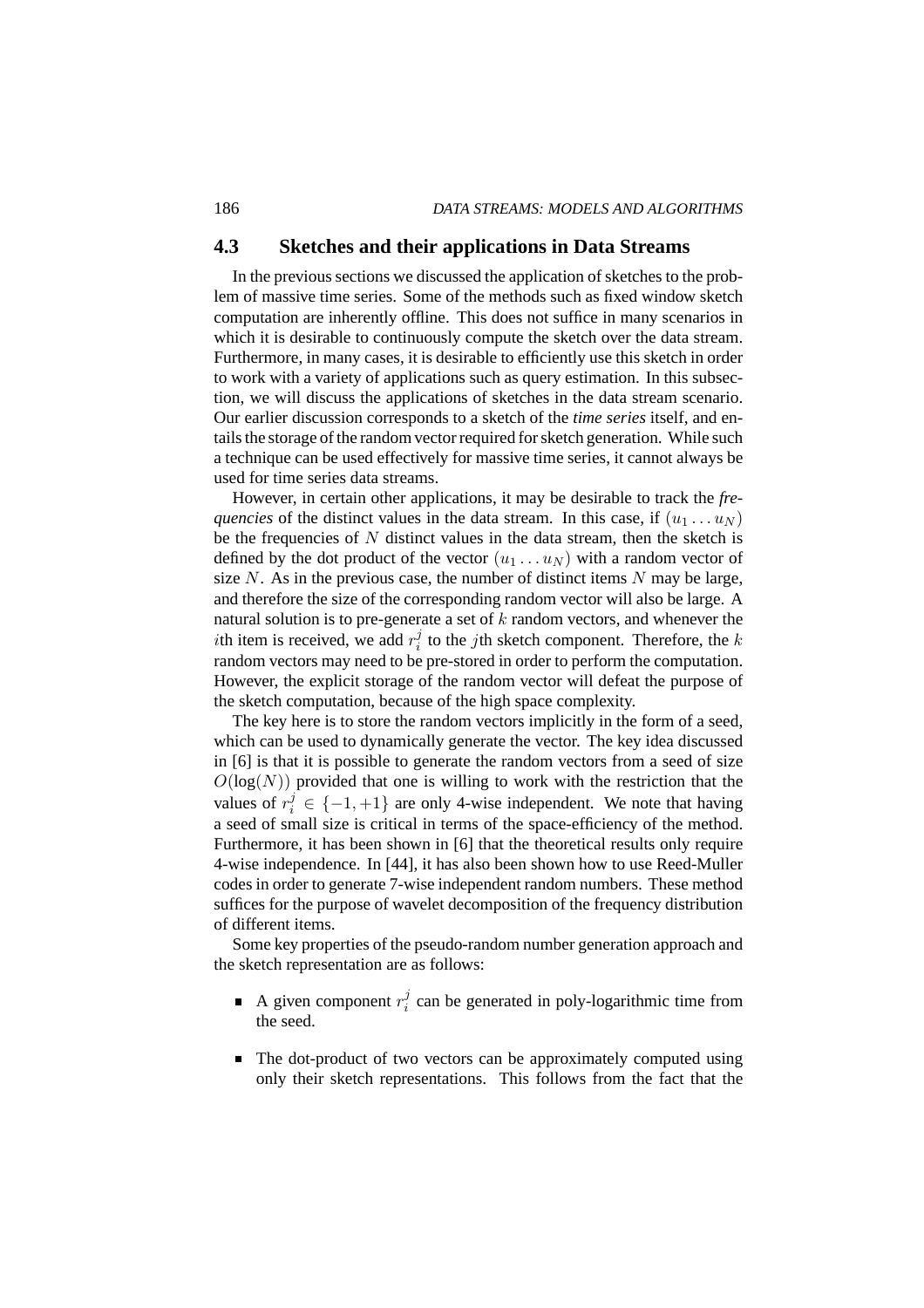dot product of two vectors is closely related to the Euclidean distance, a quantity easily approximated by the random projection approach [64]. Specifically, if  $\overline{U}$  and  $\overline{V}$  be two (normalized) vectors, then the euclidean distance and dot product are related as follows:

$$
||\overline{U} - \overline{V}||^2 = ||\overline{U}||^2 + ||\overline{V}||^2 - 2 \cdot \overline{U} \cdot \overline{V}
$$
\n(9.10)

$$
(9.11)
$$

This relationship can be used to establish bounds on the quality of the dot product approximation of the sketch vectors. We refer to [44] for details of the proof.

The first property ensures that the sketch components can be updated and maintained efficiently. Whenever the *i*th value is received, we only need to add  $r_i^j$  $\frac{j}{i}$  to the *j*th component of the sketch vector. Since the quantity  $r_i^j$  $i$  can be efficiently computed, it follows that the update operations can be performed efficiently as well. In the event that the data stream also incorporates frequency counts with the arriving items (item i is associated with frequency count  $f(i)$ ), then we simply need to add  $f(i) \cdot r_i^j$  $i$  to the *j*th sketch component. We note that the efficient and accurate computation of the dot product of a given time series with the random vector is a key primitive which can be used to compute many properties such as the wavelet decomposition. This is because each wavelet coefficient can be computed as the dot product of the wavelet basis with the corresponding time series data stream; an approximation may be determined by using only their sketches. The key issue here is that we also need the sketch representation of the wavelet basis vectors, each of which may take  $O(N)$  time in the worst case. In general, this can be time consuming; however the work in [44] shows how to do this in poly-logarithmic time for the special case in which the vectors are Haar-basis vectors. Once the coefficients have been computed, we only need to retain the B coefficients with the highest energy.

We note that one property of the results in [44] is that it uses the sketch representation of the frequency distribution of the *original stream* in order to derive the wavelet coefficients. A recent result in [16] works *directly* with the sketch representation of the wavelet coefficients rather than the sketch representation of the original data stream. Another advantage of the work in [16] is that the query times are much more efficient, and the work extends to the multi-dimensional domain. We note that while the wavelet representation in [44] is space efficient, the entire synopsis structure may need to be touched for updates and every wavelet coefficient must be touched in order to find the best B coefficients. The technique in [16] reduces the time and space efficiency for both updates and queries.

The method of sketches can be effectively used for second moment and join estimation. First, we discuss the problem of second moment estimation [6] and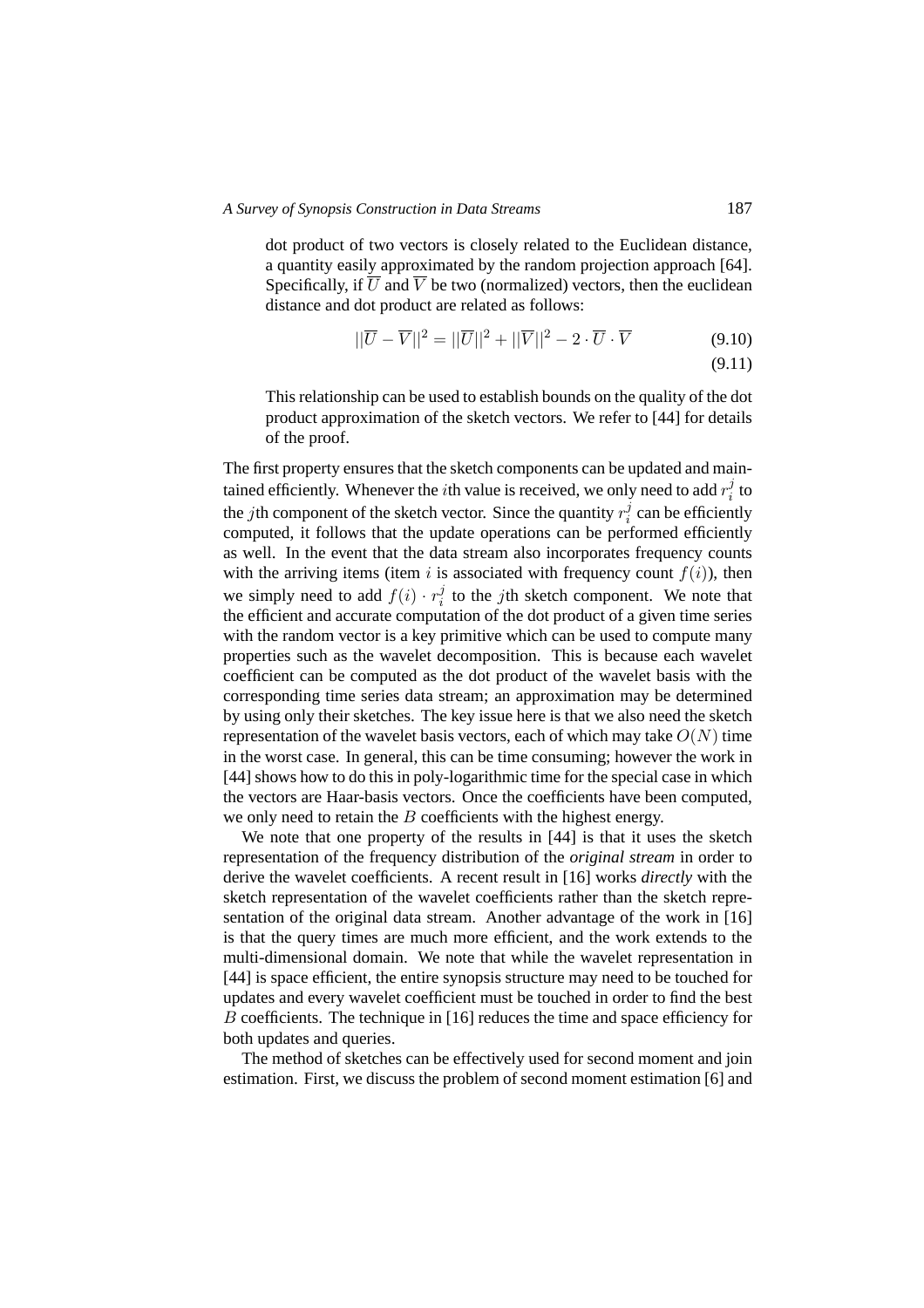illustrate how it can be used for the problem of estimating the size of self joins. Consider a set of *n* quantitative values  $U = (u_1 \dots u_N)$ . We would like to estimate the second moment  $|U|^2$ . Then, as before generate the random vectors  $\overline{r^1} \dots r^k$ , (each of size  $N$ ), and compute the dot product of these random vectors with U to create the sketch components denoted by  $S_1 \ldots S_k$ . Then, it can be shown that the expected value of  $S_i^2$  is equal to the second moment. In fact, the approximation can be bounded with high probability.

LEMMA 9.4 By selecting the median of  $O(log(1/\delta))$  averages of  $O(1/\epsilon^2)$ *copies of*  $S_i^2$ , it is possible to guarantee the accuracy of the sketch based ap*proximation to within*  $1^{\pm}$  $\epsilon$  *with probability at least*  $1 - \delta$ *.* 

In order to prove the above result, the first step is to show that the expected value of  $S_i^2$  is equal to the second moment, and the variance of the variable  $S_i^2$  is at most twice the square of the expected value. The orthogonality of the random projection vectors can be used to show the first result and the 4 wise independence of the values of  $r_i^j$  $i<sub>i</sub>$  can be used to show the second. The relationship between the expected values and variance imply that the Chebychev inequality can be used to prove that the average of  $O(1/\epsilon^2)$  copies provides the  $\epsilon$  bound with a constant probability which is at least 7/8. This constant probability can be tightened to at least  $1 - \delta$  (for any small value of  $\delta$ ) with the use of the median of  $O(log(1/\delta))$  independent copies of these averages. This is because the median would lie outside the  $\epsilon$ -bound only if more than  $log(1/\delta)/2$  copies (minimum required number of copies) lie outside the  $\epsilon$  bound. However, the expected number of copies which lie outside the  $\epsilon$ -bound is only  $log(1/\delta)/8$ , which is less than above-mentioned required number of copies by  $3 \cdot \log(1/\delta)/8$ . The Chernoff tail bounds can then be applied on the random variable representing the number of copies lying outside the  $\epsilon$ -bound. This can be used to show that the probability of more than half the  $\log(1/\delta)$  copies lying outside the  $ε$ -bound is at most  $δ$ . Details of the proof can be found in [6].

We note that the second moment immediately provides an estimation for self-joins. If  $u_i$  be the number of items corresponding to the *i*th value, then the second moment estimation is exactly the size of the self-join. We further note that the dot product function is not the only one which can be estimated from the sketch. In general, many functions such as the dot product, the  $L_2$ distance, or the maximum frequency items can be robustly estimated from the sketch. This is essentially because the sketch simply projects the time series onto a new set of (expected) orthogonal vectors. Therefore many rotational invariant properties such as the  $L_2$  distance, dot product, or second moment are approximately preserved by the sketch.

A number of interesting techniques have been discussed in [5, 26, 27] in order to perform the estimation more effectively over general joins and multijoins. Consider the multi-join problem on relations  $R1, R2, R3$ , in which we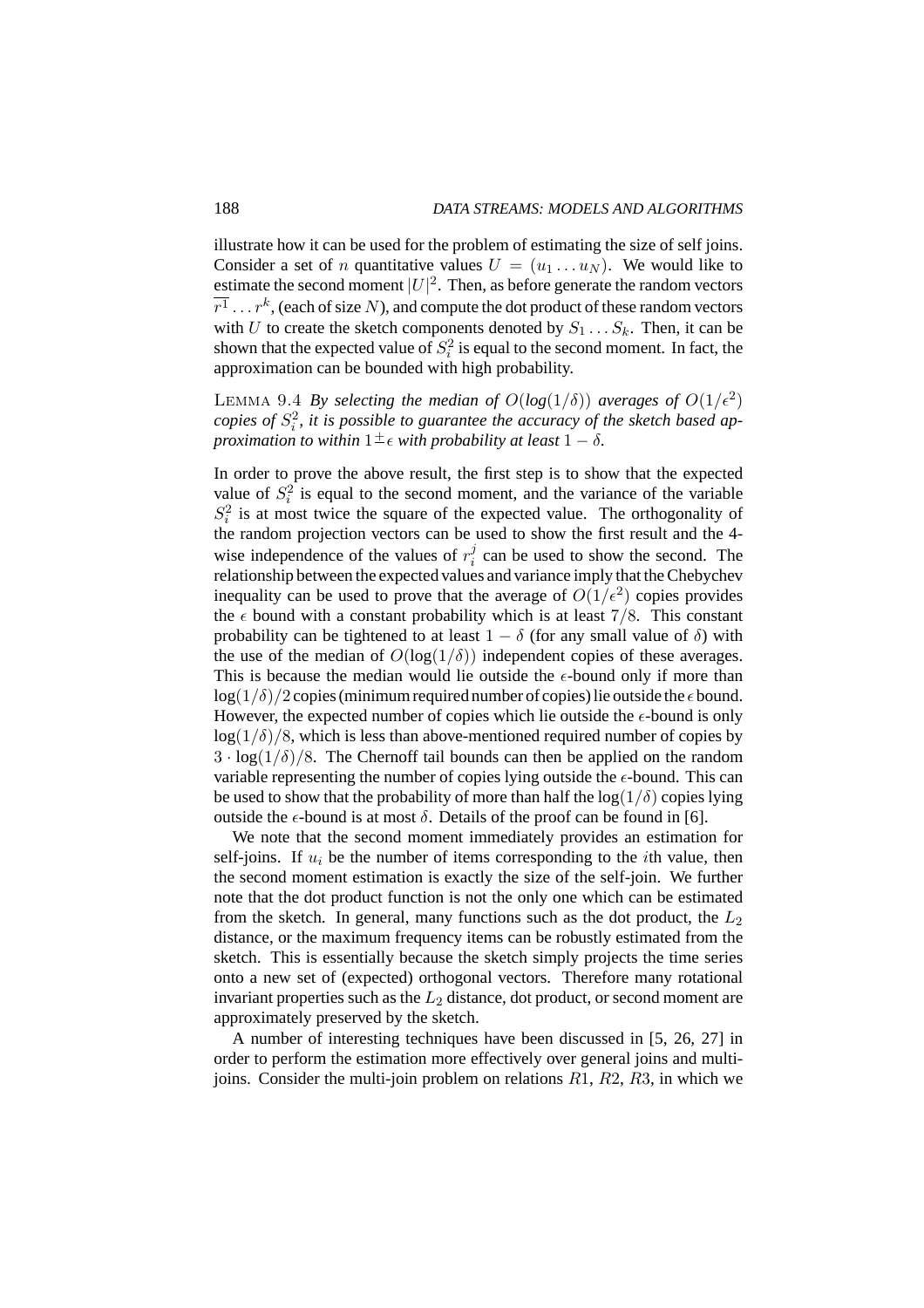wish to join attribute A of R1 with attribute B of R2, and attribute C of R2 with attribute D of R3. Let us assume that the join attribute on R1 with R2 has N distinct values, and the join attribute of  $R2$  with  $R3$  has M distinct values. Let  $f(i)$  be the number of tuples in R1 with value i for attribute A. Let  $g(i, j)$  be the number of tuples in  $R2$  with values i and j for attributes B and C respectively. Let  $h(j)$  be the number of tuples in R3 with value j for join attribute C. Then, the total estimated join size  $J$  is given by the following:

$$
J = \sum_{i=1}^{N} \sum_{j=1}^{M} f(i) \cdot g(i, j) \cdot h(j)
$$
 (9.12)

In order to estimate the join size, we create *two independently* generated families of random vectors  $r^1 \dots r^k$  and  $s^1 \dots s^k$ . We dynamically maintain the following quantities, as the stream points are received:

$$
Z_1^j = \sum_{i=1}^N f(i) \cdot r_i^j
$$
 (9.13)

$$
Z_2^j = \sum_{i=1}^N \sum_{k=1}^M g(i,k) \cdot r_k^j \cdot s_k^j \tag{9.14}
$$

$$
Z_3^j = \sum_{k=1}^M h(k) \cdot s_k^j
$$
 (9.15)

It can be shown [5], that the quantity  $Z_1^j$  $i\atop 1}\cdot Z_2^j$  $i_2^j\cdot Z_3^j$  $3<sup>3</sup>$  estimates the join size. We can use the multiple components of the sketch (different values of  $j$ ) in order to improve the accuracy. It can be shown that the variance of this estimate is equal to the *product of the self-join sizes*for the three different relations. Since the tail bounds use the variance in order to provide quality estimates, a large value of the variance can reduce the effectiveness of such bounds. This is particularly a problem if the composite join has a small size, whereas the product of the selfjoin sizes is very large. In such cases, the errors can be very large in relation to the size of the result itself. Furthermore, the product of self-join sizes increases with the number of joins. This degrades the results. We further note that the error bound results for sketch based methods are proved with the use of the Chebychev inequality, which depends upon a low ratio of the variance to result size. A high ratio of variance to result size makes this inequality ineffective, and therefore the derivation of worst-case bounds requires a greater number of sketch components.

An interesting observation in [26] is that of *sketch partitioning*. In this technique, we intelligently partition the join attribute domain-space and use it in order to compute separate sketches of each partition. The resulting join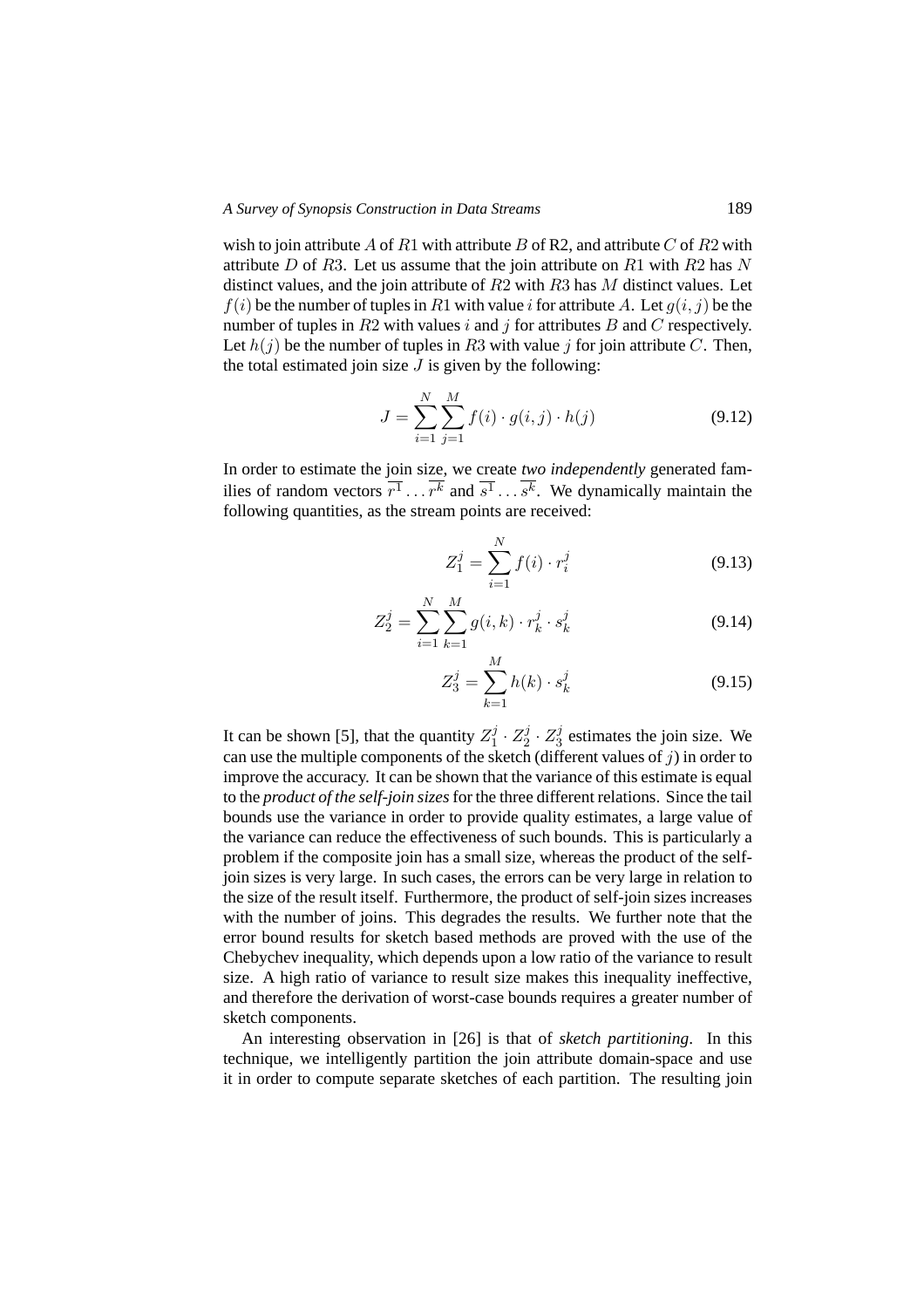estimate is computed as the sum over all partitions. The key observation here is that intelligent domain partitioning reduces the variance of the estimate, and is therefore more accurate for practical purposes. This method has also been discussed in more detail for the problem of multi-query processing [27].

Another interesting trick for improving join size estimation is that of *sketch skimming* [34]. The key insight is that the variance of the join estimation is highly affected by the most frequent components, which are typically small in number. A high variance is undesirable for accurate estimations. Therefore, we treat the frequent items in the stream specially, and can separately track them. A skimmed sketch can be constructed by subtracting out the sketch components of these frequent items. Finally, the join size can be estimated as a 4-wise addition of the join estimation across two pairs of partitions. It has been shown that this approach provides superior results because of the reduced variance of the estimations from the skimmed sketch.

#### **4.4 Sketches with** p**-stable distributions**

In our earlier sections, we did not discuss the effect of the distribution from which the random vectors are drawn. While the individual components of the random vector were drawn from the normal distribution, this is not the only possibility for sketch generation. In this section, we will discuss a special set of distributions for the random vectors which are referred to as  $p$ -stable distributions. A distribution  $\mathcal L$  is said to be *p*-stable, if it satisfies the following property:

DEFINITION 9.5 *For any set of* N *i.i.d.* random variables  $X_1 \ldots X_N$  drawn *from a* p-stable distribution  $\mathcal{L}$ , and any set of real numbers  $a_1 \dots a_N$ , the random *variable*  $(\sum_{i=1}^{N} a_i \cdot X_i)/(\sum_{i=1}^{N} a_i^p)$  $\int_i^p$ <sup>(1/p)</sup> is drawn from L.

A classic example of the p-stable distribution is the normal distribution with  $p = 2$ . In general p-stable distributions can be defined for  $p \in (0, 2]$ .

The use of  $p$ -stable distributions has implications in the construction of sketches. Recall, that the *i*th sketch component is of the form  $\sum_{i=1}^{N} u_j \cdot r_i^j$ , sketches. Kecan, that the law sketch component is of the form  $\sum_{i=1}^{n} u_i \cdot r_i$ , where  $u_i$  is the frequency of the *i*th distinct value in the data stream. If each  $r_i^j$  $\frac{3}{i}$  is drawn from a *p*-stable distribution, then the above sum is also a (scaled) p-stable distribution, where the scale coefficient is given by  $(\sum_{i=1}^{N} u_i^p)$  $\binom{p}{i}$ <sup>(1/p)</sup>. The ability to use the *exact distribution* of the sketch provides much stronger results than just the use of mean and variance of the sketch components. We note that the use of only mean and variance of the sketch components often restricts us to the use of generic tail bounds (such as the Chebychev inequality) which may not always be tight in practice. However, the knowledge of the sketch distribution can potentially provide very tight bounds on the behavior of each sketch component.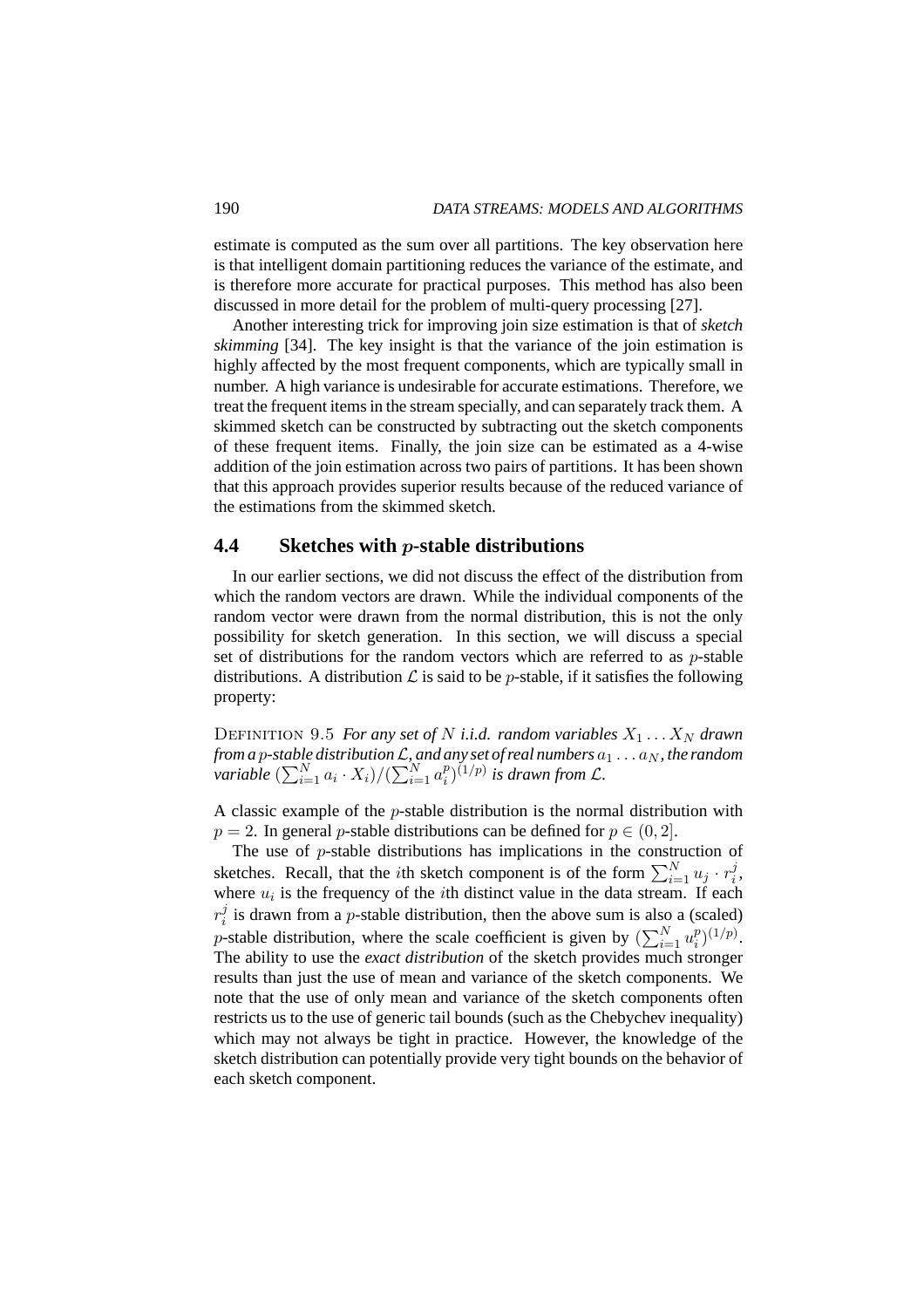An immediate observation is that the scale coefficient  $(\sum_{i=1}^{N} u_i^p)$  $\binom{p}{i}$ <sup>(1/p)</sup> of each sketch component is simply the  $L_p$ -norm of the frequency distribution of the incoming items in the data stream. By using  $O(log(1/\delta)/\epsilon^2)$  independent sketch components, it is possible to approximate the  $L_p$  norm within  $\epsilon$  with probability at least  $1 - \delta$ . We further note that the use of the  $L_0$  norm provides the number of distinct values in the data stream. It has been shown in [17] that by using  $p \rightarrow 0$  (small values of p), it is possible to closely approximate the number of distinct values in the data stream.

**Other Applications of Sketches.** The method of sketches can be used for a variety of other applications. Some examples of such applications include the problem of *heavy hitters* [13, 18, 76, 21], a problem in which we determine the most frequent items over data streams. Other problems include those of finding significant network differences over data streams [19] and finding quantiles [46, 50] over data streams. Another interesting application is that of significant differences between data streams [32, 33], which has applications in numerous change detection scenarios. Another recent application to sketches has been to XML and tree-structured data [82, 83, 87]. In many cases, these synopses can be used for efficient resolution of the structured queries which are specified in the XQuery pattern-specification language.

Recently sketch based methods have found considerable applications to efficient communication of signals in sensor networks. Since sensors are battery constrained, it is critical to reduce the communication costs of the transmission. The space efficiency of the sketch computation approach implies that it can also be used in the sensor network domain in order to minimize the communication costs over different processors. In [22, 67, 50], it has been shown how to extend the sketch method to distributed query tracking in data streams. A particularly interesting method is the technique in [22] which reduces the communication costs further by using sketch skimming techniques [34], in order to reduce communication costs further. The key idea is to use models to estimate the future behavior of the sketch, and make changes to the sketch only when there are significant changes to the underlying model.

## **4.5 The Count-Min Sketch**

One interesting variation of the sketching method for data streams is the *count-min sketch*, which uses a hash-based sketch of the stream. The broad ideas in the count-min sketch were first proposed in [13, 29, 30]. Subsequently, the method was enhanced with pairwise-independent hash functions, formalized, and extensively analyzed for a variety of applications in [20].

In the count-min sketch, we use  $\left[ln(1/\delta)\right]$  pairwise independent hash functions, each of which map on to uniformly random integers in the range  $[0, e/\epsilon]$ ,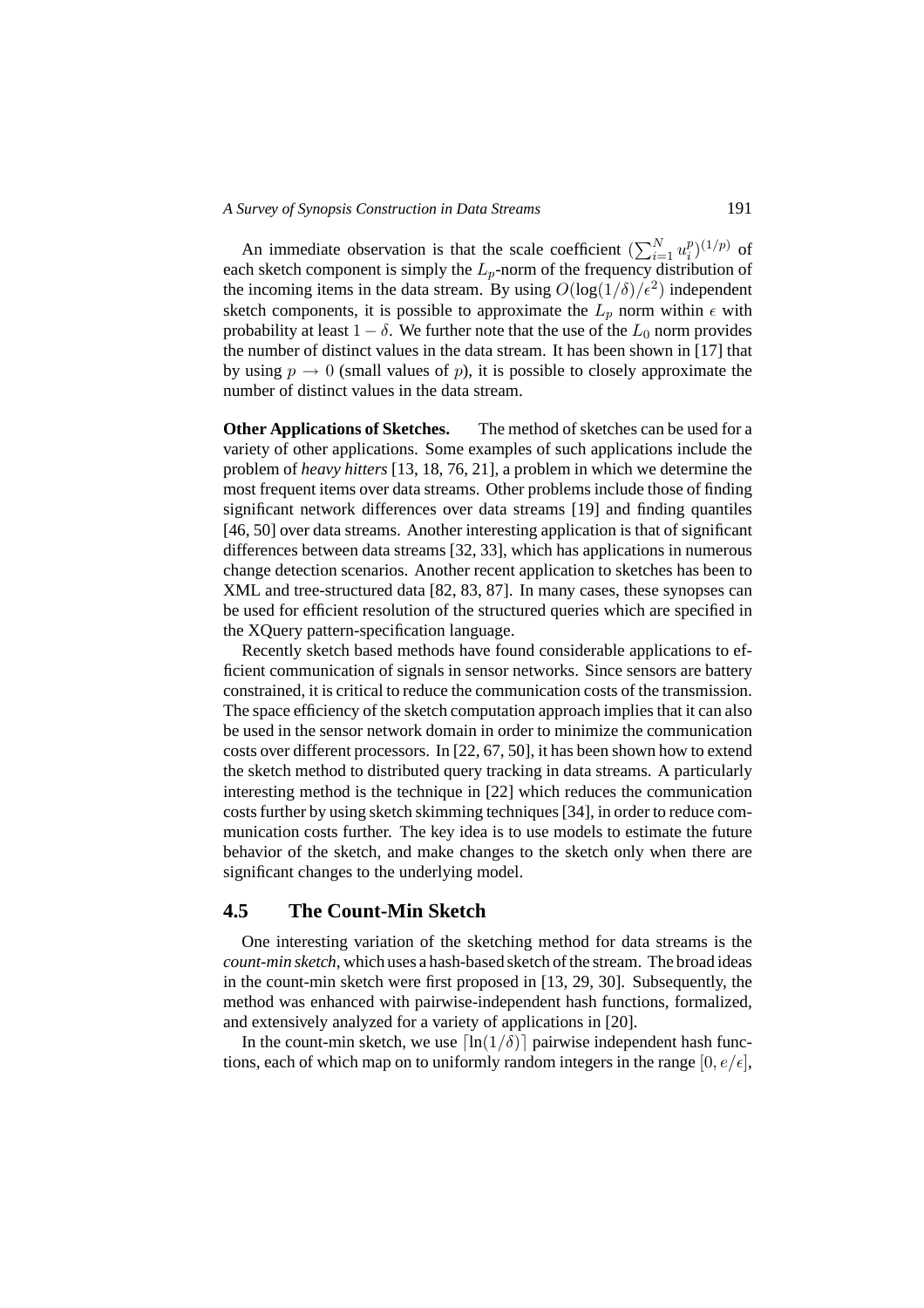where  $e$  is the base of the natural logarithm. Thus, we maintain a total of  $[\ln(1/\delta)]$  hash tables, and there are a total of  $O(\ln(1/\delta)/\epsilon)$  hash cells. This *apparently* provides a better space complexity than the  $O(\ln(1/\delta)/\epsilon^2)$  bound of AMS sketches in [6]. We will discuss more on this point later.

We apply each hash function to any incoming element in the data stream, and add the count of the element to each of the corresponding  $\lceil \ln(1/\delta) \rceil$  positions in the different hash tables. We note that because of collisions, the hash table counts will not exactly correspond to the count of any element in the incoming data stream. When incoming frequency counts are non-negative, the hash table counts will over-estimate the true count, whereas when the incoming frequency counts are either positive or negative (deletions), the hash table count could be either an over-estimation or an under-estimation. In either case, the use of the median count of the hash position of a given element among the  $O(\ln(1/\delta))$ counts provided by the different hash functions provides a estimate which is within a  $3 \cdot \epsilon$  factor of the  $L_1$ -norm of element counts with probability at least  $1 - \delta^{1/4}$  [20]. In other words, if the frequencies of the N different items are f  $\sum$  $f_1 \tcdot f_N$ , then the estimated frequency of the item *i* lie between  $f_i - 3 \cdot \epsilon \cdot N$ <br>  $\sum_{i=1}^N |f_i|$  and  $f_i + 3 \cdot \epsilon \cdot \sum_{i=1}^N |f_i|$  with probability at least  $1 - \delta^{1/4}$ . The proof of this result relies on the fact that the expected inaccuracy of a given entry  $j$ is at most  $\epsilon \cdot \sum_{i=1}^{N} |f_i|/e$ , if the hash function is sufficiently uniform. This is because we expect the count of other (incorrect) entries which map onto the position of  $j$  to be  $\sum_{i\in [1,N],i\neq j}f_i\cdot\epsilon/e$  for a sufficiently uniform hash function with  $\lceil e/\epsilon \rceil$  entries. This is at most equal to  $\epsilon \cdot \sum_{i=1}^{N} |f_i|/e$ . By the Markov inequality, the probability of this number exceeding  $3 \cdot \epsilon \cdot \sum_{i=1}^{N} |f_i|$  is less than  $1/(3 \cdot e) < 1/8$ . By using the earlier Chernoff bound trick (as in AMS sketches) in conjunction with the median selection operation, we get the desired result.

In the case of non-negative counts, the *minimum count* of any of the  $\ln(1/\delta)$ possibilities provides a tighter  $\epsilon$ -bound (of the  $L_1$ -norm) with probability at least  $1 - \delta$ . In this case, the estimated frequency of item *i* lies between  $f_i$  and  $f_i + \epsilon \cdot \sum_{i=1}^{N} f_i$  with probability at least  $1 - \delta$ . As in the previous case, the expected inaccuracy is  $\epsilon \cdot \sum_{i=1}^{N} f_i/e$ . This is less than the maximum bound by a factor of  $e$ . By applying the Markov inequality, it is clear that the probability that the bound is violated for a given entry is  $1/e$ . Therefore, the probability that it is violated by all  $log(1/\delta)$  entries is at most  $(1/e)^{log(1/\delta)} = \delta$ .

For the case of non-negative vectors, the dot product can be estimated by computing the dot product on the corresponding entries in the hash table. Each of the  $\lceil \ln(1/\delta) \rceil$  such dot products is an over estimate, and the minimum of these provides an  $\epsilon$  bound with probability at least  $1-\delta$ . The dot product result immediately provides bounds for join size estimation. Details of extending the method to other applications such as heavy hitters and quantiles may be found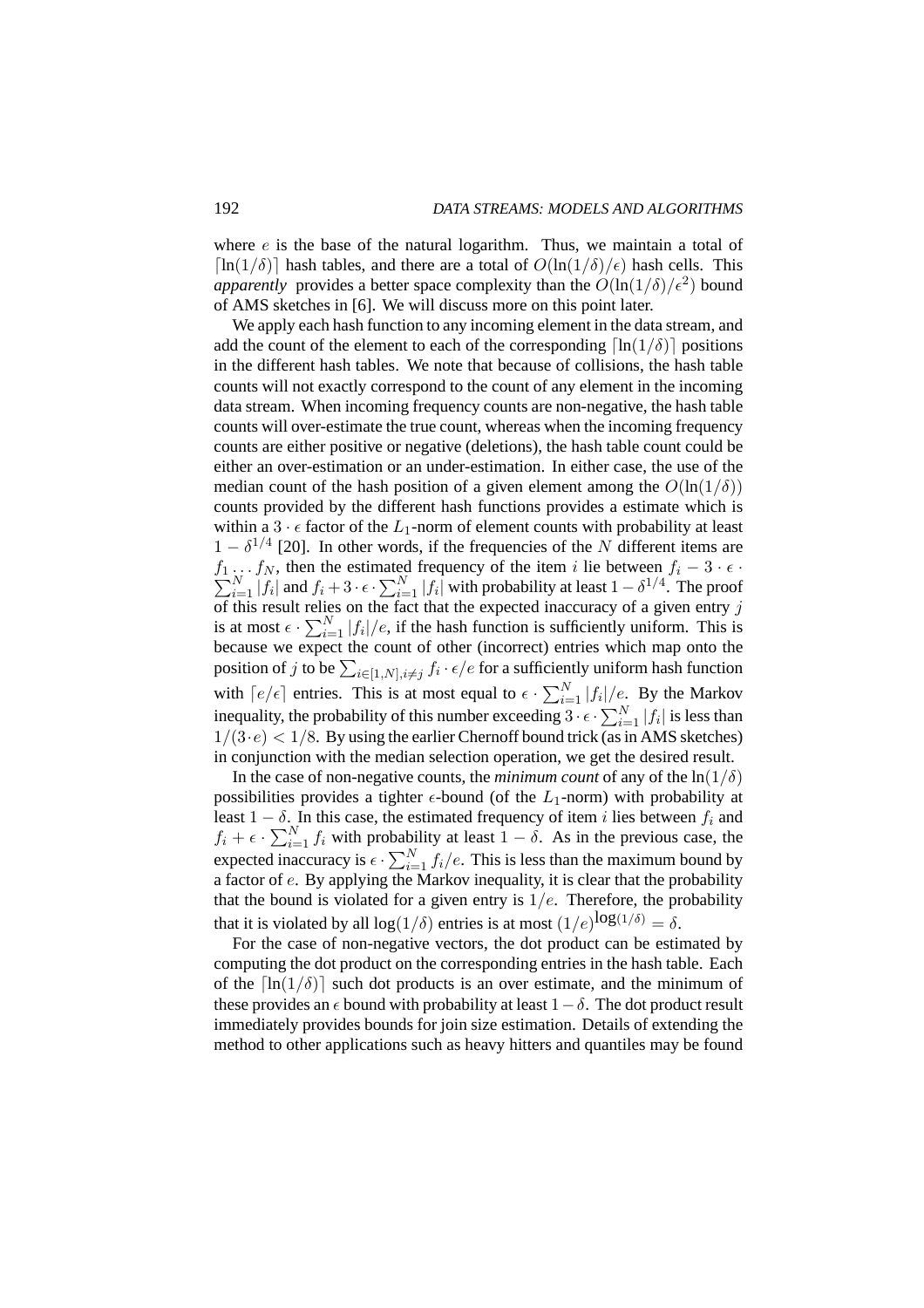in [20]. In many of these methods, the time and space complexity is bounded above by  $O(\ln(1/\delta)/\epsilon)$ , which is again apparently superior to the AMS sketch.

As noted in [20], the  $\epsilon$ -bound in the count-min sketch cannot be directly compared with that of the AMS sketch. This is because the AMS sketch provides the  $\epsilon$ -bound as a function of the  $L_2$ -norm, whereas the method in [20] provides the  $\epsilon$ -bound only in terms of the  $L_1$ -norm. The  $L_1$ -norm can be *quadratically* larger (than the  $L_2$ -norm) in the most challenging case of non-skewed distributions, and the ratio between the two may be as large as  $\sqrt{N}$ . Therefore, the *equivalent* value of  $\epsilon$  in the count-min sketch can be smaller than that in the AMS sketch by a factor of  $\sqrt{N}$ . Since N is typically large, and is in fact the motivation of the sketch-based approach, the *worst-case* time and space complexity of a truly equivalent count-min sketch may be *significantly* larger for practical values of  $\epsilon$ . While this observation has been briefly mentioned in [20], there seems to be some confusion on this point in the current literature. This is because of the overloaded use of the parameter  $\epsilon$ , which has different meaning for the AMS and count-min sketches. For the skewed case (which is quite common), the ratio of the  $L_1$ -norm to the  $L_2$ -norm reduces. However, since this case is less challenging, the general methods no longer remain relevant, and a number of other specialized methods (eg. sketch skimming [34]) exist in order to improve the experimental and worst-case effectiveness of both kinds of sketches. It would be interesting to experimentally compare the count-min and AMS methods to find out which is superior in different kinds of skewed and non-skewed cases. Some recent results [91] seem to suggest that the count-min sketch is experimentally superior to the AMS sketch in terms of maintaining counts of elements. On the other hand, the AMS sketch seems to be superior in terms of estimating aggregate functions such as the  $L_2$ -norm. Thus, the count-min sketch does seem to have a number of practical advantages in many scenarios.

## **4.6 Related Counting Methods: Hash Functions for Determining Distinct Elements**

The method of sketches is a probabilistic counting method whereby a randomized function is applied to the data stream in order to perform the counting in a space-efficient way. While sketches are a good method to determine *large aggregate signals*, they are not very useful for counting infrequently occurring items in the stream. For example, problems such as the determination of the number of distinct elements cannot be performed with sketches. For this purpose, hash functions turn out to be a useful choice.

Consider a hash function that renders a mapping from a given word to an integer in the range  $[0, 2^L - 1]$ . Therefore, the binary representation of that integer will have length L. The position (least significant and rightmost bit is counted as 0) of the rightmost 1-bit of the binary representation of that integer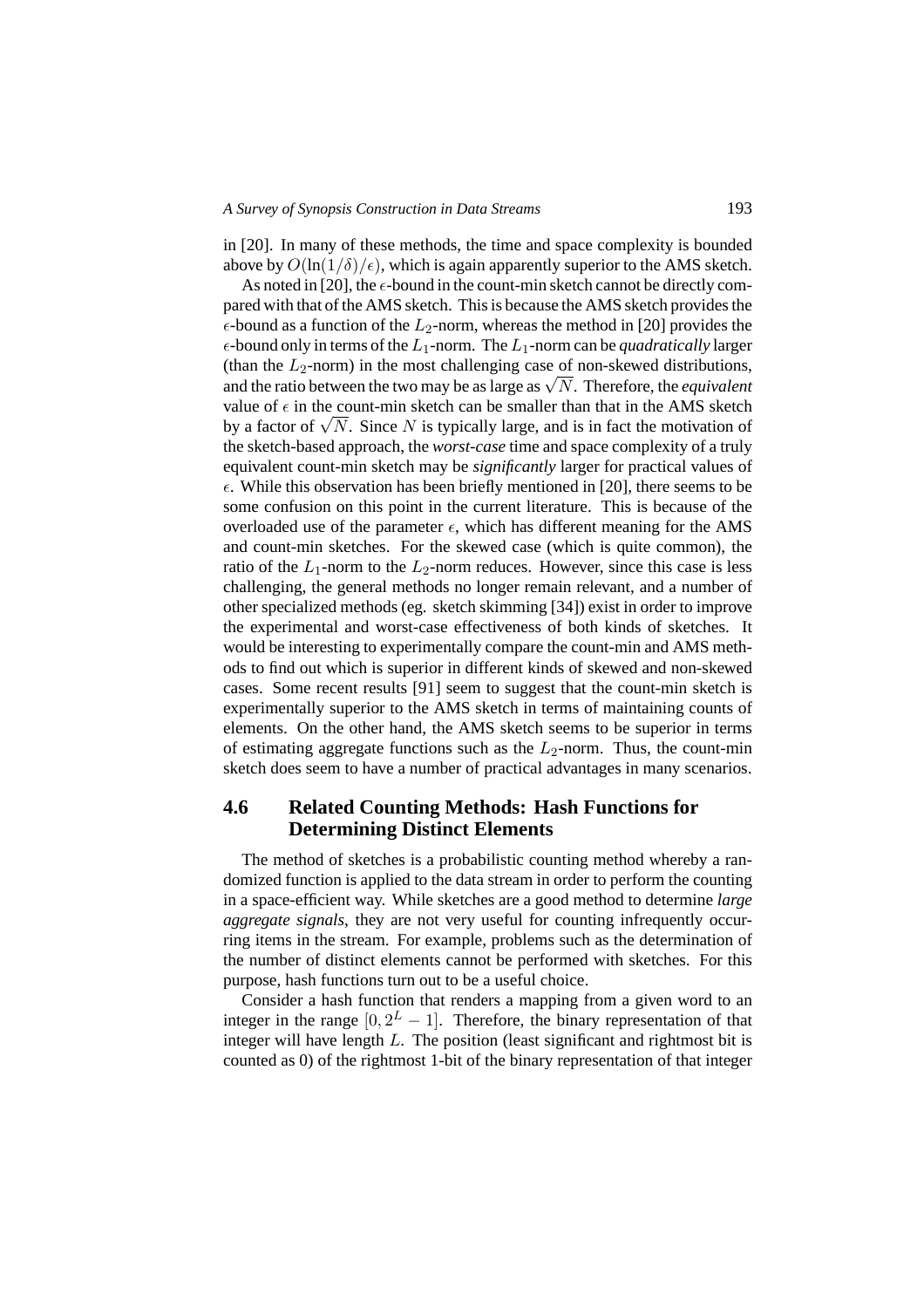is tracked, and the largest such value is retained. This value is logarithmically related to the number of distinct elements [31] in the stream.

The intuition behind this result is quite simple. For a sufficiently uniformly distributed hash function, the probability of the ith bit on the right taking on the first 1-value is simply equal to  $2^{-i-1}$ . Therefore, for N distinct elements, the expected number of records taking on the *i*th bit as the first 1-value is  $2^{-i-1} \cdot N$ . Therefore, when i is picked larger than  $log(N)$ , the expected number of such bitstrings falls off exponentially less than 1. It has been rigorously shown [31] that the expected position of the rightmost bit  $E[R]$  is logarithmically related to the number of distinct elements as follows:

$$
E[R] = \log_2(\phi N), \quad \phi = 0.77351 \tag{9.16}
$$

The standard deviation  $\sigma(R) = 1.12$ . Therefore, the value of R provides an estimate for the number of distinct elements N.

The hash function technique is very useful for those estimations in which non-repetitive elements have the same level of importance as repetitive elements. Some examples of such functions are those of finding distinct values [31, 43], mining inverse distributions [23], or determining the cardinality of set expressions [35]. The method in [43] uses a technique similar to that discussed in [31] in order to obtain a random sample of the distinct elements. This is then used for estimation. In [23], the problem of inverse distributions is discussed, in which it is desirable to determine the elements in the stream with a particular frequency level. Clearly such an inverse query is made difficult by the fact that a query for an element with very low frequency is equally likely to that of an element with very high frequency. The method in [23] solves this problem using a hash based approach similar to that discussed in [31]. Another related problem is that of finding the number of *distinct elements* in a join after eliminating duplicates. For this purpose, a join-distinct sketch (or JD-Sketch) was proposed in [36], which uses a 2-level adaptation of the hash function approach in [31].

## **4.7 Advantages and Limitations of Sketch Based Methods**

One of the key advantages of sketch based methods is that they require space which is sublinear in the data size being considered. Another advantage of sketch based methods that it is possible to maintain sketches in the presence of deletions. This is often not possible with many synopsis methods such as random samples. For example, when the *i*th item with frequency  $f(i)$  is deleted, the *j*th component of the sketch can be updated by subtracting  $f(i) \cdot r_i^j$  $i$  from it. Another advantage of using sketch based methods is that they are extraordinarily space efficient, and require space which is logarithmic in the *number of distinct items* in the stream. Since the number of distinct items is significantly smaller than the size of the stream itself, this is an extremely low space requirement.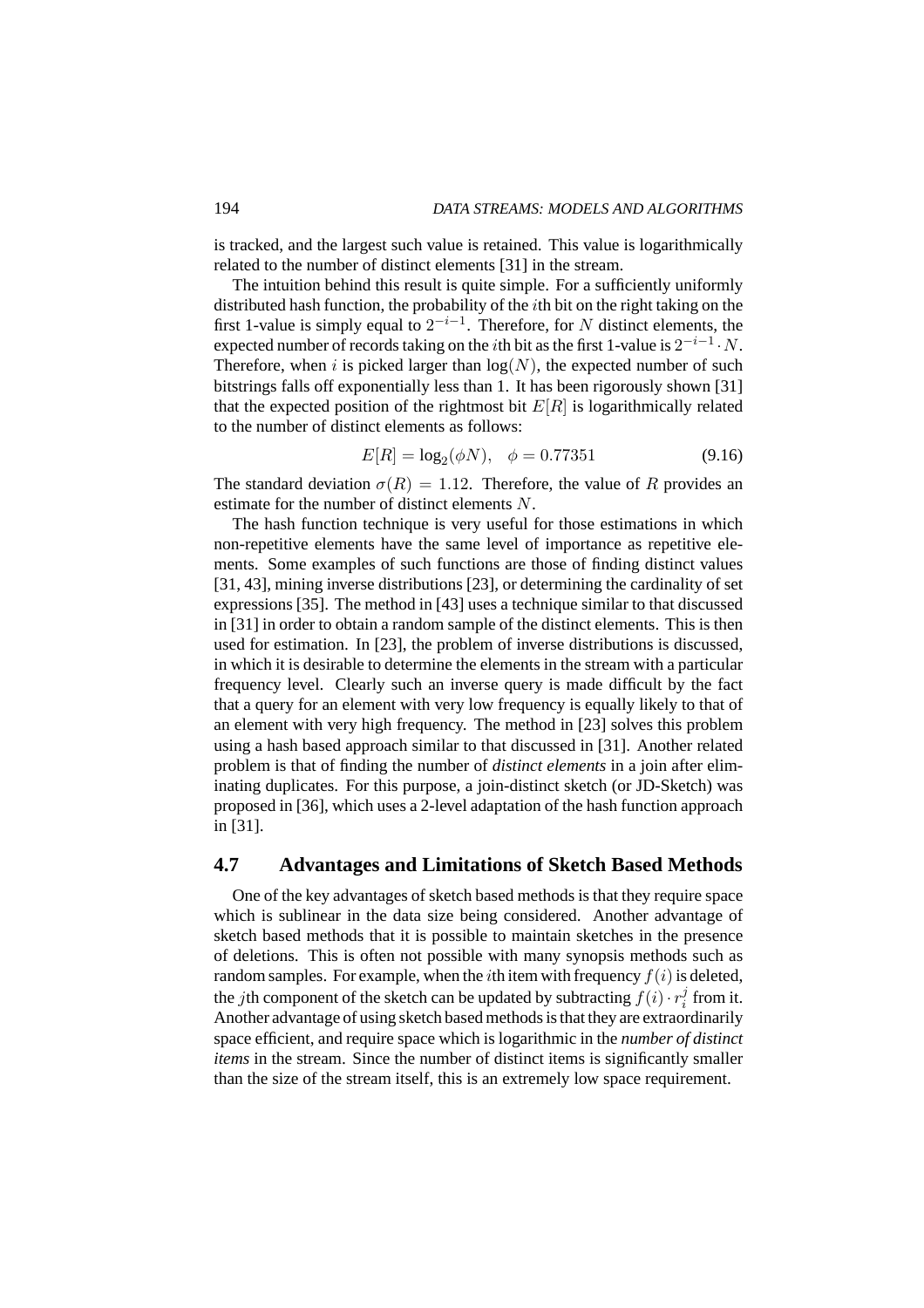We note that sketches are based on the Lipshitz embeddings, which preserve a number of aggregate measures such as the  $L_p$  norm or the dot product. However, the entire distribution on the data (including the local temporal behavior) are not captured in the sketch representation, unless one is willing to work with a much larger space requirement.

Most sketch methods are based on analysis along a single dimensional stream of data points. Many problems in the data stream scenario are inherently multidimensional, and may in fact involve hundreds or thousands of independent and simultaneous data streams. In such cases, it is unclear whether sketch based methods can be easily extended. While some recent work in [16] provides a few limited methods for multi-dimensional queries, these are not easily extensible for more general problems. This problem is not however unique to sketch based methods. Many other summarization methods such as wavelets or histograms can be extended in a limited way to the multi-dimensional case, and do not work well beyond dimensionalities of 4 or 5.

While the concept of sketches is potentially powerful, one may question whether sketch based methods have been used for the right problems in the data stream domain. Starting with the work in [6], most work on sketches focuses on the *aggregate frequency* behavior of individual items rather than the temporal characteristics of the stream. Some examples of such problems are those of finding the frequent items, estimation of *frequency moments*, and *join size estimation*. The underlying assumption of these methods is an extremely large *domain size* of the data stream. The actual problems solved (aggregate frequency counts, join size estimation, moments) are relatively simple for modest domain sizes in many practical problems over very fast data streams. In these cases, temporal information in terms of sequential arrival of items is aggregated and therefore lost. Some sketch-based techniques such as those in [61] perform temporal analysis over specific time windows. However, this method has much larger space requirements. It seems to us that many of the existing sketch based methods can be easily extended to the temporal representation of the stream. It would be interesting to explore how these methods compare with other synopsis methods for temporal stream representation.

We note that the problem of aggregate frequency counts is made difficult only by the assumption of *very large domain sizes*, and not by the speed of the stream itself. It can be argued that in most practical applications, the data stream itself may be very fast, but the number of distinct items in the stream may be of manageable size. For example, a motivating application in [44] uses the domain of call frequencies of phone records, an application in which the number of distinct items is bounded above by the number of phone numbers of a particular phone company. With modern computers, it may even be possible to hold the frequency counts of a few million distinct phone numbers in a main memory array. In the event that main memory is not sufficient, many efficient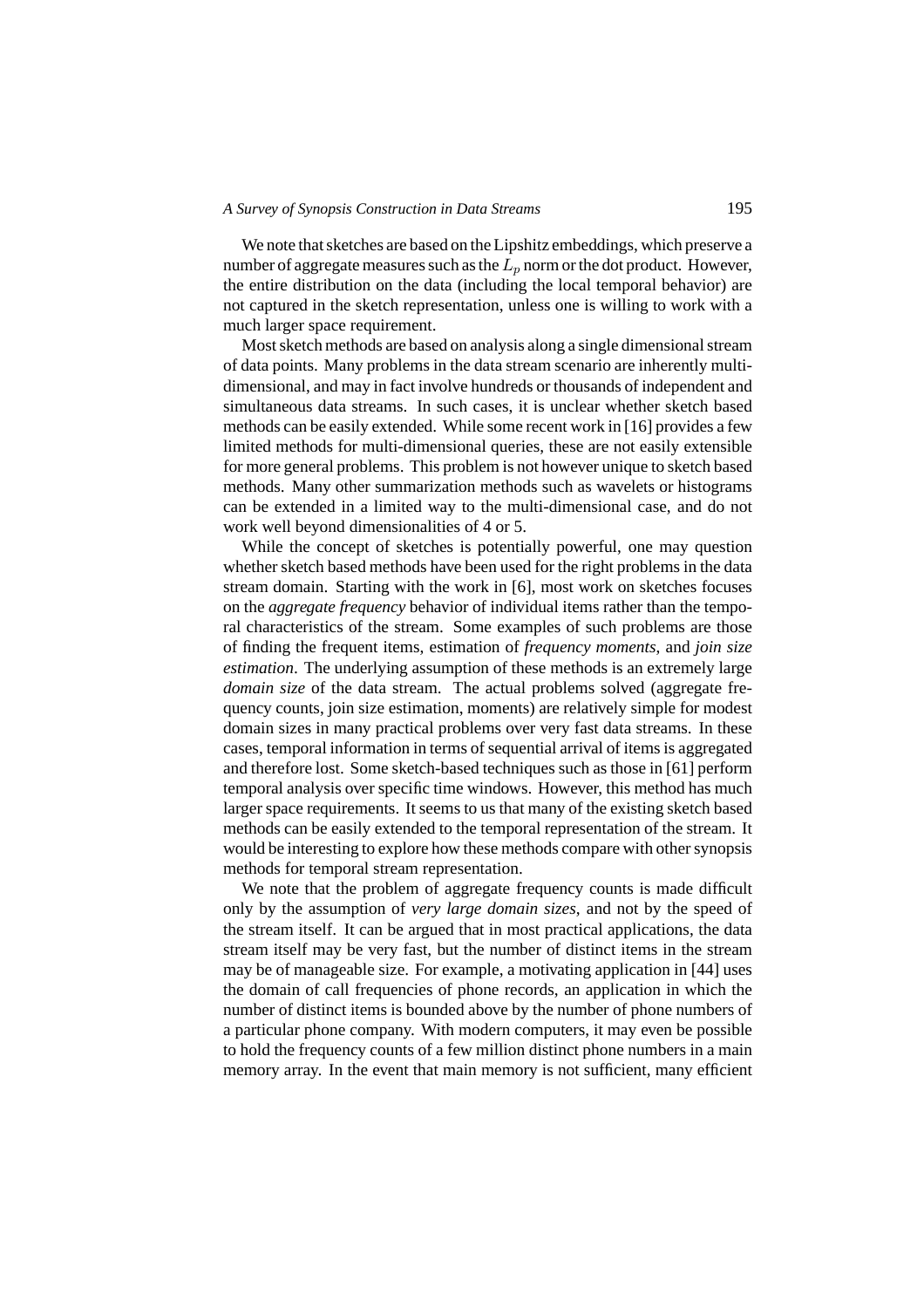disk based index structures may be used to index and update frequency counts. We argue that many applications in the sketch based literature which attempts to find specific properties of the frequency counts (eg. second moments, join size estimation, heavy hitters) may in fact be implemented trivially by using simple main memory data structures, and the ability to do this will only increase over time with hardware improvements. There are however a number of applications in which hardware considerations make the applications of sketch based methods very useful. In our view, the most fruitful applications of sketch based methods lie in its recent application to the sensor network domain, in which in-network computation, storage and communication are greatly constrained by power and hardware considerations [22, 67, 68]. Many distributed applications such as those discussed in [9, 24, 70, 80] are particularly suited to this approach.

## **5. Histograms**

Another key method for data summarization is that of histograms. In the method of histograms, we essentially divide the data along any attribute into a set of ranges, and maintain the count for each bucket. Thus, the space requirement is defined by the number of buckets in the histogram. A naive representation of a histogram would discretize the data into partitions of equal length (equiwidth partitioning) and store the frequencies of these buckets. At this point, we point out a simple connection between the histogram representation and Haar wavelet coefficients. If we construct the wavelet representation of the *frequency distribution* of a data set along any dimension, then the (non-normalized) Haar coefficients of any order provide the difference in relative frequencies in equiwidth histogram buckets. Haar coefficients of different orders correspond to buckets of different levels of granularity.

It is relatively easy to use the histogram for answering different kinds of queries such as range queries, since we only need to determine the set of buckets which lie within the user specified ranges [69, 81]. A number of strategies can be devised for improved query resolution from the histogram [69, 81, 84, 85].

The key source of inaccuracy in the use of histograms is that the distribution of the data points within a bucket is not retained, and is therefore assumed to be uniform. This causes inaccuracy because of extrapolation at the query boundaries which typically contain only a fractional part of a histogram. Thus, an important design consideration in the construction of histograms is the determination of how the buckets in the histogram should be designed. For example, if each range is divided into equi-width partitions, then the number of data points would be distributed very unequally across different buckets. If such buckets include the range boundary of a query, this may lead to inaccurate query estimations.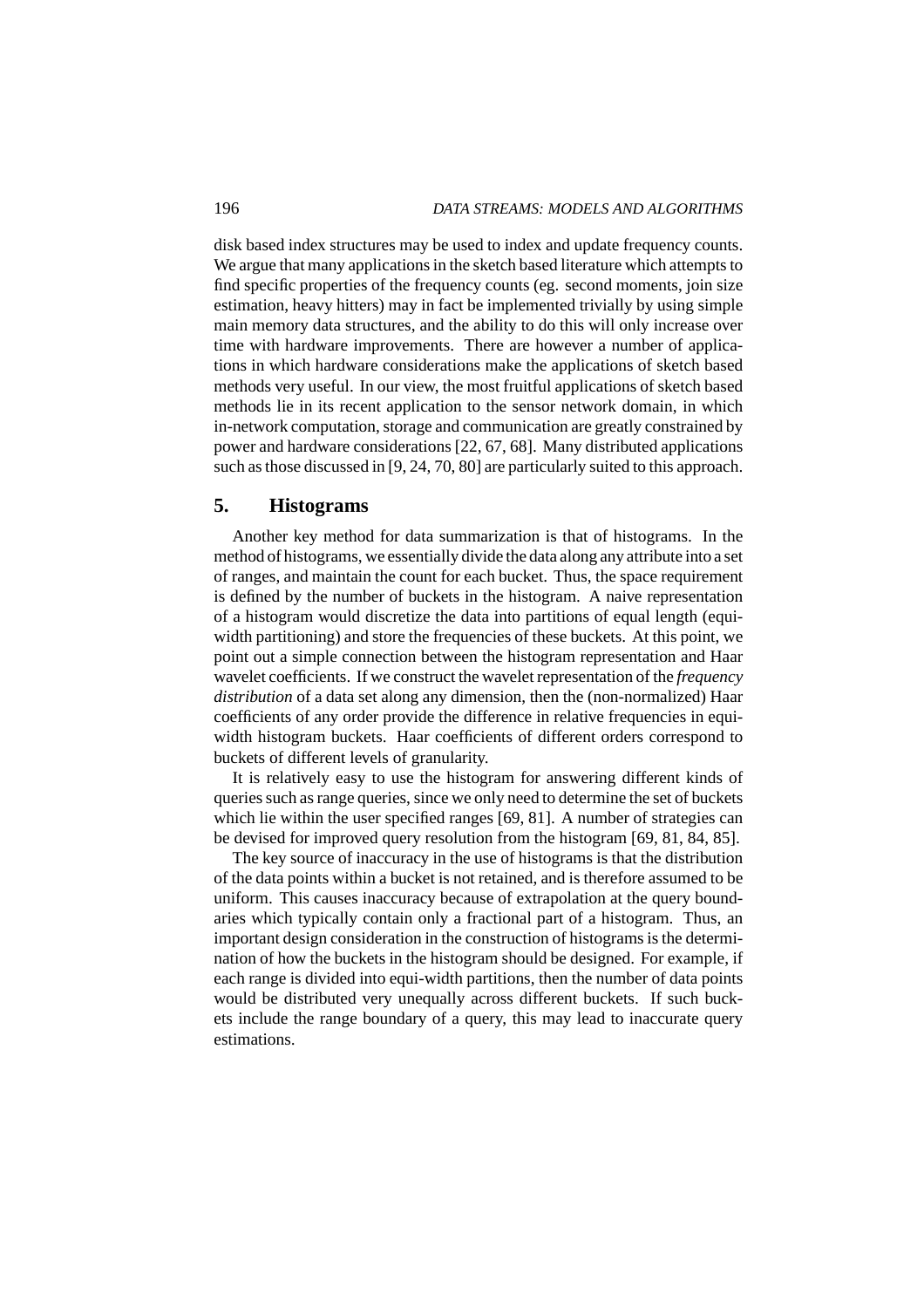Therefore, a natural choice is to pick equi-depth buckets, in which each range contains an approximately equal number of points. In such cases, the maximum inaccuracy of a query is equal to twice the count in any bucket. However, in the case of a stream, the choice of ranges which would result in equi-depth partitions is not known a-priori. We note that the design of equi-depth buckets is exactly the problem of quantile estimation in data streams, since the equidepth partitions define different quantiles in the data.

A different choice for histogram construction is that of minimizing the frequency variance of the different values within a bucket, so that the uniform distribution assumption is approximately held for queries. This minimizes the boundary error of extrapolation in a query. Thus, if a bucket  $B$  with count  $C(B)$  contains the frequency of  $l(B)$  elements, then average frequency of each element in the bucket is  $C(B)/l(B)$ . Let  $f_1 \tcdot \tcdot f_{l(B)}$  be the frequencies of the l values within the bucket. Then, the total variance  $v(B)$  of the frequencies from the average is given by:

$$
v(B) = \sum_{i=1}^{l} (f_i - C(B)/l(B))^2
$$
\n(9.17)

Then, the total variance  $V$  across all buckets is given by the following:

$$
V = \sum_{B} v(B) \tag{9.18}
$$

Such histograms are referred to as *V-Optimal histograms*. A different way of looking at the V-optimal histogram is as a least squares fit to the frequency distribution in the data. Algorithms for V-Optimal histogram construction have been proposed in [60, 63]. We also note that the objective function to be optimized has the form of an  $L_p$ -difference function between two vectors whose cardinality is defined by the number of distinct values. In our earlier observations, we noted that sketches are particularly useful in tracking such aggregate functions. This is particularly useful in the multi-dimensional case, where the number of buckets can be very large as a result of the combination of a large number of dimensions. Therefore sketch-based methods can be used for the multi-dimensional case. We will discuss this in detail slightly later. We note that a number of other objective functions also exist for optimizing histogram construction [86]. For example, one can minimize the difference in the area between the original distribution, and the corresponding histogram fit. Since the space requirement is dictated by the number of buckets, it is also desirable to minimize it. Therefore, the dual problem of minimizing the number of buckets, for a given threshold on the error has been discussed in [63, 78].

One problem with the above definitions is that they use they use absolute errors in order to define the accuracy. It has been pointed out in [73] that the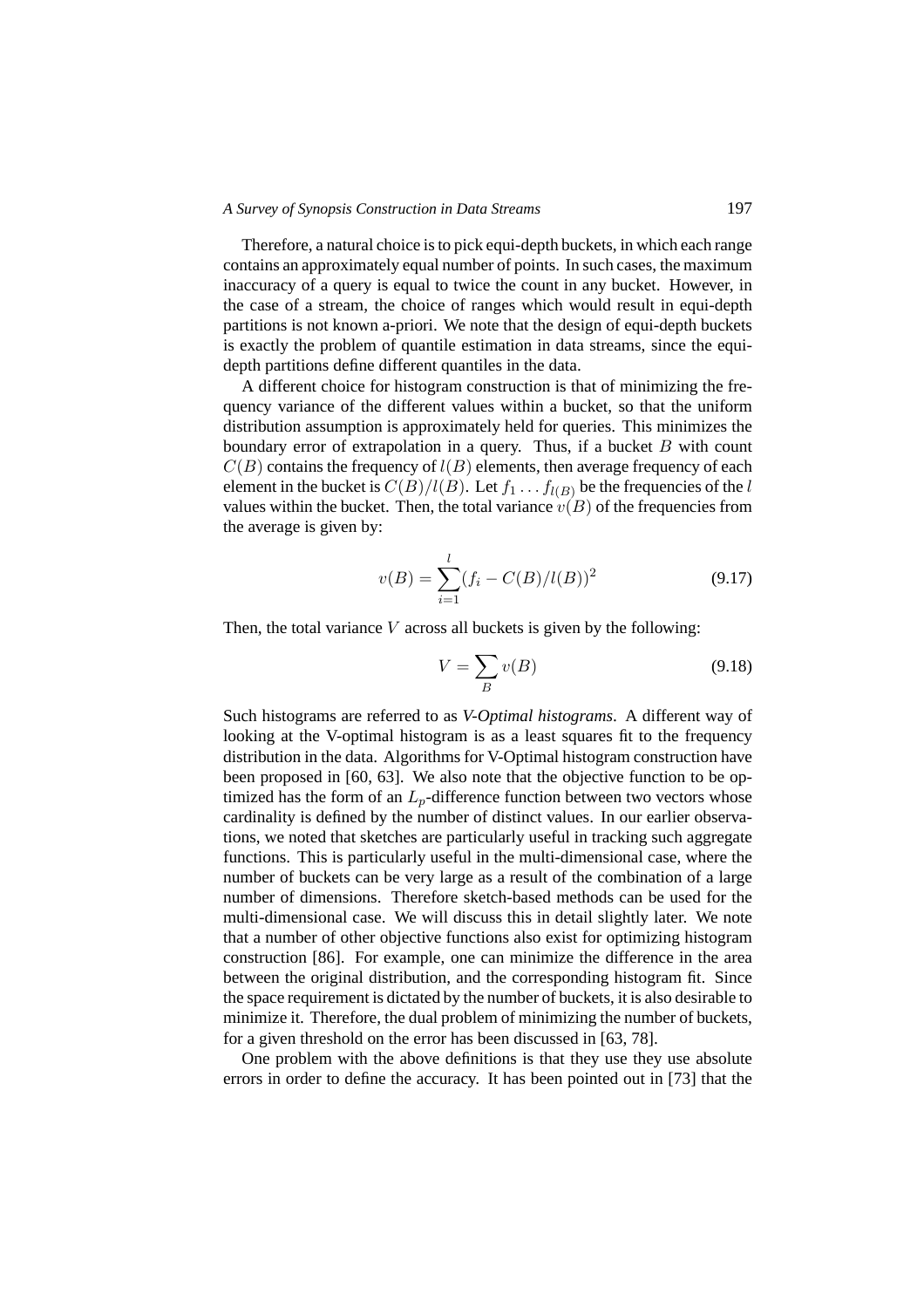use of absolute error may not always be a good representation of the error. Therefore, some methods for optimizing relative error have been proposed in [53]. While this method is quite efficient, it is not designed to be a data stream algorithm. Therefore, the design of relative error histogram construction for the stream case continues to be an open problem.

### **5.1 One Pass Construction of Equi-depth Histograms**

In this section, we will develop algorithms for one-pass construction of equidepth histograms. The simplest method for determination of the relevant quantiles in the data is that of sampling. In sampling, we simply compute the estimated quantile  $q(S) \in [0, 1]$  of the true quantile  $q \in [0, 1]$  on a random sample  $S$  of the data. Then, the Hoeffding inequality can be used to show that  $q(S)$  lies in the range  $(q - \epsilon, q + \epsilon)$  with probability at least  $1 - \delta$ , if the sample size S is chosen larger than  $O(\log(\delta)/\epsilon^2)$ . Note that this sample size is a constant, and is independent of the size of the underlying data stream.

Let v be the value of the element at quantile q. Then the probability of including an element in S with value less than  $v$  is a Bernoulli trial with probability  $q$ . Then the expected number of elements less than  $v$  is  $q \cdot |S|$ , and this number lies in the interval  $(q^{\pm} \epsilon)$  with probability at least  $2 \cdot e^{-2 \cdot |S| \cdot \epsilon^2}$  (Hoeffding inequality). By picking a value of  $|S| = O(\log(\delta)/\epsilon^2)$ , the corresponding results may be easily proved. A nice analysis of the effect of sample sizes on histogram construction may be found in [12]. In addition, methods for incremental histogram maintenance may be found in [42]. The  $O(\log(\delta)/\epsilon^2)$  space-requirements have been tightened to  $O(\log(\delta)/\epsilon)$  in a variety of ways. For example, the algorithms in [71, 72] discuss probabilistic algorithms for tightening this bound, whereas the method in [49] provides a deterministic algorithm for the same goal.

### **5.2 Constructing V-Optimal Histograms**

An interesting offline algorithm for constructing V-Optimal histograms has been discussed in [63]. The central idea in this approach is to set up a dynamic programming recursion in which the partition for the last bucket is determined. Let us consider a histogram drawn on the N ordered distinct values  $[1 \dots N]$ . Let  $Opt(k, N)$  be the error of the V-optimal histogram for the first N values, and k buckets. Let  $Var(p, q)$  be the variances of values indexed by p through q in  $(1 \dots N)$ . Then, if the last bucket contains values  $r \dots N$ , then the error of the V-optimal histogram would be equal to the sum of the error of the  $(k - 1)$ bucket V-optimal histogram for values up to  $r - 1$ , added to the error of the last bucket (which is simply the variance of the values indexed by  $r$  through  $N$ ). Therefore, we have the following dynamic programming recursion:

$$
Opt(k, N) = \min_r \{ Opt(k - 1, r - 1) + Var(r, N) \}
$$
(9.19)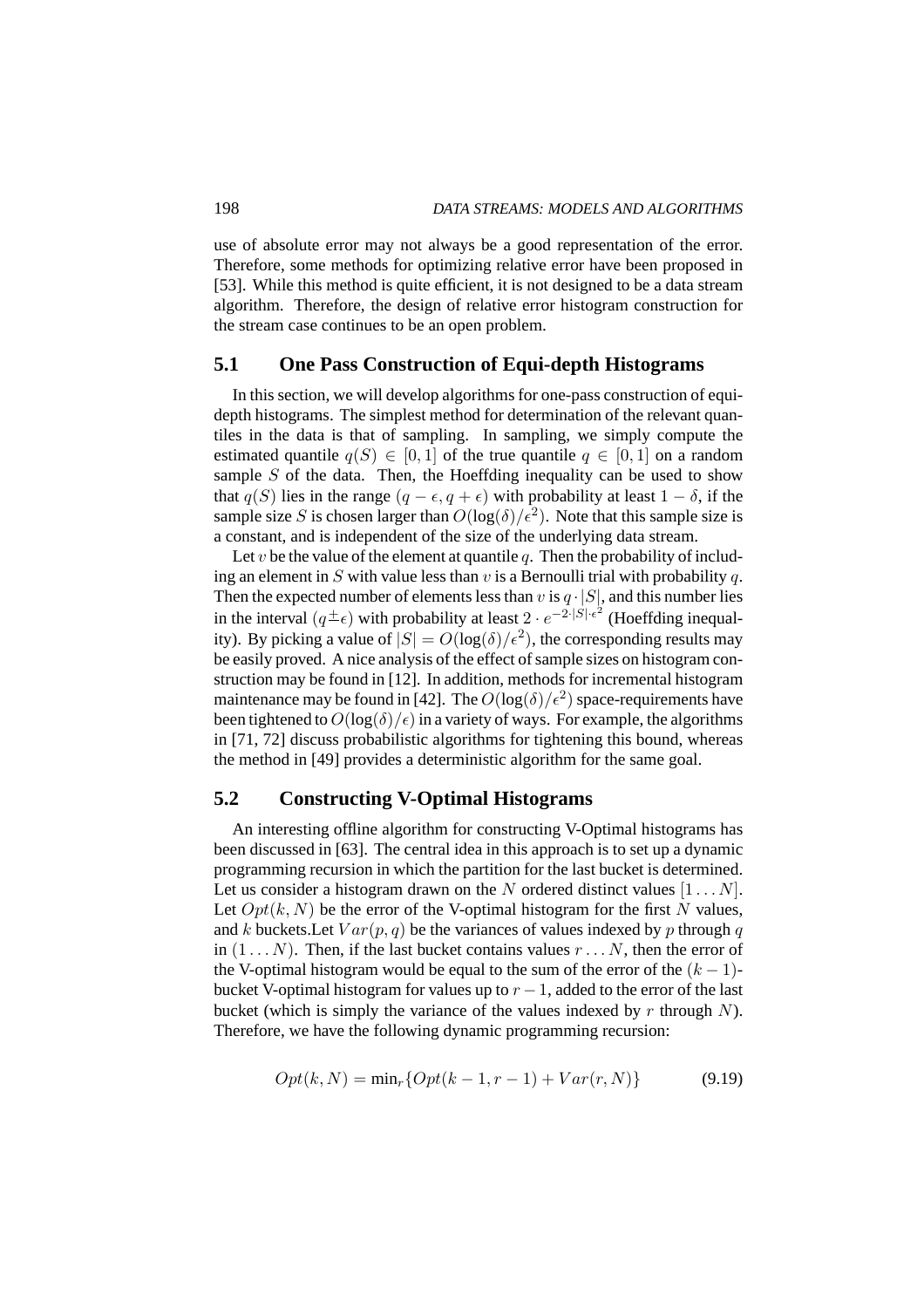We note that there are  $O(N \cdot k)$  entries for the set  $Opt(k, N)$ , and each entry can be computed in  $O(N)$  time using the above dynamic programming recursion. Therefore, the total time complexity is  $O(N^2 \cdot k)$ .

While this is a neat approach for offline computation, it does not really apply to the data stream case because of the quadratic time complexity. In [54], a method has been proposed to construct  $(1 + \epsilon)$ -optimal histograms in  $O(N \cdot k^2 \cdot \log(N)/\epsilon)$  time and  $O(k^2 \cdot \log(N)/\epsilon)$  space. We note that the number of buckets  $k$  is typically small, and therefore the above time complexity is quite modest in practice. The central idea behind this approach is that the dynamic programming recursion of Equation 9.19 is the sum of a monotonically increasing and a monotonically decreasing function in r. This can be leveraged to reduce the amount of search in the dynamic programming recursion, if one is willing to settle for a  $(1 + \epsilon)$ -approximation. Details may be found in [54]. Other algorithms for V-optimal histogram construction may be found in [47, 56, 57].

### **5.3 Wavelet Based Histograms for Query Answering**

Wavelet Based Histograms are a useful tool for selectivity estimation, and were first proposed in [73]. In this approach, we construct the Haar wavelet decomposition on the cumulative distribution of the data. We note that for a dimension with  $N$  distinct values, this requires  $N$  wavelet coefficients. As is usually the case with wavelet decomposition, we retain the  $B$  Haar coefficients with the largest absolute (normalized) value. The cumulative distribution  $\theta(b)$ at a given value b can be constructed as the sum of  $O(log(N))$  coefficients on the error-tree. Then for a range query [a, b], we only need to compute  $\theta(b) - \theta(a)$ .

In the case of data streams, we would like to have the ability to maintain the wavelet based histogram dynamically. In this case, we perform the maintenance with frequency distributions rather than cumulative distributions. We note that when a new data stream element  $x$  arrives, the frequency distribution along a given dimension gets updated. This can lead to the following kinds of changes in the maintained histogram:

Some of the wavelet coefficients may change and may need to be updated. An important observation here is that only the  $O(log(N))$  wavelet coefficients whose ranges include  $x$  may need to be updated. We note that many of these coefficients may be small and may not be included in the histogram in the first place. Therefore, only those coefficients which are already included in the histogram need to be updated. For a coefficient including a range of length  $l = 2<sup>q</sup>$  we update it by adding or subtracting  $1/l$ . We first update all the wavelet coefficients which are currently included in the histogram.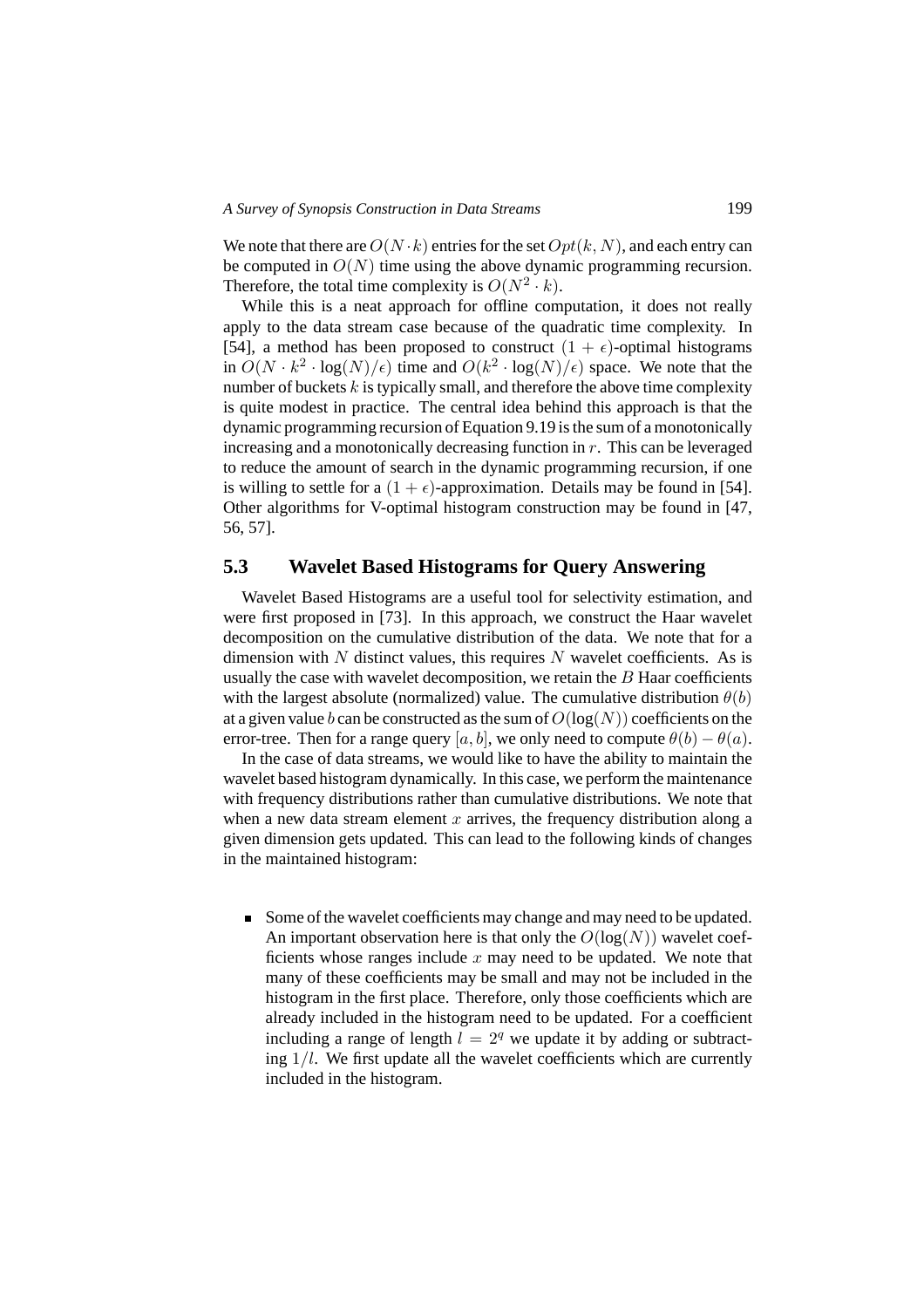- $\blacksquare$ Some of the wavelet coefficients which are currently not included in the histogram may become large, and may therefore need to be added to it. Let  $c_{min}$  be the minimum value of any coefficient currently included in the histogram. For a wavelet coefficient with range  $l = 2<sup>q</sup>$ , which is not currently included in the histogram, we add it to be histogram with probability  $1/(l * c_{min})$ . The initial value of the coefficient is set to  $c_{min}$ .
- The addition of new coefficients to the histogram will increase the total  $\blacksquare$ number of coefficients beyond the space constraint B. Therefore, after each addition, we delete the minimum coefficient in the histogram.

The correctness of the above method follows from the probabilistic counting results discussed in [31]. It has been shown in [74] that this probabilistic method for maintenance is effective in practice.

## **5.4 Sketch Based Methods for Multi-dimensional Histograms**

Sketch based methods can also be used to construct V-optimal histograms in the multi-dimensional case [90]. This is a particularly useful application of sketches since the number of possible buckets in the  $N<sup>d</sup>$  space increases exponentially with d. Furthermore, the objective function to be optimized has the form of an  $L_2$ -distance function over the different buckets. This can be approximated with the use of the Johnson-Lindenstrauss result [64].

We note that each *d*-dimensional vector can be sketched over  $N^d$ -space using the same method as the AMS sketch. The only difference is that we are associating the 4-wise independent random variables with d-dimensional items. The Johnson-Lindenstrauss Lemma implies that the  $L_2$ -distances in the sketched representation (optimized over  $O(b \cdot d \cdot \log(N)/\epsilon^2)$  possibilities) are within a factor  $(1 + \epsilon)$  of the L<sub>2</sub>-distances in the original representation for a b-bucket histogram.

Therefore, if we can pick the buckets so that  $L_2$ -distances are optimized in the sketched representation, this would continue to be true for the original representation within factor  $(1 + \epsilon)$ . It turns out that a simple greedy algorithm is sufficient to achieve this. In this algorithm, we pick the buckets greedily, so that the  $L_2$  distances in the sketched representation are optimized in each step. It can be shown [90], that this simple approach provides a near optimal histogram with high probability.

#### **6. Discussion and Challenges**

In this paper, we provided an overview of the different methods for synopsis construction in data streams. We discussed random sampling, wavelets, sketches and histograms. In addition, many techniques such as clustering can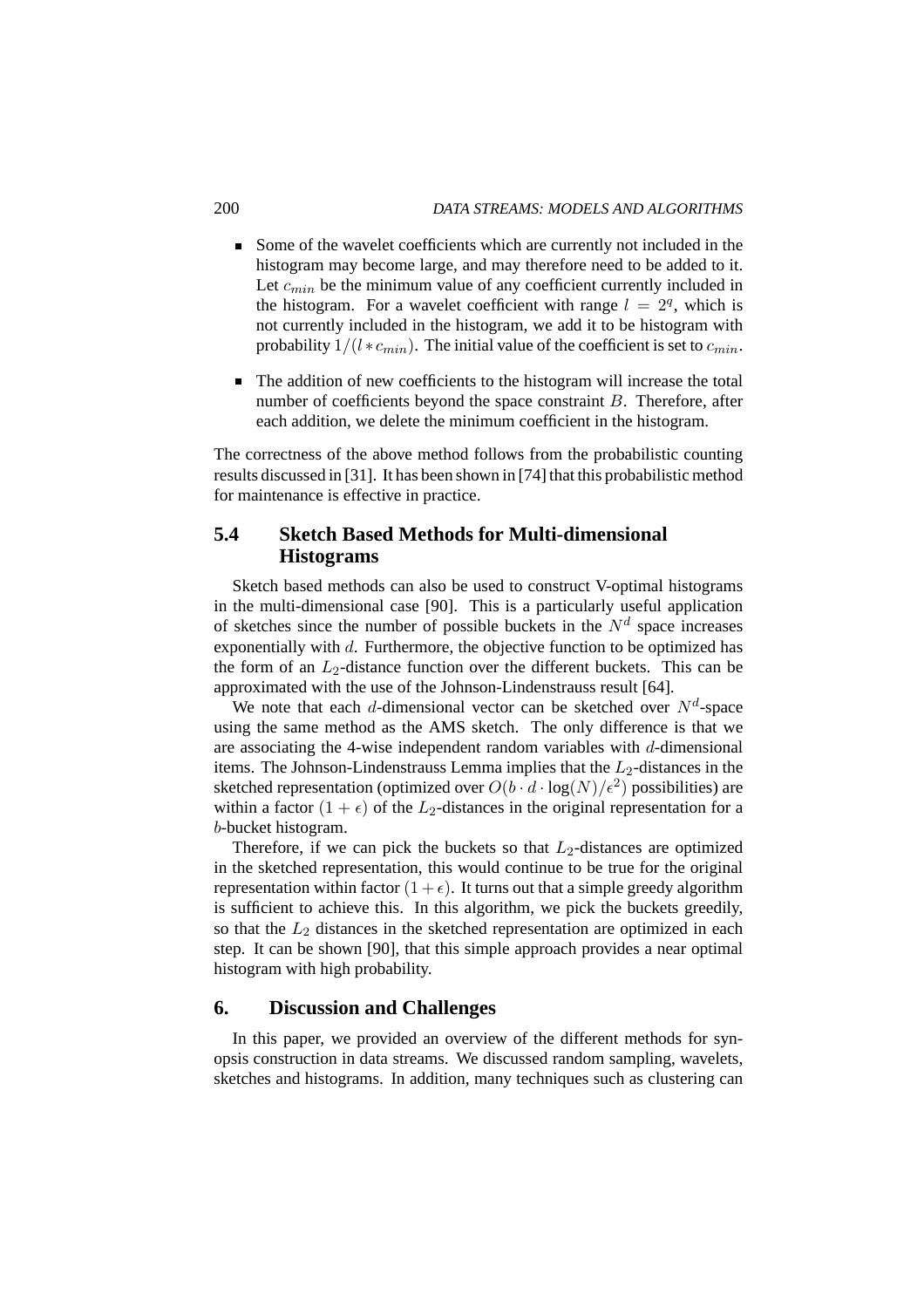also be used for synopses construction. Some of these methods are discussed in more detail in a different chapter of this book. Many methods such as wavelets and histograms are closely related to one another. This chapter explores the basic methodology of each technique and the connections between different techniques. Many challenges for improving synopsis construction methods remain:

- While many synopses construction methods work effectively in individual scenarios, it is as yet unknown how well the different methods compare with one another. A thorough performance study needs to be conducted in understanding the relative behavior of different synopsis methods. One important point to be kept in mind is that the "trusty-old" sampling method provides the most effective results in many practical situations, where space is not constrained by specialized hardware considerations (such as a distributed sensor network). This is especially true for multi-dimensional data sets with inter-attribute correlations, in which methods such as histograms and wavelets become increasingly ineffective. Sampling is however ineffective in counting measures which rely on *infrequent* behavior of the underlying data set. Some examples are distinct element counting and join size estimation. Such a study may reveal the importance and robustness of different kinds of methods in a wide variety of scenarios.
- A possible area of research is in the direction of designing*workload aware* synopsis construction methods [75, 78, 79]. While many methods for synopsis construction optimize average or worst-case performance, the real aim is to provide optimal results for *typical* workloads. This requires methods for modeling the workload as well as methods for leveraging these workloads for accurate solutions.
- Most synopsis structures are designed in the context of quantitative or categorical data sets. It would be interesting to examine how synopsis methods can be extended to the case of different kinds of domains such as string, text or XML data. Some recent work in this direction has designed methods for XCluster synopsis or sketch synopsis for XML data [82, 83, 87].
- Most methods for synopsis construction focus on construction of optimal synopsis over the *entire data stream*. In many cases, data streams may evolve over time, as a result of which it may be desirable to construct optimal synopsis over specific time windows. Furthermore, this window may not be known in advance. This problem may be quite challenging to solve in a space-efficient manner. A number of methods for maintaining exponential histograms and time-decaying stream aggregates [15, 48]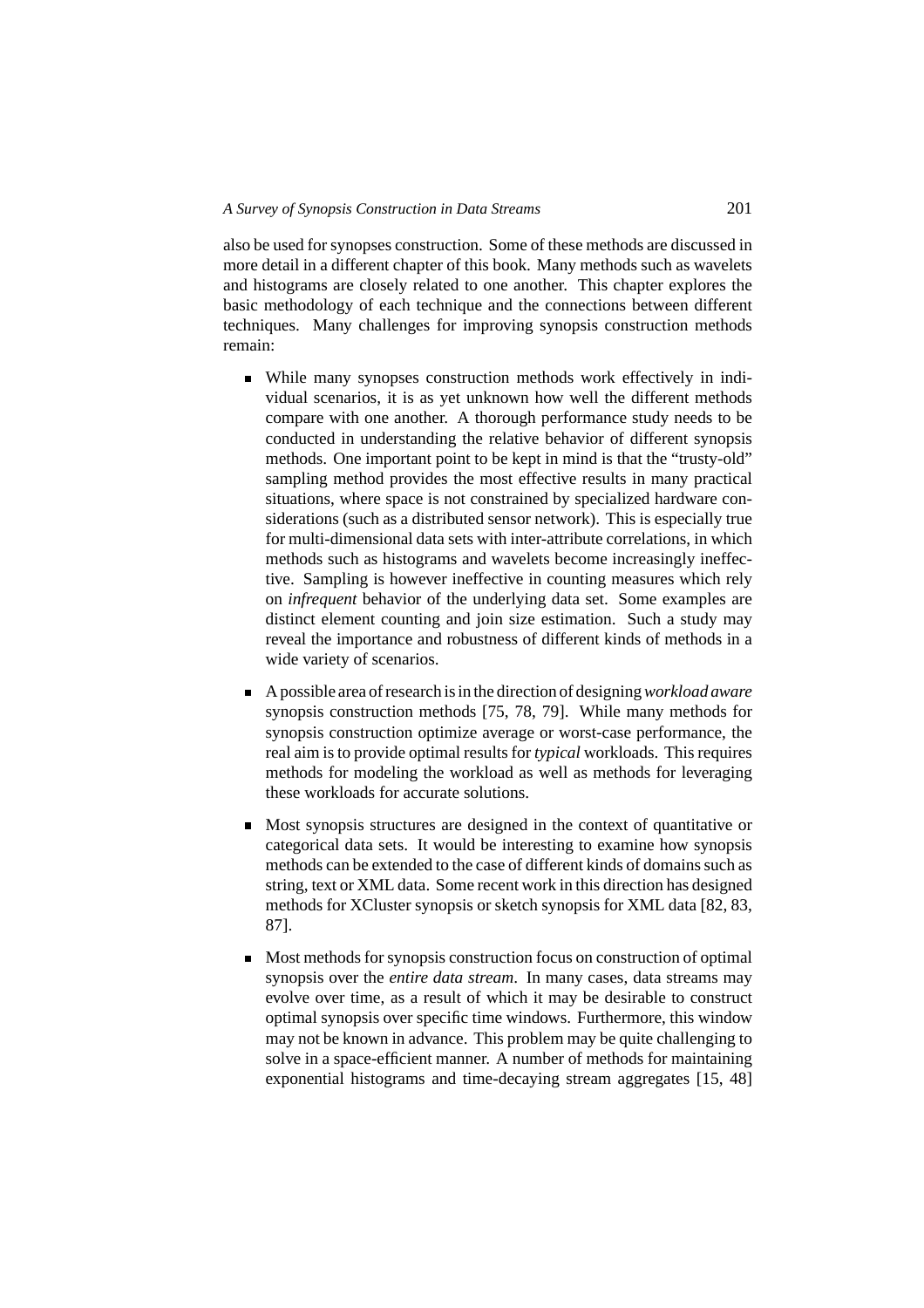try to account for evolution of the data stream. Some recent work on *biased reservoir sampling* [4] tries to extend such an approach to sampling methods.

We believe that there is considerable scope for extension of the current synopsis methods to domains such as sensor mining in which the hardware requirements force the use of space-optimal synopsis. However, the objective of constructing a given synopsis needs to be carefully calibrated in order to take the specific hardware requirements into account. While the broad theoretical foundations of this field are now in place, it remains to carefully examine how these methods may be leveraged for applications with different kinds of hardware, computational power, or space constraints.

#### **References**

- [1] Aggarwal C., Han J., Wang J., Yu P. (2003) A Framework for Clustering Evolving Data Streams. *VLDB Conference*.
- [2] Aggarwal C, Han J., Wang J., Yu P. (2004). On-Demand Classification of Data Streams. *ACM KDD Conference*.
- [3] Aggarwal C. (2006) On Futuristic Query Processing in Data Streams. *EDBT Conference*.
- [4] Aggarwal C. (2006) On Biased Reservoir Sampling in the Presence of Stream Evolution. *VLDB Conference*.
- [5] Alon N., Gibbons P., Matias Y., Szegedy M. (1999) Tracking Joins and Self Joins in Limited Storage. *ACM PODS Conference*.
- [6] Alon N., Matias Y., Szegedy M. (1996) The Space Complexity of Approximating the Frequency Moments. *ACM Symposium on Theory of Computing*, pp. 20–29/
- [7] Arasu A., Manku G. S. Approximate quantiles and frequency counts over sliding windows. *ACM PODS Conference*, 2004.
- [8] Babcock B., Datar M. Motwani R. (2002) Sampling from a Moving Window over Streaming Data. *ACM SIAM Symposium on Discrete Algorithms*.
- [9] Babcock B., Olston C. (2003) Distributed Top-K Monitoring. *ACM SIG-MOD Conference 2003*.
- [10] Bulut A., Singh A. (2003) Hierarchical Stream summarization in Large Networks. *ICDE Conference*.
- [11] Chakrabarti K., Garofalakis M., Rastogi R., Shim K. (2001) Approximate Query Processing with Wavelets. *VLDB Journal*, 10(2-3), pp. 199–223.
- [12] Chaudhuri S., Motwani R., Narasayya V. (1998) Random Sampling for Histogram Construction: How much is enough? *ACM SIGMOD Conference*.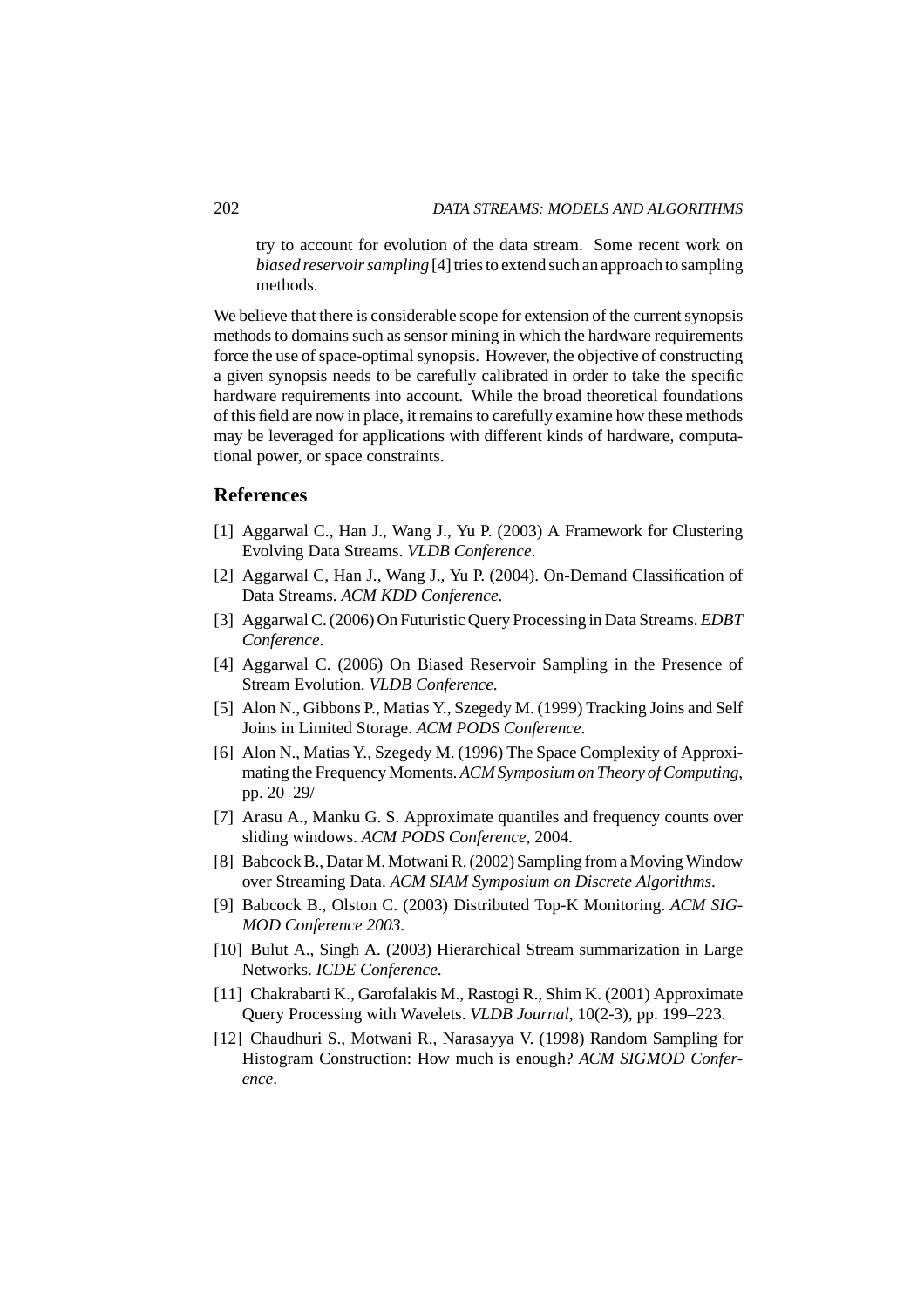- [13] Charikar M., Chen K., Farach-Colton M. (2002) Finding Frequent items in data streams. *ICALP*.
- [14] Chernoff H. (1952) A measure of asymptotic efficiency for tests of a hypothesis based on the sum of observations. *The Annals of Mathematical Statistics*, 23:493–507.
- [15] Cohen E., Strauss M. (2003). Maintaining Time Decaying Stream Aggregates. *ACM PODS Conference*.
- [16] Cormode G., Garofalakis M., Sacharidis D. (2006) Fast Approximate Wavelet Tracking on Streams. *EDBT Conference*.
- [17] Cormode G., Datar M., Indyk P., Muthukrishnan S. (2002) Comparing Data Streams using Hamming Norms. *VLDB Conference*.
- [18] Cormode G., Muthukrishnan S. (2003) What's hot and what's not: Tracking most frequent items dynamically. *ACM PODS Conference*.
- [19] Cormode G., Muthukrishnan S. (2004) What's new: Finding significant differences in network data streams. *IEEE Infocom*.
- [20] Cormode G., Muthukrishnan S. (2004) An Improved Data Stream Summary: The Count-Min Sketch and Its Applications. *LATIN* pp. 29-38.
- [21] Cormode G., Muthukrishnan S. (2004) Diamond in the Rough; Finding Hierarchical Heavy Hitters in Data Streams. *ACM SIGMOD Conference*.
- [22] Cormode G., Garofalakis M. (2005) Sketching Streams Through the Net: Distributed approximate Query Tracking. *VLDB Conference*.
- [23] Cormode G., Muthukrishnan S., Rozenbaum I. (2005) Summarizing and Mining Inverse Distributions on Data Streams via Dynamic Inverse Sampling. *VLDB Conference*.
- [24] Das A., Ganguly S., Garofalakis M. Rastogi R. (2004) Distributed Set-Expression Cardinality Estimation. *VLDB Conference*.
- [25] Degligiannakis A., Roussopoulos N. (2003) Extended Wavelets for multiple measures. *ACM SIGMOD Conference*.
- [26] Dobra A., Garofalakis M., Gehrke J., Rastogi R. (2002) Processing complex aggregate queries over data streams. *SIGMOD Conference*, 2002.
- [27] Dobra A., Garofalakis M. N., Gehrke J., Rastogi R. (2004) Sketch-Based Multi-query Processing over Data Streams. *EDBT Conference*.
- [28] Domingos P., Hulten G. (2000) Mining Time Changing Data Streams. *ACM KDD Conference*.
- [29] Estan C., Varghese G. (2002) New Directions in Traffic Measurement and Accounting, *ACM SIGCOMM*, 32(4), *Computer Communication Review*.
- [30] Fang M., Shivakumar N., Garcia-Molina H., Motwani R., Ullman J. (1998) Computing Iceberg Cubes Efficiently. *VLDB Conference*.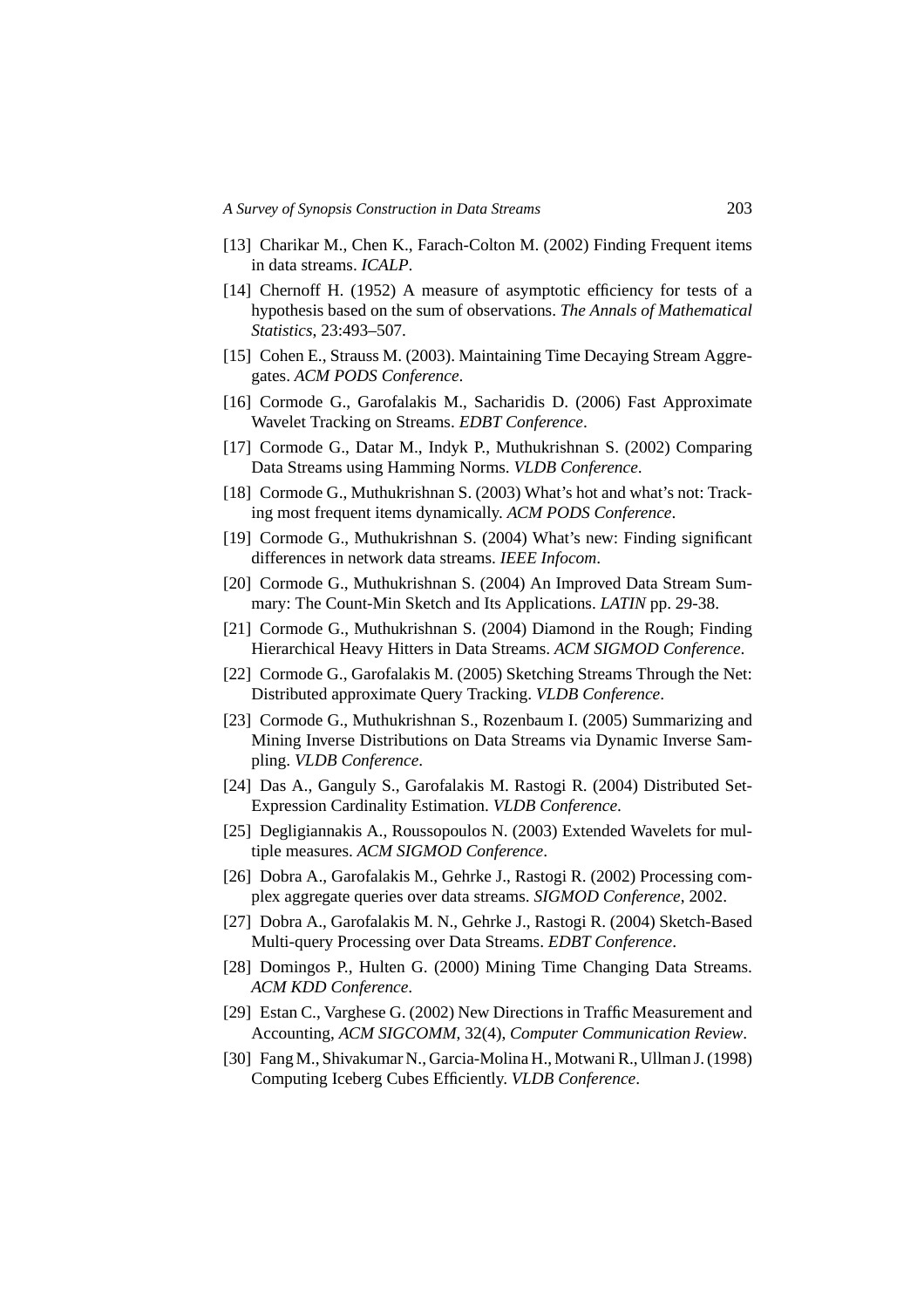- [31] Flajolet P., Martin G. N. (1985) Probabilistic Counting for Database Applications. *Journal of Computer and System Sciences*, 31(2) pp. 182–209.
- [32] Feigenbaum J., Kannan S., Strauss M. Viswanathan M. (1999) An ApproximateL1-difference algorithm for massive data streams. *FOCS Conference*.
- [33] Fong J., Strauss M. (2000) An Approximate  $L_p$ -difference algorithm for massive data streams. *STACS Conference*.
- [34] Ganguly S., Garofalakis M., Rastogi R. (2004) Processing Data Stream Join Aggregates using Skimmed Sketches. *EDBT Conference*.
- [35] Ganguly S., Garofalakis M, Rastogi R. (2003) Processing set expressions over continuous Update Streams. *ACM SIGMOD Conference*
- [36] Ganguly S., Garofalakis M., Kumar N., Rastogi R. (2005) Join-Distinct Aggregate Estimation over Update Streams. *ACM PODS Conference*.
- [37] Garofalakis M., Gehrke J., Rastogi R. (2002) Querying and mining data streams: you only get one look (a tutorial). *SIGMOD Conference*.
- [38] Garofalakis M., Gibbons P. (2002) Wavelet synopses with error guarantees. *ACM SIGMOD Conference*.
- [39] Garofalakis M, Kumar A. (2004) Deterministic Wavelet Thresholding with Maximum Error Metrics. *ACM PODS Conference*.
- [40] Gehrke J., Korn F., Srivastava D. (2001) On Computing Correlated Aggregates Over Continual Data Streams. SIGMOD Conference.
- [41] Gibbons P., Mattias Y. (1998) New Sampling-Based Summary Statistics for Improving Approximate Query Answers. *ACM SIGMOD Conference Proceedings*.
- [42] Gibbons P., Matias Y., and Poosala V. (1997) Fast Incremental Maintenance of Approximate Histograms. *VLDB Conference*.
- [43] Gibbons P. (2001) Distinct sampling for highly accurate answers to distinct value queries and event reports. *VLDB Conference*.
- [44] Gilbert A., Kotidis Y., Muthukrishnan S., Strauss M. (2001) Surfing Wavelets on Streams: One Pass Summaries for Approximate Aggregate Queries. *VLDB Conference*.
- [45] Gilbert A., Kotidis Y., Muthukrishnan S., Strauss M. (2003) One-pass wavelet decompositions of data streams. *IEEE TKDE*, 15(3), pp. 541–554. (Extended version of [44])
- [46] Gilbert A., Kotidis Y., Muthukrishnan S., Strauss M. (2002) How to summarize the universe: Dynamic Maintenance of quantiles.*VLDB Conference*.
- [47] Gilbert A., Guha S., Indyk P., Kotidis Y., Muthukrishnan S., Strauss M. (2002) Fast small-space algorithms for approximate histogram maintenance. *ACM STOC Conference*.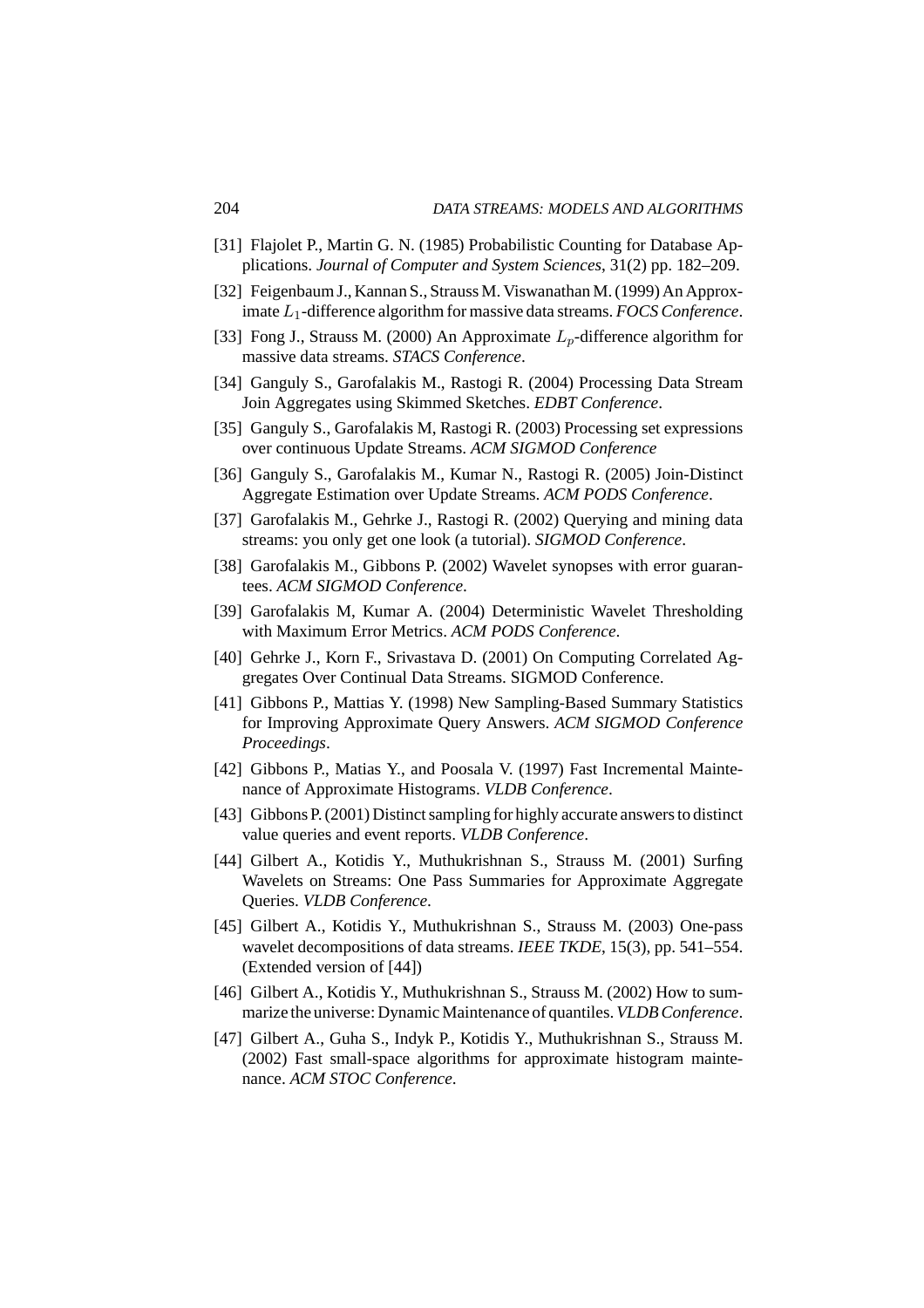- [48] Gionis A., Datar M., Indyk P., Motwani R. (2002) Maintaining Stream Statistics over Sliding Windows. *SODA Conference*.
- [49] Greenwald M., Khanna S. (2001) Space Efficient Online Computation of Quantile Summaries. *ACM SIGMOD Conference*, 2001.
- [50] Greenwald M., Khanna S. (2004) Power-Conserving Computation of Order-Statistics over Sensor Networks. *ACM PODS Conference*.
- [51] Guha S. (2005). Space efficiency in Synopsis construction algorithms. *VLDB Conference*.
- [52] Guha S., Kim C., Shim K. (2004) XWAVE: Approximate Extended Wavelets for Streaming Data. *VLDB Conference*, 2004.
- [53] Guha S., Shim K., Woo J. (2004) REHIST: Relative Error Histogram Construction algorithms. *VLDB Conference*.
- [54] Guha S., Koudas N., Shim K. (2001) Data-Streams and Histograms. *ACM STOC Conference*.
- [55] Guha S., Harb B. (2005) Wavelet Synopses for Data Streams: Minimizing Non-Euclidean Error. *ACM KDD Conference*.
- [56] Guha S., Koudas N. (2002) Approximating a Data Stream for Querying and Estimation: Algorithms and Performance Evaluation. *ICDE Conference*.
- [57] Guha S., Indyk P., Muthukrishnan S., Strauss M. (2002) Histogramming data streams with fast per-item processing. *Proceedings of ICALP*.
- [58] Hellerstein J., Haas P., Wang H. (1997) Online Aggregation. *ACM SIG-MOD Conference*.
- [59] Ioannidis Y., Poosala V. (1999) Histogram-Based Approximation of Set-Valued Query-Answers. *VLDB Conference*.
- [60] Ioannidis Y., Poosala V. (1995) Balancing Histogram Optimality and Practicality for Query Set Size Estimation. *ACM SIGMOD Conference*.
- [61] Indyk P., Koudas N., Muthukrishnan S. (2000) Identifying Representative Trends in Massive Time Series Data Sets Using Sketches. *VLDB Conference*.
- [62] Indyk P. (2000) Stable Distributions, Pseudorandom Generators, Embeddings, and Data Stream Computation, *IEEE FOCS*.
- [63] Jagadish H., Koudas N., Muthukrishnan S., Poosala V., Sevcik K., and Suel T. (1998) Optimal Histograms with Quality Guarantees. *VLDB Conference*.
- [64] Johnson W., Lindenstrauss J. (1984) Extensions of Lipshitz mapping into Hilbert space. *Contemporary Mathematics*, Vol 26, pp. 189–206.
- [65] Karras P., Mamoulis N. (2005) One-pass wavelet synopses for maximum error metrics. *VLDB Conference*.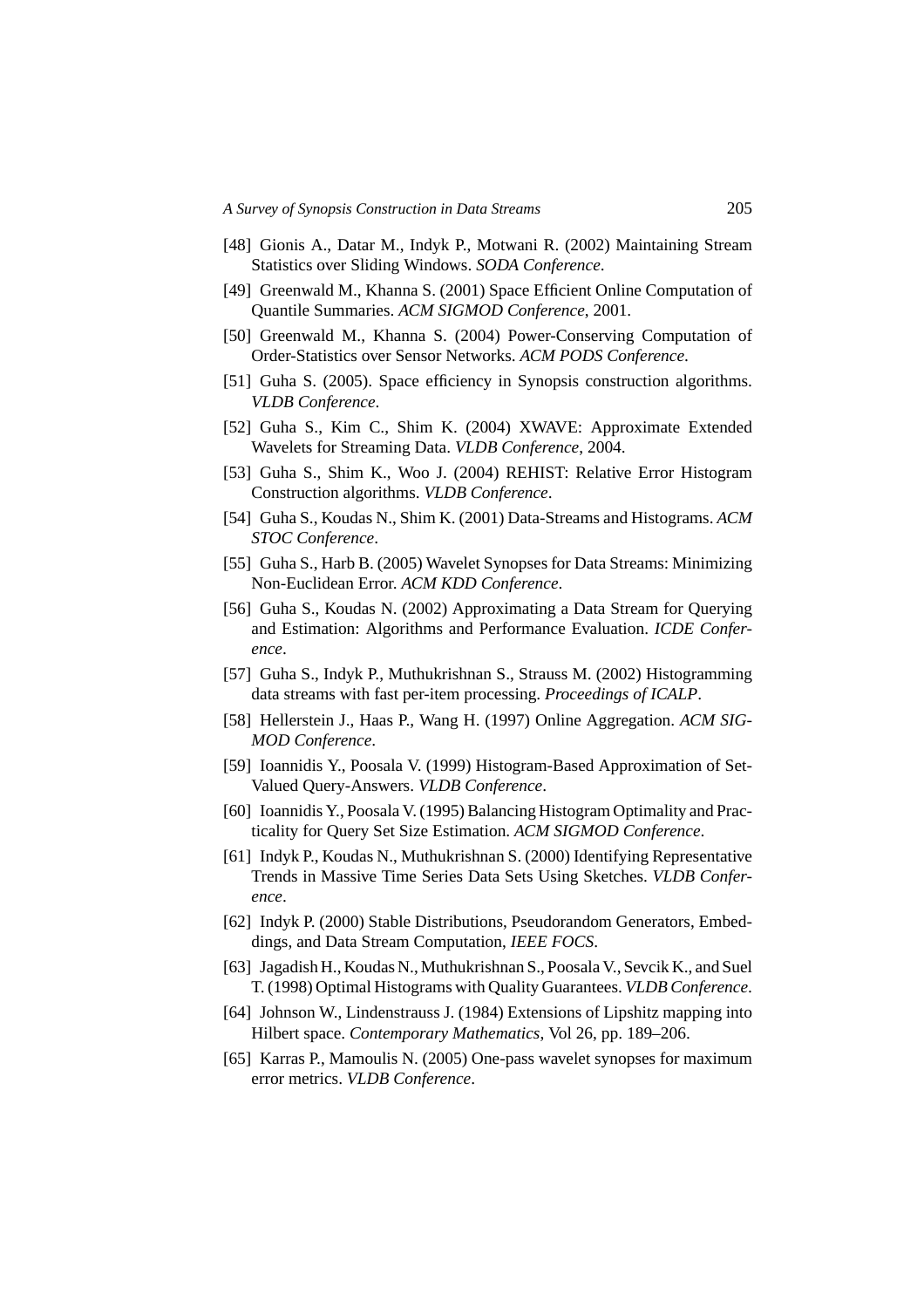- [66] Keim D. A., Heczko M. (2001) Wavelets and their Applications in Databases. *ICDE Conference*.
- [67] Kempe D., Dobra A., Gehrke J. (2004) Gossip Based Computation of Aggregate Information. *ACM PODS Conference*.
- [68] Kollios G., Byers J., Considine J., Hadjielefttheriou M., Li F.(2005) Robust Aggregation in Sensor Networks. *IEEE Data Engineering Bulletin*.
- [69] Kooi R. (1980) The optimization of queries in relational databases. *Ph. D Thesis*, Case Western Reserve University.
- [70] Manjhi A., Shkapenyuk V., Dhamdhere K., Olston C. (2005) Finding (recently) frequent items in distributed data streams. *ICDE Conference*.
- [71] Manku G., Rajagopalan S, Lindsay B. (1998) Approximate medians and other quantiles in one pass and with limited memory. *ACM SIGMOD Conference*.
- [72] Manku G., Rajagopalan S, Lindsay B. (1999) Random Sampling for Space Efficient Computation of order statistics in large datasets. *ACM SIGMOD Conference*.
- [73] Matias Y., Vitter J. S., Wang M. (1998) Wavelet-based histograms for selectivity estimation. *ACM SIGMOD Conference*.
- [74] Matias Y., Vitter J. S., Wang M. (2000) Dynamic Maintenance of Waveletbased histograms. *VLDB Conference*.
- [75] Matias Y., Urieli D. (2005) Optimal workload-based wavelet synopsis. *ICDT Conference*.
- [76] Manku G., Motwani R. (2002) Approximate Frequency Counts over Data Streams. *VLDB Conference*.
- [77] Muthukrishnan S. (2004) Workload Optimal Wavelet Synopses. *DIMACS Technical Report*.
- [78] Muthukrishnan S., Poosala V., Suel T. (1999) On Rectangular Partitioning in Two Dimensions: Algorithms, Complexity and Applications, *ICDT Conference*.
- [79] Muthukrishnan S., Strauss M., Zheng X. (2005) Workload-Optimal Histograms on Streams. *Annual European Symposium*, Proceedings in *Lecture Notes in Computer Science*, 3669, pp. 734-745
- [80] Olston C., Jiang J., Widom J. (2003) Adaptive Filters for Continuous Queries over Distributed Data Streams. *ACM SIGMOD Conference*.
- [81] Piatetsky-Shapiro G., Connell C. (1984) Accurate Estimation of the number of tuples satisfying a condition. *ACM SIGMOD Conference*.
- [82] Polyzotis N., Garofalakis M. (2002) Structure and Value Synopsis for XML Data Graphs. *VLDB Conference*.